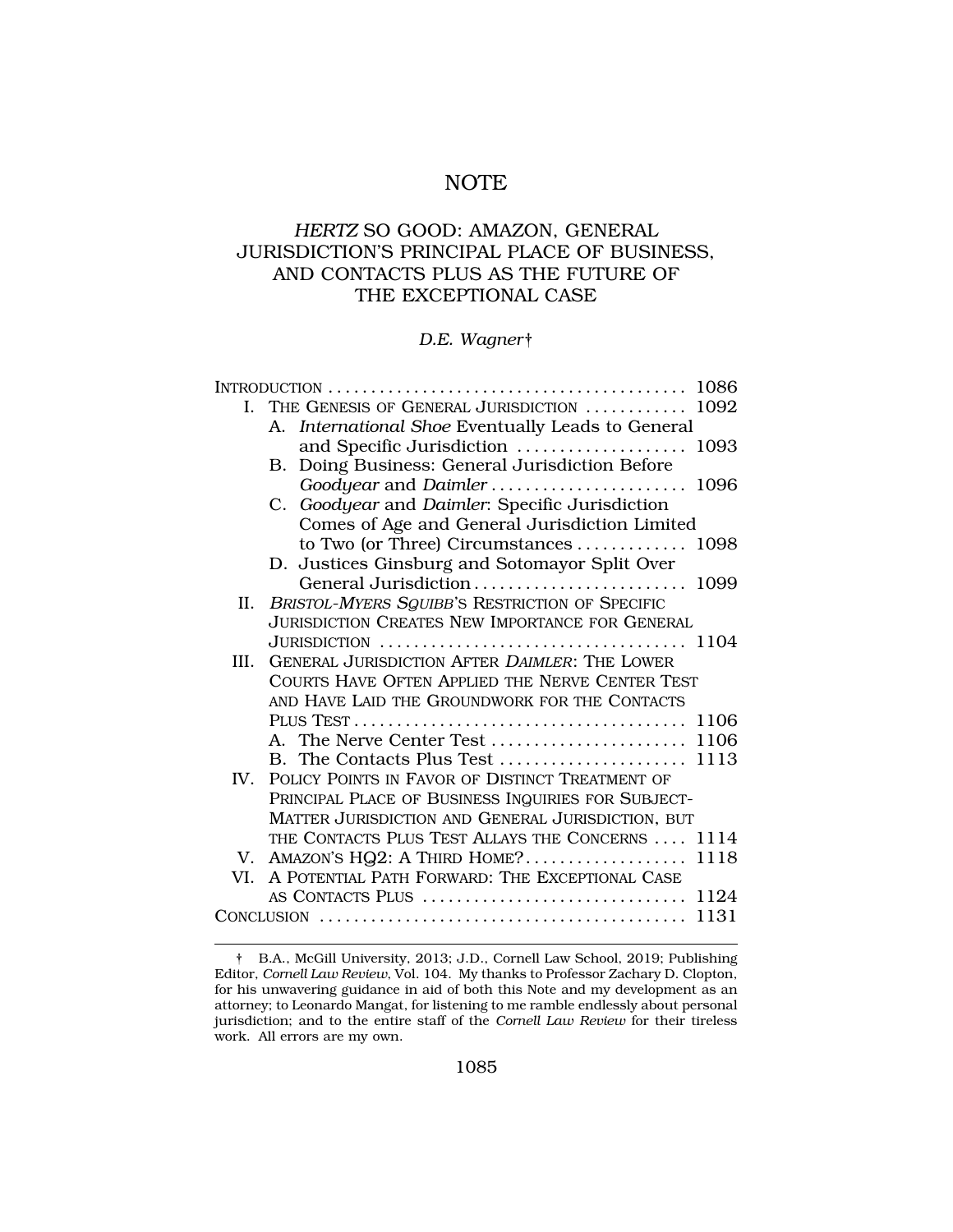#### **INTRODUCTION**

<span id="page-1-0"></span>One of the best ways for a corporation to win litigation is to make sure the courthouse doors never open for the plaintiff in the first place. Consequently, corporations favor the argument that a court lacks personal jurisdiction; this argument has proven a useful tool in achieving victory.<sup>1</sup> An inquiry whether a corporation was subject to a court's personal jurisdiction, traditionally, was complex and uncertain—great fodder for a lawschool exam.<sup>2</sup> Luckily for corporations such as Amazon, Inc., the Supreme Court's recent decisions regarding personal jurisdiction transformed what was often a nightmare for law students into a relatively simple matter. The Court simplified and restricted personal jurisdiction.

First, the Court narrowed general jurisdiction.3 In 2014, with the Court's decision in *Daimler AG v. Bauman*,<sup>4</sup> the Supreme Court put an end to the "doing business" test by essentially holding that a corporation is only subject to general jurisdiction in the corporation's principal place of business or the corporation's state of incorporation.5 A fact-intensive in-

2 Briefly, courts today treat personal jurisdiction as consisting of two categories: general and specific jurisdiction. General jurisdiction applies when a lawsuit is unrelated to a defendant's contacts (activities) to the forum state. 4 CHARLES ALAN WRIGHT & ARTHUR R. MILLER, FEDERAL PRACTICE AND PROCEDURE § 1067.5 (4th ed. 2008) ("When the cause of action sued on does not arise from or relate to the defendant's contacts with the forum state, an assertion of general jurisdiction must be predicated on contacts that are sufficiently continuous and systematic to justify haling the defendant into a court in that state."). General jurisdiction is synonymous with all-purpose jurisdiction. *See* Daimler AG v. Bauman, 571 U.S. 117, 121 (2014). On the other hand, specific jurisdiction is predicated on a lawsuit relating directly to a defendant's contacts with the forum state; the lawsuit is specific to the relation between the defendant and the state. 4 WRIGHT & MILLER, *supra* note 2, § 1067.5. The Court hinted at this distinction in *International Shoe Co. v. Washington*, 326 U.S. 310, 320 (1945), and Arthur T. von Mehren and Donald T. Trautman explicitly advocated for the distinction in *Jurisdiction to Adjudicate: A Suggested Analysis*, 79 HARV. L. REV. 1121 (1966). In 1986, the Court discussed the two types of personal jurisdiction as a legal reality for the first time in *Helicopteros Nacionales de Colombia, S.A. v. Hall*, 466 U.S. 408, 414 nn.8–9 (1984). 4 WRIGHT & MILLER, *supra* note 2, § 1067.5.

3 *See* Hinrichs v. Gen. Motors of Can., Ltd., 222 So. 3d 1114, 1124 (Ala. 2016) ("The United States Supreme Court subsequently amplified its restriction of the scope of general jurisdiction in *Daimler AG v. Bauman*, 571 U.S. [117] . . . ."), *cert. denied*, 137 S. Ct. 2291 (2017). 4 571 U.S. 117 (2014).

- 
- 5 *See infra* subpart I.B.

<sup>1</sup> *See, e.g.*, World-Wide Volkswagen Corp. v. Woodson, 444 U.S. 286, 295–96 (1980) (holding that Oklahoma state courts did not have personal jurisdiction over corporate defendants when plaintiffs were involved in an automobile accident in Oklahoma while using defendants' product).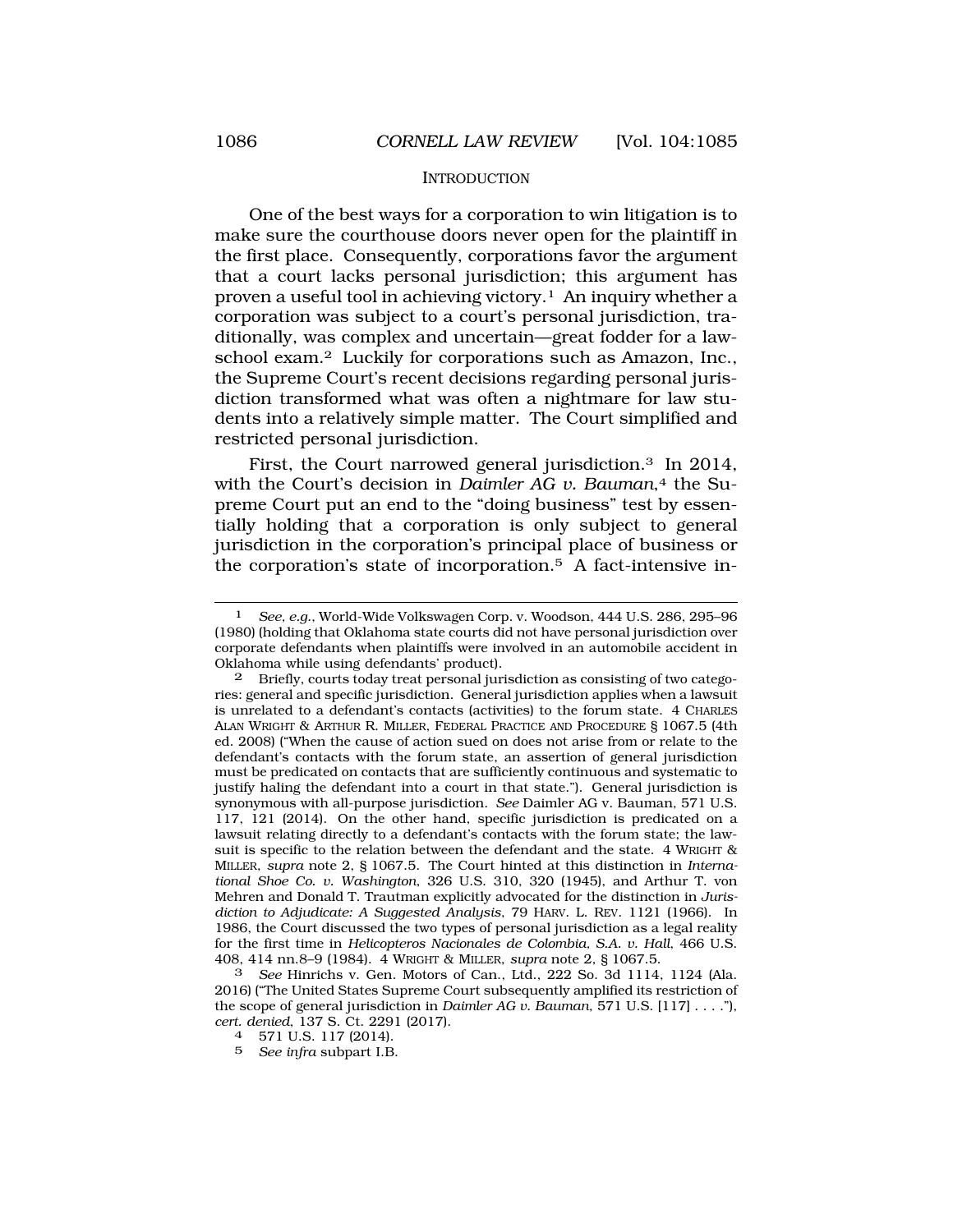quiry with few Supreme Court cases, a recipe for litigation,6 became "dead letter."7 Second, the Court narrowed specific jurisdiction. In 2017, with the Court's decision in *Bristol-Myers Squibb Co. v. Superior Court*,<sup>8</sup> the Court ended a brand of plaintiff forum shopping that had been a thorn in corporations' sides.9 Corporations are less likely to be in court in 2018 than they were in 2010.

There are, however, still battles to be fought. One of the next battlegrounds, on which the initial forays have already begun in the lower courts,<sup>10</sup> returns to general jurisdiction. The foundation of the argument, however, begins with subjectmatter jurisdiction. In 2010's *Hertz Corp. v. Friend*,<sup>11</sup> the Supreme Court held that a corporation's "principal place of business," in regard to 28 U.S.C. § 1332, means the corporation's "nerve center": "the place where a corporation's officers direct, control, and coordinate the corporation's activities."12 The

scape for general jurisdiction and left little room for these arguments."). 7 Tanya J. Monestier, *Where Is Home Depot "At Home"?:* Daimler v. Bauman *and the End of Doing Business Jurisdiction*, 66 HASTINGS L.J. 233, 265 (2014) ("The message in *Daimler* has come through loud and clear: doing business jurisdiction is a dead letter."). A "dead letter" is a "law or practice that, although not formally abolished, is no longer used, observed, or enforced." *Dead Letter*, BLACK'S LAW DICTIONARY (10th ed. 2014).<br>8 137 S. Ct. 1773 (201

137 S. Ct. 1773 (2017).

9 As will be discussed below, the decision in *Bristol-Myers Squibb* dealt a blow to "litigation tourism." *See* Richard A. Dean & Katya S. Cronin, Bristol-Myers Squibb v. Superior Court*: The Last Nail in the Coffin of Stream-of-Commerce Personal Jurisdiction*, 60 DRI FOR DEF. 22, 25 (2018) ("In essence, [*Bristol-Myers Squibb*] deals a fatal blow to the refrain that the new economic realities of globalization mean that a company with a national distribution network can be sued in any state of a plaintiff's choosing.").<br>10 Compare Nespresso USA. Inc

10 *Compare* Nespresso USA, Inc. v. Ethical Coffee Co. SA, 263 F. Supp. 3d 498, 503 (D. Del. 2017) (applying the *Hertz* nerve center test), *with* Barnett v. Surefire Med., No. JFM-17-1332, 2017 WL 4279497, at \*2 (D. Md. Sept. 25, 2017) (assessing general jurisdiction without reference to *Hertz*). It is important to note that there are procedural mechanisms that externally affect this jurisdictional battle. For example, multidistrict litigation, by which hundreds of thousands of federal cases have been consolidated (based only on a single common question of fact), is exempt from the requirements of personal jurisdiction; plaintiffs can use this mechanism to their advantage. *See* Zachary D. Clopton, *MDL as Category*, 105 CORNELL L. REV. (forthcoming July 2020) (manuscript at 1–2, 6, 20) (on file with author).

11 559 U.S. 77 (2010).

12 *Id.* at 92–93. The Court noted that it was adopting and expanding the traditional nerve center test as explained by Judge Edward Weinfeld of the South-

<sup>6</sup> The few Supreme Court holdings on general jurisdiction left the subject open to interpretation. *See infra* subpart I.B. *Daimler*, however, very likely made formerly common arguments unviable. *See* Brown v. Lockheed Martin Corp., 814 F.3d 619, 629 (2d Cir. 2016) ("At that time, the Court's 2011 decision in *Goodyear*  seemed to have left open the possibility that contacts of substance, deliberately undertaken and of some duration, could place a corporation 'at home' in many locations. But *Daimler,* decided in 2014, considerably altered the analytic land-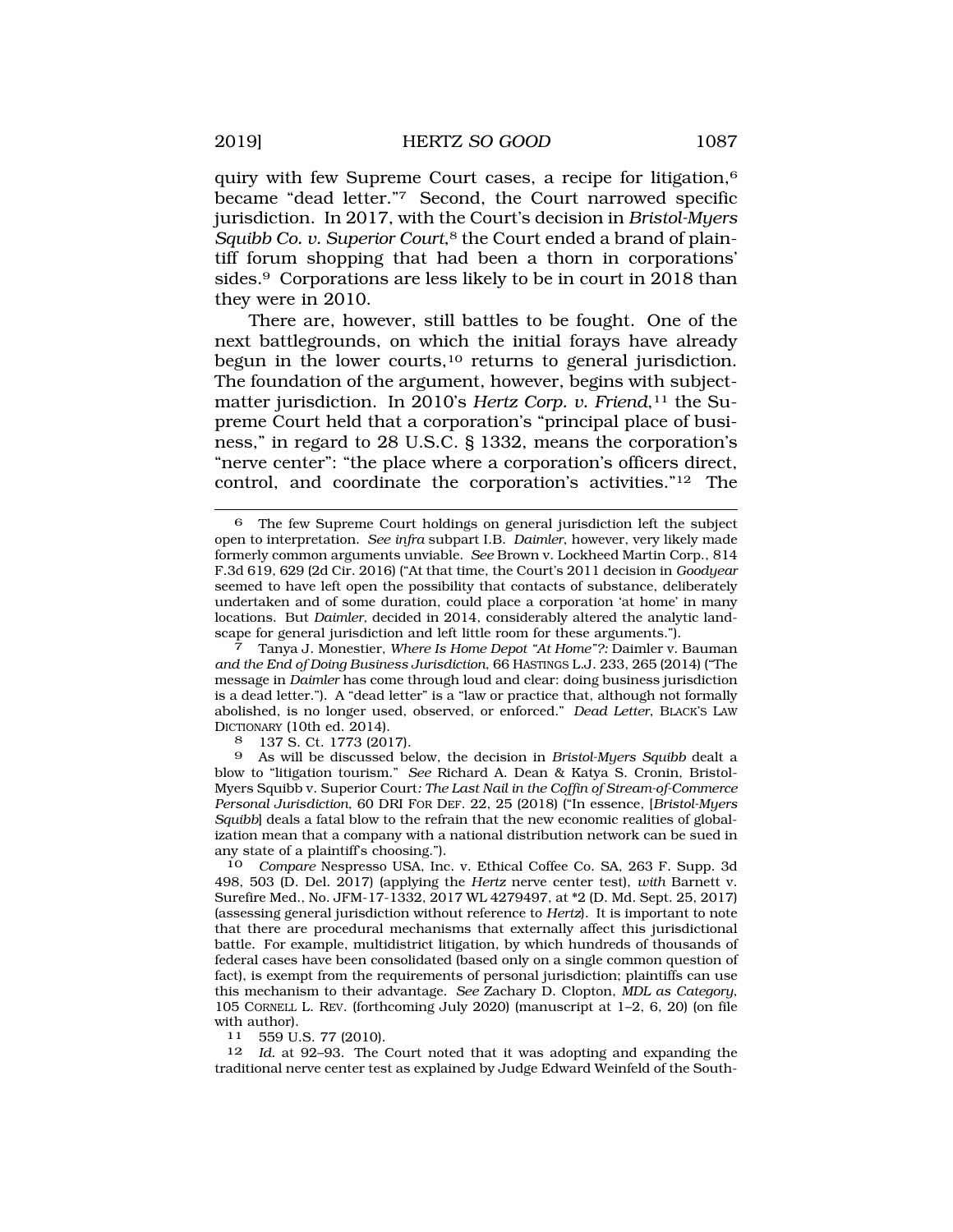Court adopted the nerve center test to define a corporation's "principal place of business" for subject-matter jurisdiction for three reasons: Congress wrote the statute<sup>13</sup> to define the place of business in the singular and the nerve center test easily identifies a single location;14 the nerve center test was the most simple option and simplicity is key for jurisdictional statutes;<sup>15</sup> and, according to the legislative history, Congress intended for the test to be at least as simple as a gross-income test.16 While definitively settling the debate over how to determine a corporation's principal place of business for subject-matter jurisdiction, the *Hertz* opinion said nothing about personal jurisdiction.

In light of *Daimler*'s restriction of general jurisdiction, in almost all cases, to a corporation's principal place of business and state of incorporation, the definition of principal place of business is now critical to general jurisdiction. Only the principal place of business and the third category—the exceptional case—provide potential doctrinal flexibility. Justice Ruth Bader Ginsburg, who authored the Court's decision in *Daimler*, noted that an exceptional case in which "a corporation's operations in a forum other than its formal place of incorporation or principal place of business may be so substantial and of such a nature as to render the corporation at home"17 is theoretically possible, but the exceptional case has proven quite elusive.18

17 Daimler AG v. Bauman, 571 U.S. 117, 154 n.9 (2014).

18 *See* Monkton Ins. Servs., Ltd. v. Ritter, 768 F.3d 429, 432 (5th Cir. 2014) ("It is, therefore, incredibly difficult to establish general jurisdiction in a forum other than the place of incorporation or principal place of business."); James J.

ern District of New York in 1959. *See id.* at 89–90 (citing Scot Typewriter Co. v. Underwood Corp., 170 F. Supp. 862, 865 (S.D.N.Y. 1959)).

<sup>13 28</sup> U.S.C. § 1332(c)(1) (2012) ("[A] corporation shall be deemed to be a citizen of . . . *the* State . . . where it has its principal place of business . . . .") (emphasis added).

<sup>14</sup> *Hertz*, 559 U.S. at 93–94 (reasoning that the nerve center test is congruent with the singular statutory language of  $\S$  1332(c)(1) because "[a] corporation's 'nerve center,' usually its main headquarters, is a single place").

<sup>15</sup> *Id.* at 94 ("Simple jurisdictional rules also promote greater predictability. Predictability is valuable to corporations making business and investment decisions.").

<sup>16</sup> *Id.* at 95 ("That history suggests that the words 'principal place of business' should be interpreted to be no more complex than the initial 'half of gross income' test. A 'nerve center' test offers such a possibility. A general business activities test does not."). The gross-income test determined that a corporation was a citizen of any state in which "it received more than half of its gross income." *Id.* at 86–87. Thus, under a gross-income test corporations would argue that they had less than this threshold in order to attempt to defeat personal jurisdiction. Insofar as a traditional contacts test under general jurisdiction is similar to a grossincome test because of the nature of the contacts inquiry, it stands to reason that the nerve center test is similarly simpler than a contacts inquiry.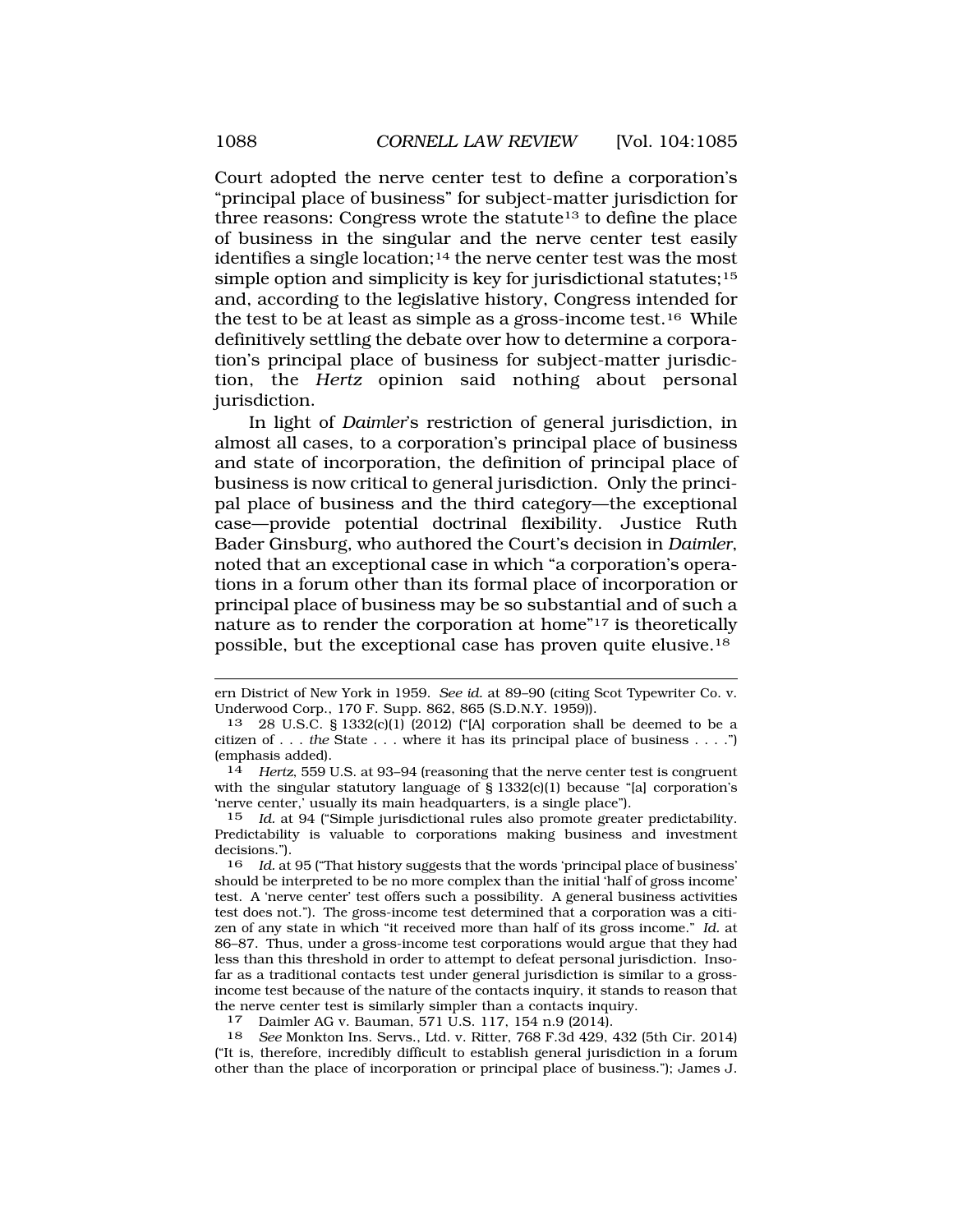The question before the lower courts, then, is whether the nerve center test defines the principal place of business for general jurisdiction. While the Court clearly limited the scope of general jurisdiction with *Daimler*, the Court did not define "principal place of business." Application of the nerve center test to general jurisdiction's principal place of business inquiry would further restrict general jurisdiction in favor of corporations because large national and multinational corporations would be able to tailor their activities—to choose their nerve centers—to engage in ex ante forum shopping. Thus, to apply the nerve center test for general jurisdiction's principal place of business in the wake of *Bristol-Myers Squibb* would be to give a forum-shopping tool to corporations after taking one away from plaintiffs. Moreover, the policy rationales that underlie subject-matter jurisdiction and personal jurisdiction are not identical, so it is not simple to map *Hertz*'s rationale onto general jurisdiction.19

Amazon's plan to build a second headquarters, its HQ2, gives this doctrinal argument tangibility. Amazon, one of America's largest corporations, is incorporated in Delaware, has its headquarters in Washington, and is arguably most active in California.20 Should the nerve center test determine the principal place of business for general jurisdiction, then Amazon would be able to build their HQ2 in any state without considering general jurisdiction because it could choose a headquarters irrespective of actual corporate activity. Despite having activities that dwarf those of nearly every American bus-

Dries, *In Search of the Illusive Exceptional Case for the Exercise of General Jurisdiction*, BAKER MCKENZIE (May 23, 2017), http://www.bakermckenzie.com/en/ insight/publications/2017/05/exercise-of-general-jurisdiction/ [https://perma .cc/L8S9-6S4V]. For a recent survey of the exceptional case and its rarity in the lower courts, see Priscilla Heinz, Comment, *When Is It Necessary For Corporations to Be Essentially At Home?: An Exploration of Exceptional Cases*, 51 U. RICH. L. REV. 1179, 1195–98 (2017).

<sup>19</sup> *See infra* Part IV.

<sup>20</sup> *See infra* notes 175, 193 and accompanying text.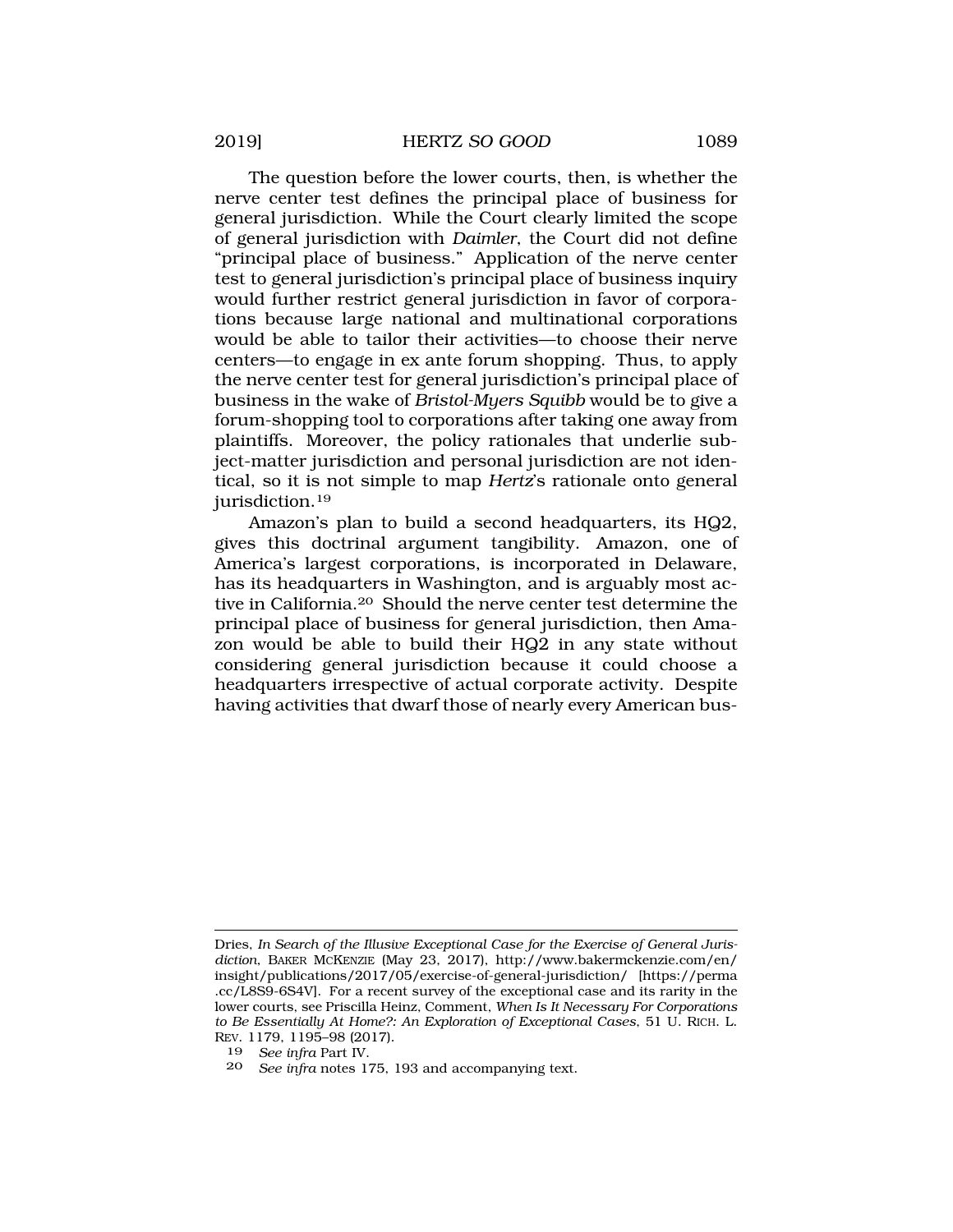iness<sup>21</sup> in at least three states,<sup>22</sup> Amazon could choose the least plaintiff-friendly state for its nerve center: its HQ1, its

HQ2, the state where it has the highest quantum of activity, or even a different state where its only activity is corporate direction.

Since its inception, personal jurisdiction doctrine has evolved with the modern economy.23 Applying the nerve center test to general jurisdiction would be a departure from the norm because modern corporations would escape jurisdiction despite historical trends pointing toward an opposite result. In search of clarity, the doctrine is now suspended between *Daimler*'s warning that a court cannot deem a corporation at home simply because it does business there and Justice Sonia Sotomayor's concurrent warning that a strict reading of *Daimler* renders corporations like Amazon "too big" for personal jurisdiction.24 This Note identifies a middle ground, derived

america.html [https://perma.cc/ZD8J-58DL]. "Today, half of all U.S. households are subscribed to the membership program Amazon Prime, half of all online shopping searches start directly on Amazon, and Amazon captures nearly one in every two dollars that Americans spend online. Amazon sells more books, toys, and by next year, apparel and consumer electronics than any retailer online or off . . . ." Laura Heller, *Amazon's Growing Power in the U.S. Economy*, FORBES (Nov. 30, 2016, 1:49 PM) https://www.forbes.com/sites/lauraheller/2016/11/ 30/amazons-growing-stranglehold-on-the-us-economy/#c2691deeb408 [https:/ /perma.cc/688A-B9ZG].

22 Justice Sotomayor raised this concern, that the jurisdictional law will treat large businesses differently (and arguably more favorably) than small businesses, in her concurrence in *Daimler*—that opinion, however, was arguing against Justice Ginsburg's proportional contacts test (different, but not unrelated to, adopting the nerve center test for general jurisdiction). *See Daimler*, 571 U.S. at 145 (Sotomayor, J., concurring); *see also infra* note 109 and accompanying text (contrasting Justice Ginsburg's restricted understanding of general jurisdiction in *Daimler*, employing the proportional contacts test, with Howard M. Erichson's expanded definition of principal place of business for the purposes of general jurisdiction that takes into account absolute business conducted in several states and a variant of the nerve center test).

23 *See infra* notes 178–182 and accompanying text; *see also* Meir Feder, Goodyear*, "Home," and the Uncertain Future of Doing Business Jurisdiction*, 63 S.C. L. REV. 671, 681–83 (2012) (discussing the evolving interpretation of personal jurisdiction in case law).

<sup>21</sup> Amazon is "the biggest corporate employer in Seattle, and it occupies 19 percent of the prime office space in the city, more than any other employer in a big American city." Nick Wingfield & Patricia Cohen, *Amazon Plans Second Headquarters, Opening Bidding War Among Cities*, N.Y. TIMES (Sept. 7, 2017), https:// www.nytimes.com/2017/09/07/technology/amazon-headquarters-north-

<sup>24</sup> *See infra* Parts V & VI. This proposal is not necessarily the only mechanism by which courts may maintain or expand the breadth of general jurisdiction. Most avenues, however, do not seem passable. *See, e.g.*, Gorton v. Air & Liquid Sys. Corp., 303 F. Supp. 3d 278, 296 (M.D. Pa. 2018) ("Since *Daimler*, a majority of federal courts have held that general jurisdiction may not be based solely upon a corporation's compliance with a state's registration statute."); First Franchise Capital Corp. v. Jack in the Box, Inc., No. 1:17-CV-397, 2017 WL 3269260, at \*13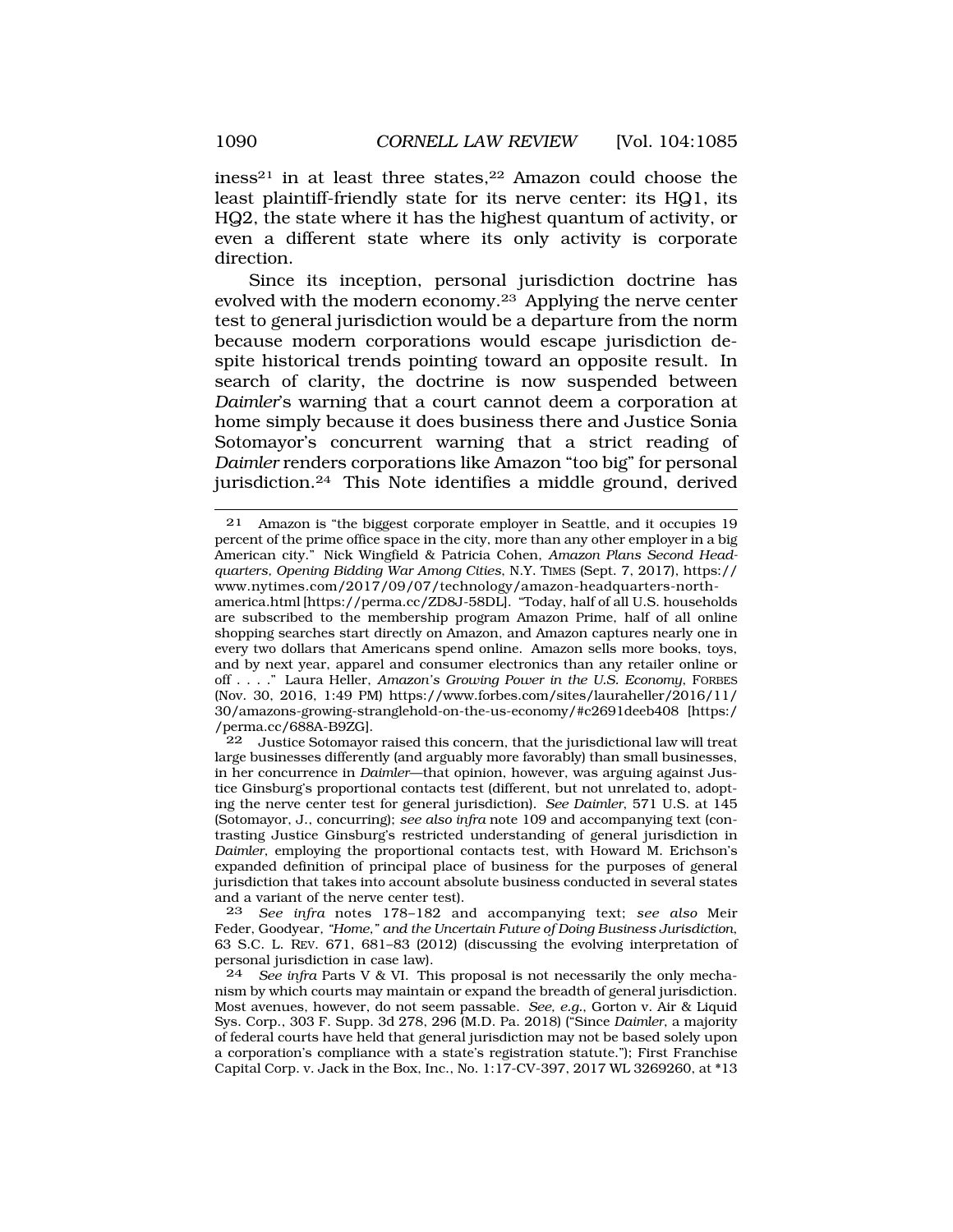wholly from existing case law pre- and post-*Daimler*, aimed at closing the gap between the two poles: the contacts plus test. First, courts should apply the nerve center test for general jurisdiction's principal place of business, despite countervailing policy arguments, to simplify the inquiry by shifting all questions of contacts into the exceptional case. Second, courts should begin to explore the contours of *Daimler*'s exceptional case by assessing a corporation's absolute level of contacts, in accordance with historical precedent, in conjunction with an assessment of unique attributes that point in favor of subjecting the corporation to a State's jurisdiction.25

This proposal would fall well inside Justice Ginsburg's directive that a company like Amazon should not be subject to suit in all fifty states while also remaining mindful of Justice Sotomayor's warning that to ossify general jurisdiction by effectively limiting it to two states would lead to the inequitable result of a corporation such as Amazon's insulation from suit in a state where it has a de facto headquarters.26 General jurisdiction would evolve with the modern economy, currently populated by a small number of dominant corporations, without subjecting more traditional corporations to untraditional jurisdiction.27 Otherwise, personal jurisdiction doctrine might tilt too far in favor of corporations, and individuals will be unable to hale economically dominant corporations into court despite the corporations' lounging comfortably at home in the individuals' state.

This Note proceeds in six parts. Part I describes the genesis of general jurisdiction jurisprudence from *Pennoyer v. Neff*28 through *Daimler*. Part II briefly describes the curtailment of specific jurisdiction in *Bristol-Myers Squibb* and its effect on personal jurisdiction. In Part III, this Note details lower courts' treatment of general jurisdiction following *Daimler*, finding that many courts are applying the nerve center test to the principal place of business inquiry for general jurisdiction and tracing the jurisprudential roots of the contacts plus test. Part IV argues that precedent and policy point in

- 27 *See infra* Part V.
- 28 95 U.S. 714 (1877).

<sup>(</sup>S.D. Ohio Aug. 1, 2017) (noting that plaintiff's argument that a corporation can have more than one principal place of business was without support); *infra* note 148 and accompanying text (noting that *Daimler* and subsequent cases have refused to apply specific jurisdiction's second step, a reasonableness inquiry, to general jurisdiction).

<sup>25</sup> *See infra* Part VI.

<sup>26</sup> *See id.*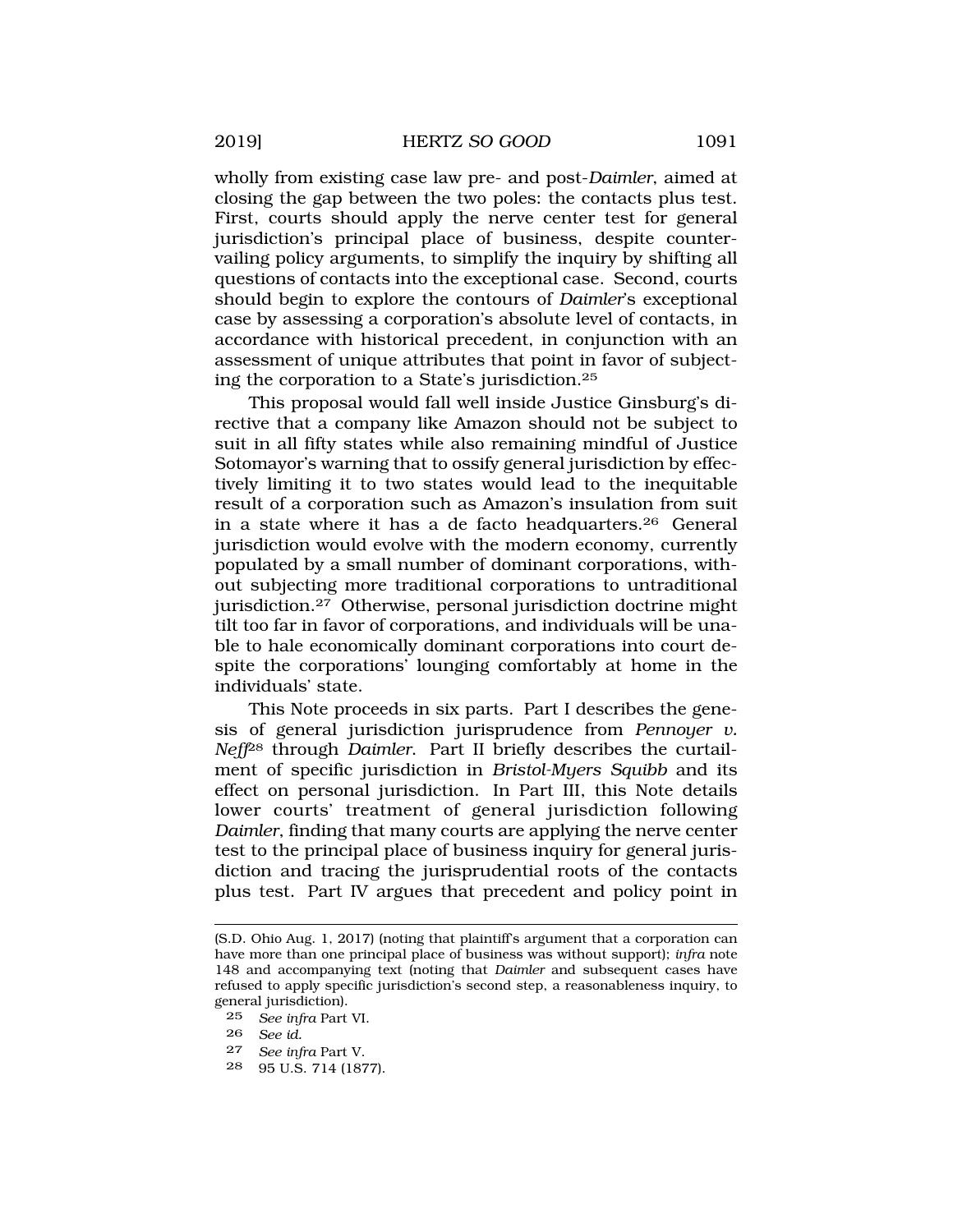<span id="page-7-0"></span>favor of a contacts test for principal place of business in general jurisdiction rather than the nerve center test, but that adoption of the nerve center test for principal place of business and the contacts plus test for the exceptional case would generally simplify the inquiry and would avoid policy concerns. Part V explores the development of the modern economy with Amazon as a case study and demonstrates how Amazon's second headquarters creates an untenable problem for a general jurisdiction doctrine that limits each corporation to two home states. Part VI concludes by arguing that the simplest, most effective, and most precedent-deferential path forward is the contacts plus test.

I

## THE GENESIS OF GENERAL JURISDICTION

The Supreme Court's personal jurisdiction jurisprudence, grounded in the sometimes-illusory "traditional notions of fair play and substantial justice,"29 often struggles to translate underlying policy concerns into easily applicable tests. Each time the Supreme Court issues a landmark decision regarding personal jurisdiction, attempting to clarify the doctrine for judges and litigants alike, confusion abounds.30 On the other hand, the Court's silence can be just as confounding. In fact, after failing to reach a majority decision in both 1987's *Asahi Metal Industry Co. v. Superior Court*31 and 1990's *Burnham v. Superior Court*,32 the Court did not take another personal jurisdiction case until 2011's *Goodyear Dunlop Tires Operations, S.A. v. Brown*33—twenty-one years later.34 After its recent pair of decisions in *Goodyear* and *Daimler*, the Court has again left aspects of personal jurisdiction jurisprudence open to interpretation. It is unclear whether *Hertz*'s nerve center test applies to general jurisdiction's principal place of business, and it is unclear what role contacts play in light of *Daimler*'s announcement of the two paradigmatic examples of general jurisdiction.

- 33 564 U.S. 915 (2011).
- 34 Bradt & Rave, *supra* note 30 at 1272.

<sup>29</sup> Int'l Shoe Co. v. Washington, 326 U.S. 310, 316 (1945) (quoting Milliken v. Meyer, 311 U.S. 457, 463 (1940)).

<sup>30</sup> *See* Andrew D. Bradt & D. Theodore Rave, *Aggregation on Defendants' Terms:* Bristol-Myers Squibb *and the Federalization of Mass-Tort Litigation*, 59 B.C. L. REV. 1251, 1268–1270 (2018) ("Over the . . . several decades [following *International Shoe*] the Supreme Court sporadically decided personal-jurisdiction cases in an attempt to put meat on the bones of the *International Shoe* test.").

<sup>31 480</sup> U.S. 102 (1987).

<sup>32 495</sup> U.S. 604 (1990).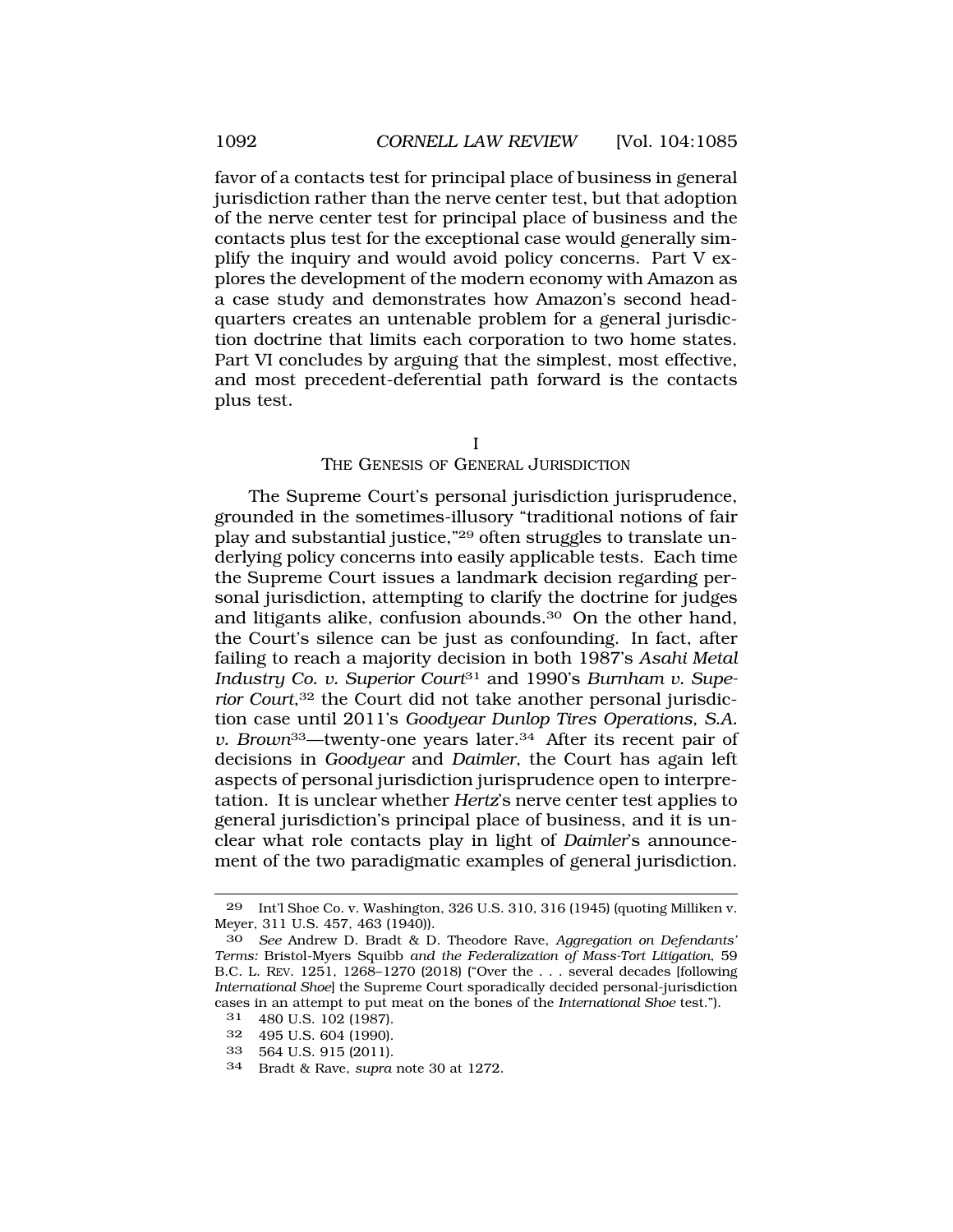# A. *International Shoe* Eventually Leads to General and Specific Jurisdiction

In order for a court to hear a particular case, the court must have jurisdiction over the persons or property at issue personal jurisdiction.35 The outer bounds of a court's personal jurisdiction are a constitutional limit; further statutory limitations can exist inside these bounds.36 The constitutional limitations on personal jurisdiction stem from the Due Process Clause37 and are based on international law, sovereignty, and fairness.38 In the seminal *Pennoyer v. Neff*,39 the Court gave "the territorial concept constitutional approval."40 The Court held that state courts had power over persons and property within their borders, and presence was paramount. As time passed, however, strict territoriality became inadequate as society became more mobile and interconnected, lessening the importance of state boundaries as goods and services travelled nationally. In response, the Court added the concept of reasonableness to personal jurisdiction, or at least to what would become specific jurisdiction; the Court asked whether it was "reasonable and just, according to our traditional conception of fair play and substantial justice, to permit the state"41 court to hear a case. Over time, the Supreme Court expanded and narrowed the contours of personal jurisdiction to ensure coextension with the limits of the Due Process Clause.42

39 95 U.S. at 714.<br>40 EPEDENTHAL ET

40 FRIEDENTHAL ET AL., *supra* note 35, § 3.3.

41 Int'l Shoe Co. v. Washington, 326 U.S. 310, 320 (1945).

<sup>35</sup> JACK H. FRIEDENTHAL, MARY KAY KANE & ARTHUR R. MILLER, CIVIL PROCEDURE § 3.1 (5th ed. 2015). Personal jurisdiction and territorial jurisdiction are interchangeable terms; the Second Restatement of Judgments uses the term territorial jurisdiction. RESTATEMENT (SECOND) OF JUDGMENTS §§ 4–10 (1982).

<sup>36</sup> FRIEDENTHAL ET AL., *supra* note 35, § 3.1.

<sup>37</sup> U.S. CONST. amend. XIV.

<sup>38</sup> *See* Pennoyer v. Neff, 95 U.S. 714, 722–23, 729 (1877); KEVIN M. CLERMONT, PRINCIPLES OF CIVIL PROCEDURE 207–08 (3d ed. 2012); Earl M. Martz, *Sovereign Authority, Fairness, and Personal Jurisdiction: The Case for the Doctrine of Transient Jurisdiction*, 66 WASH. U. L.Q. 671, 693 (1988) ("The Court's approach [to general jurisdiction] is based on a subtle interaction between concepts of sovereignty and fairness."); Jeffrey M. Schmitt, *Rethinking the State Sovereignty Interest in Personal Jurisdiction*, 66 CASE W. RES. L. REV. 769, 774 (2016) ("Because the contours of the individual right protected by Due Process were wholly defined by the power of the state, sovereignty occupied center stage under the *Pennoyer*  framework.").<br>39 OF II S

<sup>42</sup> U.S. CONST. amend. XIV. *See Int'l Shoe*, 326 U.S. at 320*.* While the Fourteenth Amendment's Due Process Clause governs state courts' personal jurisdiction, the Fifth Amendment's Due Process Clause governs federal courts' personal jurisdiction. *See* Kevin M. Clermont, *Restating Territorial Jurisdiction and Venue for State and Federal Courts*, 66 CORNELL L. REV. 411, 427–28 (1981).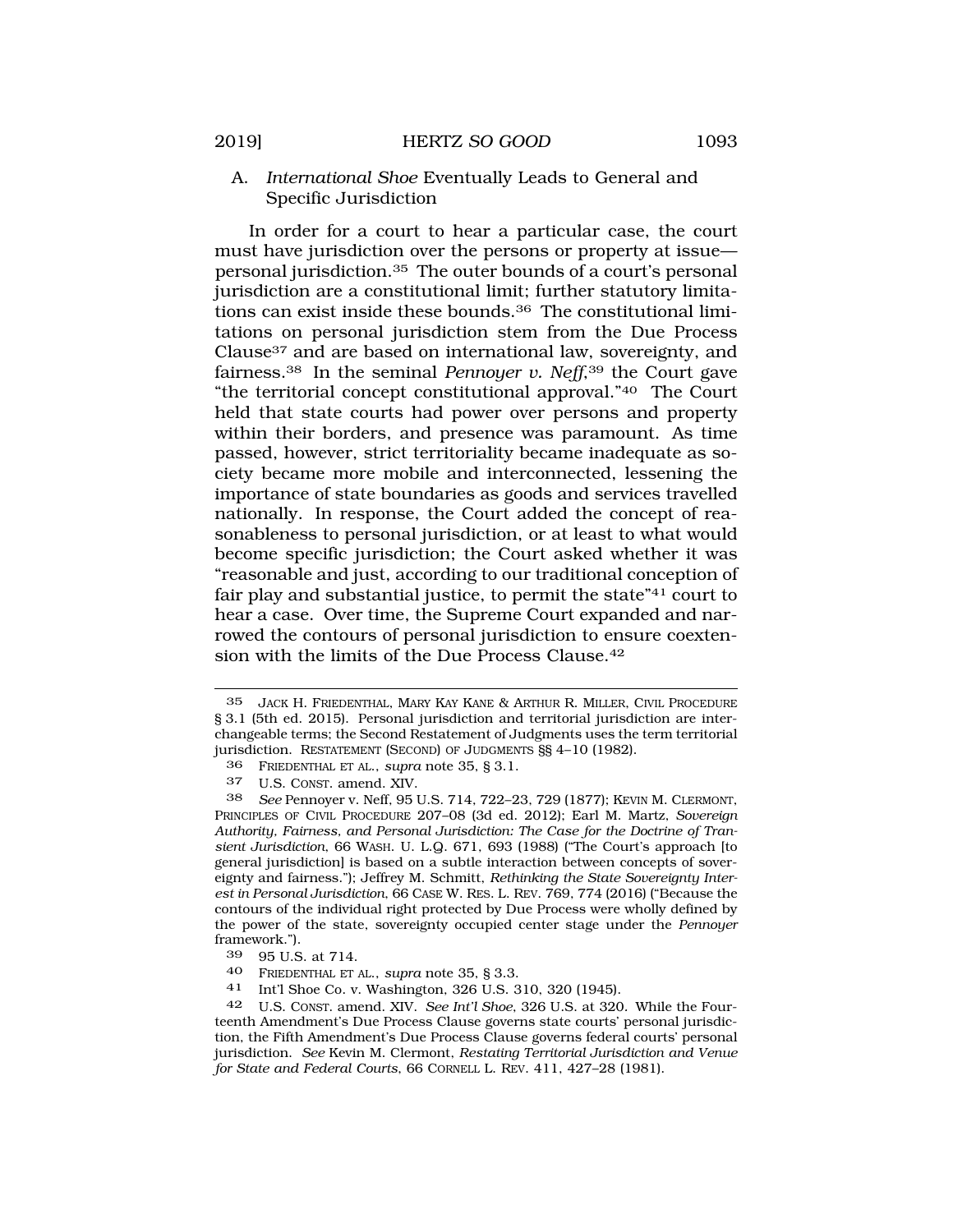Of course, the introduction of reasonableness into personal jurisdiction made courts' determinations more complex than they had been under a simple territoriality inquiry. The Court clarified by developing a personal jurisdiction taxonomy split into two categories: specific and general jurisdiction.<sup>43</sup> The split traces back to *International Shoe Co. v. Washington*;44 prior to *International Shoe*, exercise of personal jurisdiction looked similar to how general jurisdiction operates today.45

In *International Shoe*, decided in 1945, the Court put forth the fundamental minimum contacts test<sup>46</sup> and delineated the boundary of personal jurisdiction over a corporate defendant.<sup>47</sup> Chief Justice Stone wrote that

due process requires only that in order to subject a defendant to a judgment *in personam*, if he be not present within the territory of the forum, he have certain minimum contacts with it such that the maintenance of the suit does not offend "traditional notions of fair play and substantial justice."48

One way to understand the ruling in *International Shoe* is that personal jurisdiction is proper against any defendant whose contacts with a state are sufficient to logically conclude that the defendant has benefitted from the laws of that state—the strict territoriality of *Pennoyer* was no longer a workable personal jurisdiction doctrine in the face of the modern economy because strict territoriality no longer comported with fairness.

To be clear, the *International Shoe* opinion did not actually reference the modern economy in its reasoning. It did, however, make the implication when discussing the importance of presence. The Court stated that a presence inquiry "beg[s] the question to be decided" in a personal jurisdiction inquiry because "'presence' [is] used merely to symbolize those activities of the corporation's agent within the state which courts will deem to be sufficient to satisfy the demands of due process."49

49 *Id.* at 316–17.

<sup>43</sup> While I will treat specific and general jurisdiction as two distinct categories for the purposes of this Note, some scholars argue that general and specific jurisdiction are simply two sides of the same coin. CLERMONT*,* supra note 38, at 221 ("In this way, the development of jurisdiction based on state-directed acts has brought into the open the absence of any clear distinction between specific and general jurisdiction—they just comprise the rules for the two ends of the unrelatedness continuum.").

<sup>44</sup> *Int'l Shoe*, 326 U.S. at 310.

<sup>45</sup> *See* Mary Twitchell, *The Myth of General Jurisdiction*, 101 HARV. L. REV. 610, 614–15 (1988).

<sup>46</sup>*Int'l Shoe*, 326 U.S. at 316. 47 *Id.* at 317–19.

<sup>48</sup> *Id.* at 316 (quoting Milliken v. Meyer, 311 U.S. 457, 463 (1940)).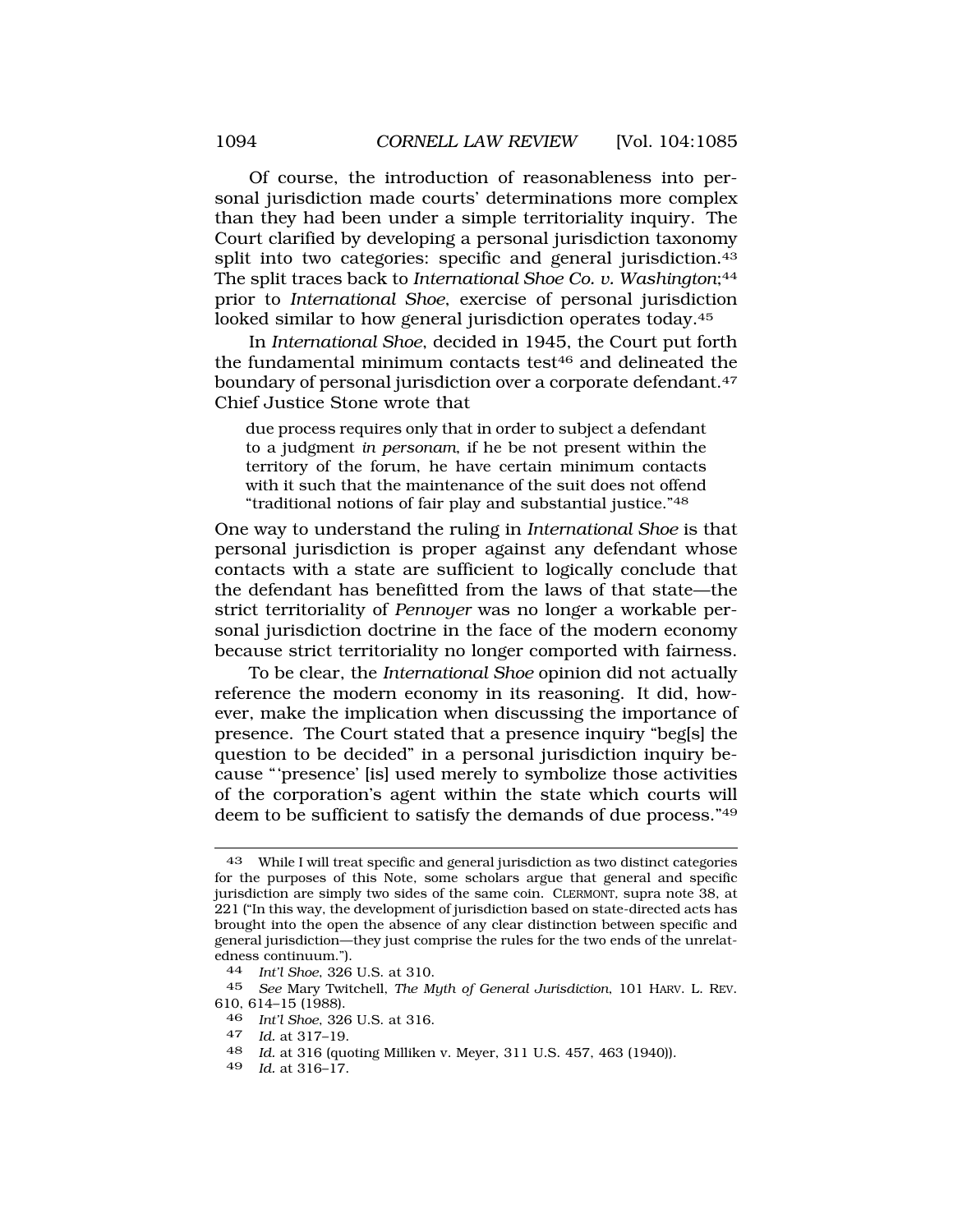As corporations evolved with the modern economy, logically their physical presence might not expand while the types of contacts cognizable in 1945 certainly would. The inquiry is not "mechanical or quantitative."<sup>50</sup> It is not whether a corporation's activities are "a little more or a little less."51 Instead, the test inquires about the "quality and nature" of the contacts while also considering the importance of "the fair and orderly administration of the laws."52

Two decades after *International Shoe*, preeminent civil procedure scholars Arthur T. von Mehren and Donald T. Trautman argued that traditional personal jurisdiction analysis was still mired in reliance on antiquated ideas such as territoriality new modes of analysis and taxonomy were necessary, in their opinion, to modernize personal jurisdiction.53 To that end, von Mehren and Trautman used Court precedent and contemporary legal thinking to crystallize the difference between general and specific jurisdiction as we know it today. General jurisdiction is exercised over "any kind of controversy when jurisdiction is based on relationships, direct or indirect, between the forum and the person or persons whose legal rights are to be affected," whereas specific jurisdiction is exercised when "affiliations between the forum and the underlying controversy . . . support only the power to adjudicate with respect to issues deriving from, or connected with, the very controversy that establishes jurisdiction to adjudicate."54 The Court grappled implicitly with these concepts for two decades before explicitly recognizing them in *Helicopteros Nacionales de Colombia, S.A. v. Hall*.55 Eventually, the distinct bifurcation of personal jurisdiction into general and specific went from academic suggestion to accepted personal jurisdiction jurisprudence; in fact, Justice Ginsburg explicitly cited von Mehren and Trautman in both *Goodyear*56 and *Daimler*.57

Today, a claim wholly unrelated to a corporation's in-state activity can be brought against a corporation if the corporation maintains "continuous corporate operations within a state

<sup>50</sup> *Id.* at 319.

<sup>51</sup> *Id.* 

<sup>52</sup> *Id.* 

<sup>53</sup> Von Mehren & Trautman, *supra* note 2, at 1121 ("Old practices and concepts have become less significant and less understandable . . . .").

<sup>54</sup> *Id.* at 1136.

<sup>55 4</sup> WRIGHT & MILLER, *supra* note 2, § 1067.5.

<sup>56</sup> Goodyear Dunlop Tires Operations, S.A. v. Brown, 564 U.S. 915, 919, 923 (2011) (citing von Mehren & Trautman, *supra* note 2, at 1136).

<sup>57</sup> Daimler AG v. Bauman, 571 U.S. 117, 127–28 (2014) (citing von Mehren & Trautman, *supra* note 2, at 1164).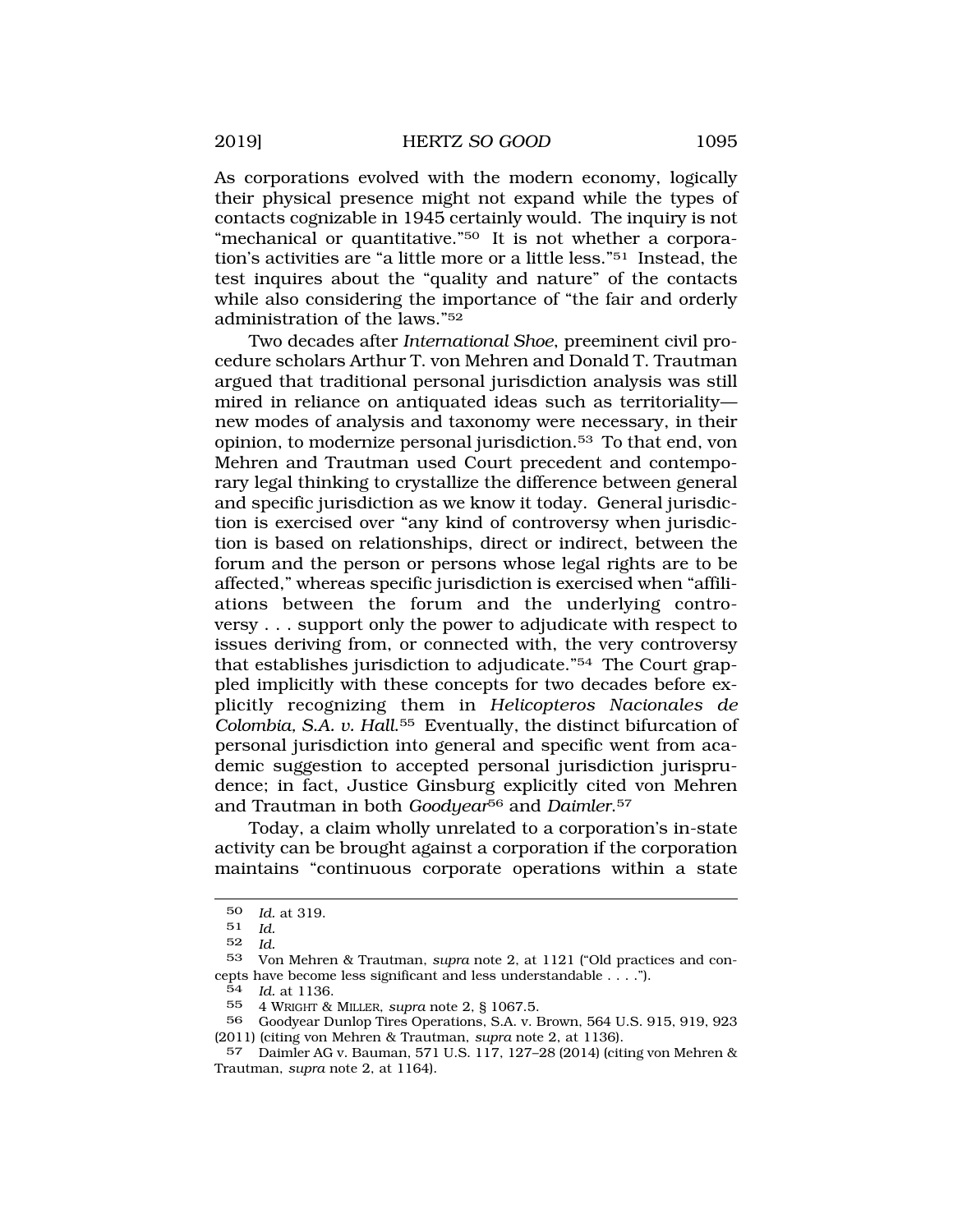<span id="page-11-0"></span>[that are] so substantial and of such a nature as to justify suit" (general jurisdiction),58 or a claim can be brought based only on "single or occasional acts" as long as the claim has a certain quantum of relatedness to the acts (specific jurisdiction).59 After *International Shoe*, the Court continued to refine specific jurisdiction<sup>60</sup> but, until recently, only issued two opinions on general jurisdiction: *Perkins v. Benguet Consolidated Mining Co.*61 and *Helicopteros*.62 The Court's decision in *Perkins* would thus figure prominently in Justice Ginsburg's analysis of modern general jurisdiction in *Daimler* and lies at the heart of the debate discussed below between Justices Ginsburg and Sotomayor about the current and future viability of general jurisdiction.

B. Doing Business: General Jurisdiction Before *Goodyear*  and *Daimler* 

The dearth of Supreme Court opinions about general jurisdiction naturally left the subject open for some degree of interpretation, and the general consensus among judges and academics before *Daimler* was that "doing business" jurisdiction remained a proper basis for general jurisdiction. After all, "what later was referred to as 'general jurisdiction' was the basis on which *all* jurisdiction was justified."63 Doing business jurisdiction developed as a logical outgrowth of two preceding

61 342 U.S. 437 (1952).<br>62 466 U.S. 408 (1984).

63 *See* Barrett v. Union Pac. R.R. Co., 390 P.3d 1031, 1042 (Or. 2017) (Walters, J., dissenting) (emphasis added) (citing Twitchell, *supra* note 45, at 614–15).

<sup>58</sup> Int'l Shoe Co. v. Washington, 326 U.S. 310, 318 (1945). Importantly, Justice Ginsburg notes that general jurisdiction requires more than "continuous and systematic" contacts—the key inquiry is whether the contacts are so substantial as to allow the logical conclusion that the corporation is at home in the state. *See Daimler*, 571 U.S. at 127–128.

<sup>59</sup> *Int'l Shoe*, 326 U.S. at 318–19.

<sup>60</sup> *See, e.g.*, Asahi Metal Indus. Co. v. Superior Court, 480 U.S. 102, 116 (1987) (providing two complex, competing theories for a stream-of-commerce analysis of specific jurisdiction, evidencing the Court's desire to delicately shape the contours of the doctrine); Burger King Corp. v. Rudzewicz, 471 U.S. 462, 474–75 (1985) (refining the "purposeful availment" analysis of specific jurisdiction); Keeton v. Hustler Magazine, Inc., 465 U.S. 770, 773–74 (1984) (holding that continuous and deliberate distribution of a publication in a state is sufficient to establish specific jurisdiction); World-Wide Volkswagen Corp. v. Woodson, 444 U.S. 286, 297, 299 (1980) (holding that the mere foreseeability that a product would enter the forum state and cause injury in that state is not sufficient to establish specific jurisdiction).<br>61 342 U.S. 437 (1952)

<sup>62 466</sup> U.S. 408 (1984). Von Mehren and Trautman correctly predicted that specific jurisdiction would become more common and therefore more important than general jurisdiction, writing that "specific jurisdiction will come into sharper relief and form a considerably more significant part of the scene." Von Mehren & Trautman, *supra* note 2, at 1164.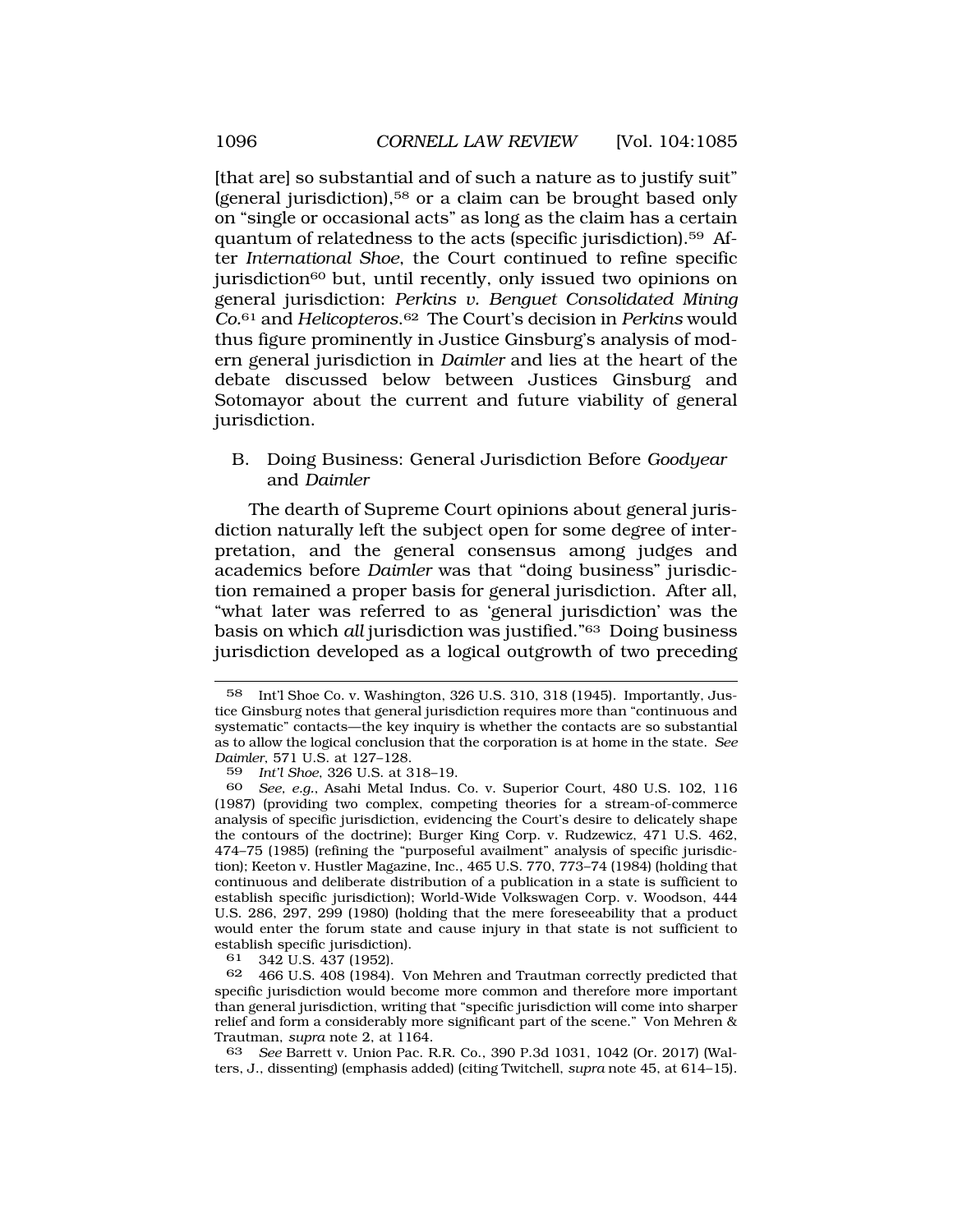theories of personal jurisdiction over corporations: presence and consent.64 Before *Pennoyer*, corporations were only subject to suit in the state in which they were incorporated.<sup>65</sup> After *Pennoyer*, which grounded personal jurisdiction in a state's territory, courts needed a workable method to determine whether a corporation was, hypothetically, physically present within a state exclusive of its state of incorporation.<sup>66</sup> Doing business jurisdiction satisfied this need. The test dictated that "a . . . corporation should be [subject to general jurisdiction] only if it was doing enough business within the state to justify the inference that it was present there."67 If a court found that a corporation's activities in a state passed a certain absolute threshold of contacts, then the corporation was subject to the general jurisdiction of that state's courts and thus could be sued on any cause of action.<sup>68</sup> Examples of corporate activity which may have constituted doing business included soliciting business from a local office, maintaining distributors in a state, and employing agents who wielded the power to act on behalf of a corporation.69 Until *Goodyear* and *Daimler*, this absolute threshold contacts test meant that a corporation could theoretically be subject to general jurisdiction in however many states the corporation maintained a certain level of contacts.

Doing business jurisdiction, however, does not survive today, per the most common readings of *Goodyear* and *Daimler*;<sup>70</sup> it is, nevertheless, critically important conceptually as a logical antecedent to modern general jurisdiction jurisprudence. In fact, doing business jurisdiction has been out of favor with the Supreme Court for at least half a century; in 1957, Justice Black wrote that "[i]n a continuing process of evolution this Court accepted and then abandoned 'consent,' 'doing business,' and 'presence' as the standard for measuring

<sup>64</sup> FRIEDENTHAL ET AL., *supra* note 35, § 3.7.

<sup>65</sup> *See, e.g.*, Bank of Augusta v. Earle, 38 U.S. (13 Pet.) 519, 520 (1839) (containing dicta stating that "a corporation can have no legal existence out of the boundaries of the sovereignty by which it is created. . . . It must dwell in the place of its creation, and cannot migrate to another sovereignty.").

<sup>66</sup> FRIEDENTHAL ET AL., *supra* note 35 § 3.7.

<sup>67</sup> *Id.*; *see also* 4A WRIGHT & MILLER, *supra* note 2, § 1069.2 ("Traditionally, a finding that a defendant was 'doing business' in the forum state was equivalent to the pre-International Shoe fiction of finding a defendant corporation 'present' in the forum."). Note the similarity between this definition of personal jurisdiction over corporations, the definition provided above from *International Shoe*, and Justice Ginsburg's refinement in *Goodyear* and *Daimler*, below. *See supra* note 58 and accompanying text.

<sup>68 4</sup> WRIGHT & MILLER, *supra* note 2, § 1069.2.

<sup>69</sup> *Id.* 

<sup>70</sup> *Id.*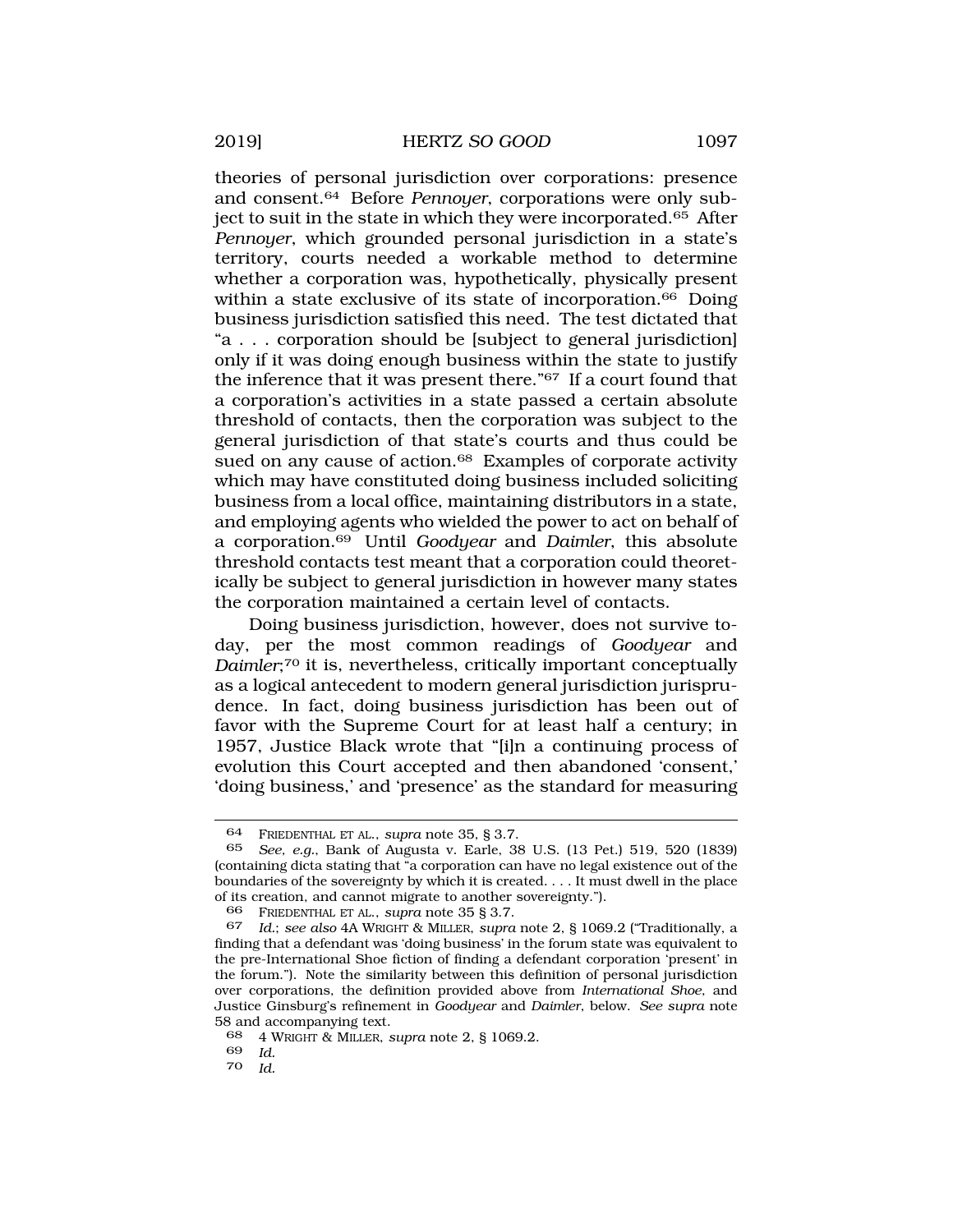the extent of state judicial power over such corporations."71 Professor Kevin M. Clermont argued that the doing business brand of general jurisdiction "arose to provide appropriate jurisdiction when specific jurisdiction was not yet fully available."72 In conjunction with von Mehren and Trautman's assertion that specific jurisdiction would become the dominant form of personal jurisdiction,73 reading *Goodyear* and *Daimler*  as the death knells of doing business jurisdiction makes sense.

C. *Goodyear* and *Daimler* : Specific Jurisdiction Comes of Age and General Jurisdiction Limited to Two (or Three) Circumstances.

When the Court returned from its twenty-year personal jurisdiction hiatus in 2011, first with *Goodyear* and then with *Daimler*, the Court laid the doing business test to rest and replaced it with the more narrow "at home" test for general jurisdiction.74 According to Justice Ginsburg, author of both opinions, general jurisdiction only lies when a corporation is "essentially at home in the forum State."75 In practice, this means that general jurisdiction only lies when the forum state is the corporation's state of incorporation or the corporation's principal place of business. These two bases constitute the paradigmatic examples for general jurisdiction, serving as proxies for an individual's domicile (hypothetical presence).76 Existing outside these paradigmatic examples is the exceptional case, when "a corporation's operations in a forum other than its formal place of incorporation or principal place of busi-

<span id="page-13-0"></span>

<sup>71</sup> McGee v. Int'l Life Ins. Co., 355 U.S. 220, 222 (1957).

<sup>72</sup> CLERMONT, *supra* note 38, at 221 ("Today, courts resort to [general jurisdiction], albeit usually inappropriately, only when all appropriate bases of personal jurisdiction fail to reach the defendant.").

<sup>73</sup> Von Mehren & Trautman, *supra* note 2, at 1164. The idea that specific jurisdiction has expanded and effectively displaced any utility general jurisdiction once had is the dominant opinion of the contemporary Supreme Court. *See*  Goodyear Dunlop Tires Operations, S.A. v. Brown, 564 U.S. 915, 925 (2011) ("[S]pecific jurisdiction has become the centerpiece of modern jurisdiction theory, while general jurisdiction plays a reduced role." (quoting Twitchell, *supra* note 45, at 628)); Judy M. Cornett & Michael H. Hoffheimer, *Good-Bye Significant Contacts: General Personal Jurisdiction After* Daimler AG v. Bauman, 76 OHIO ST. L.J. 101, 125 (2015) ("[Justice Ginsburg's] survey suggests that specific jurisdiction, liberated from traditional limits, has expanded to fill most of the jurisdictional gaps created by *Pennoyer*'s restrictions. In contrast, general jurisdiction remains captive in *Pennoyer*'s corral, an archaic doctrine rarely useful in the modern world.").<br>
<sup>74</sup> Daimler AG v. Bauman, 571 U.S. 117, 121–22 (2014) (citing Goodugar, 564

<sup>74</sup> Daimler AG v. Bauman, 571 U.S. 117, 121–22 (2014) (citing *Goodyear*, 564 U.S. at 919).

<sup>75</sup> *Goodyear*, 564 U.S. at 919.

<sup>76</sup> *Daimler*, 571 U.S. at 136–37.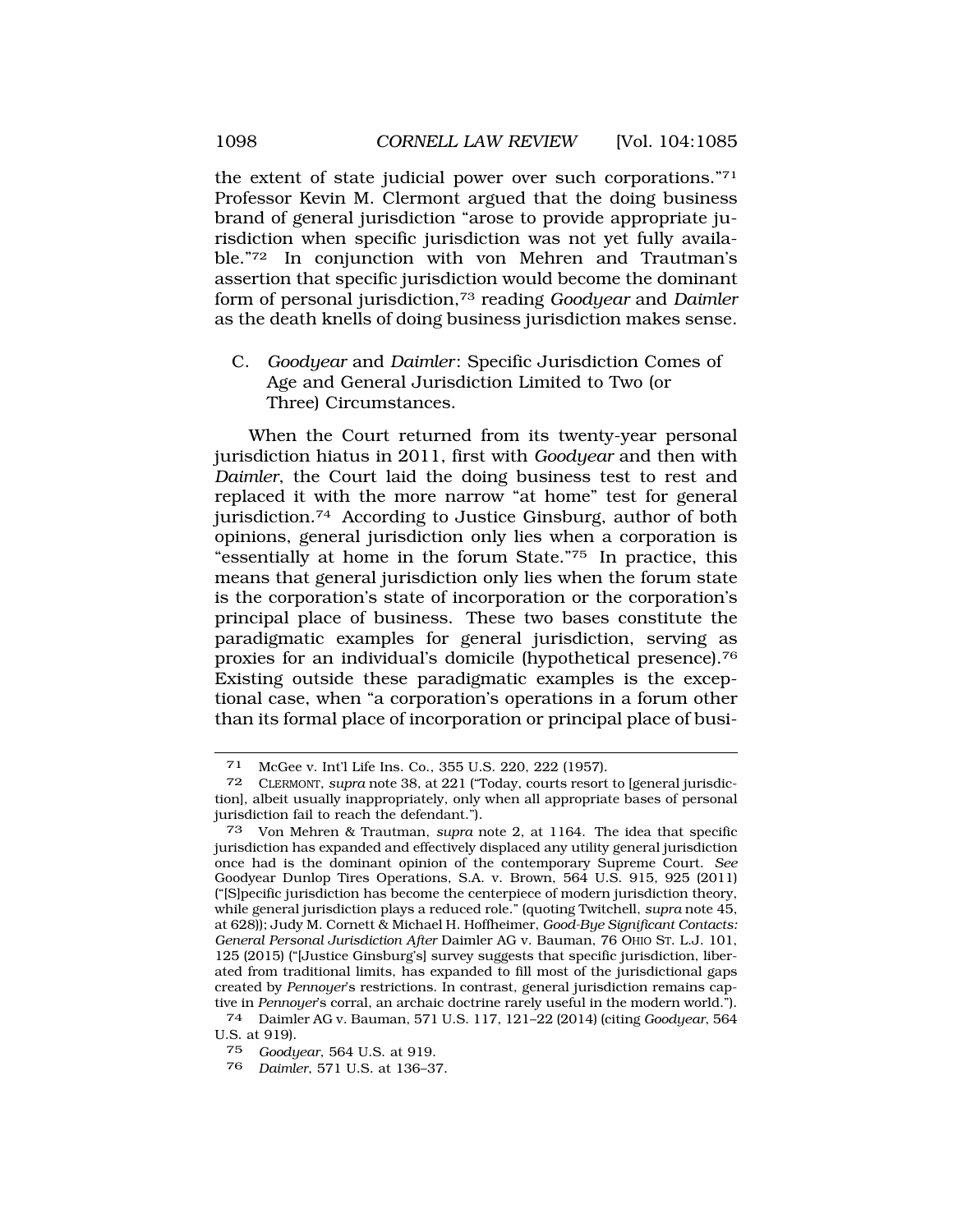ness may be so substantial and of such a nature as to render the corporation at home in that State."77

In adopting this simplified understanding of general jurisdiction, Justice Ginsburg acknowledged that the law was reflecting von Mehren and Trautman's prophecy that specific jurisdiction would come to dominate personal jurisdiction.78 In fact, Justice Ginsburg stated that the at home test for general jurisdiction was definitively not "synonymous with 'doing business' tests framed before specific jurisdiction evolved in the United States,"79 ensuring that lower courts were aware of the sea change.<sup>80</sup> This is important because if modern general jurisdiction followed traditional doing business jurisdiction, then national corporations that have contacts in each state would likely be subject to suit in each state.81 *Daimler* expressly forbids this result.82

# D. Justices Ginsburg and Sotomayor Split Over General Jurisdiction

Justice Ginsburg and Justice Sotomayor disagree on whether *Daimler* should signal the formal demise of the doing business test. Justice Ginsburg authored the majority opinion in *Goodyear* and *Daimler*; Justice Sotomayor joined the (unanimous) majority in *Goodyear* but wrote a separate concurrence

81 *See* Feder, *supra* note 23, at 680 ("Nonetheless, *Goodyear*'s limitation of general jurisdiction to the state or states in which the corporation is at home seems inconsistent with the far more expansive notion embodied by the doing business standard—that general jurisdiction is available in any state in which the defendant has regular and consistent commercial activities." (internal quotation marks omitted)).

82 *See Daimler*, 571 U.S. at 139–40 n.20 (stating that a corporation "that operates in many places can scarcely be deemed at home in all of them").

<sup>77</sup> *Id.* at 139 n.19; *see also id.* at 130 n.8 (citing one of the very few examples of such general jurisdiction, at least according to Justice Ginsburg, *Perkins v. Benguet Consol. Mining Co.*, 342 U.S. 437 (1952)).

<sup>78</sup> *Id.* at 139–40 n.20.

*Id.* 

<sup>80</sup> *See* Brown v. Lockheed Martin Corp., 814 F.3d 619, 629 (2d Cir. 2016) ("[T]he Court's 2011 decision in *Goodyear* seemed to have left open the possibility that contacts of substance, deliberately undertaken and of some duration, could place a corporation 'at home' in many locations. But *Daimler*, decided in 2014, considerably altered the analytic landscape for general jurisdiction and left little room for these arguments."); Gucci Am., Inc. v. Weixing Li, 768 F.3d 122, 135 (2d Cir. 2014) (holding that *Daimler* foreclosed any argument under the doing business test); Reich v. Lopez, 38 F. Supp. 3d 436, 454–55 (S.D.N.Y. 2014) ("The Supreme Court's recent decision in *Daimler AG v. Bauman* has brought uncertainty to application of New York's 'doing business' rule. As a result, it is unclear whether existing New York general jurisdiction jurisprudence remains viable."), *aff'd*, 858 F.3d 55 (2d Cir. 2017).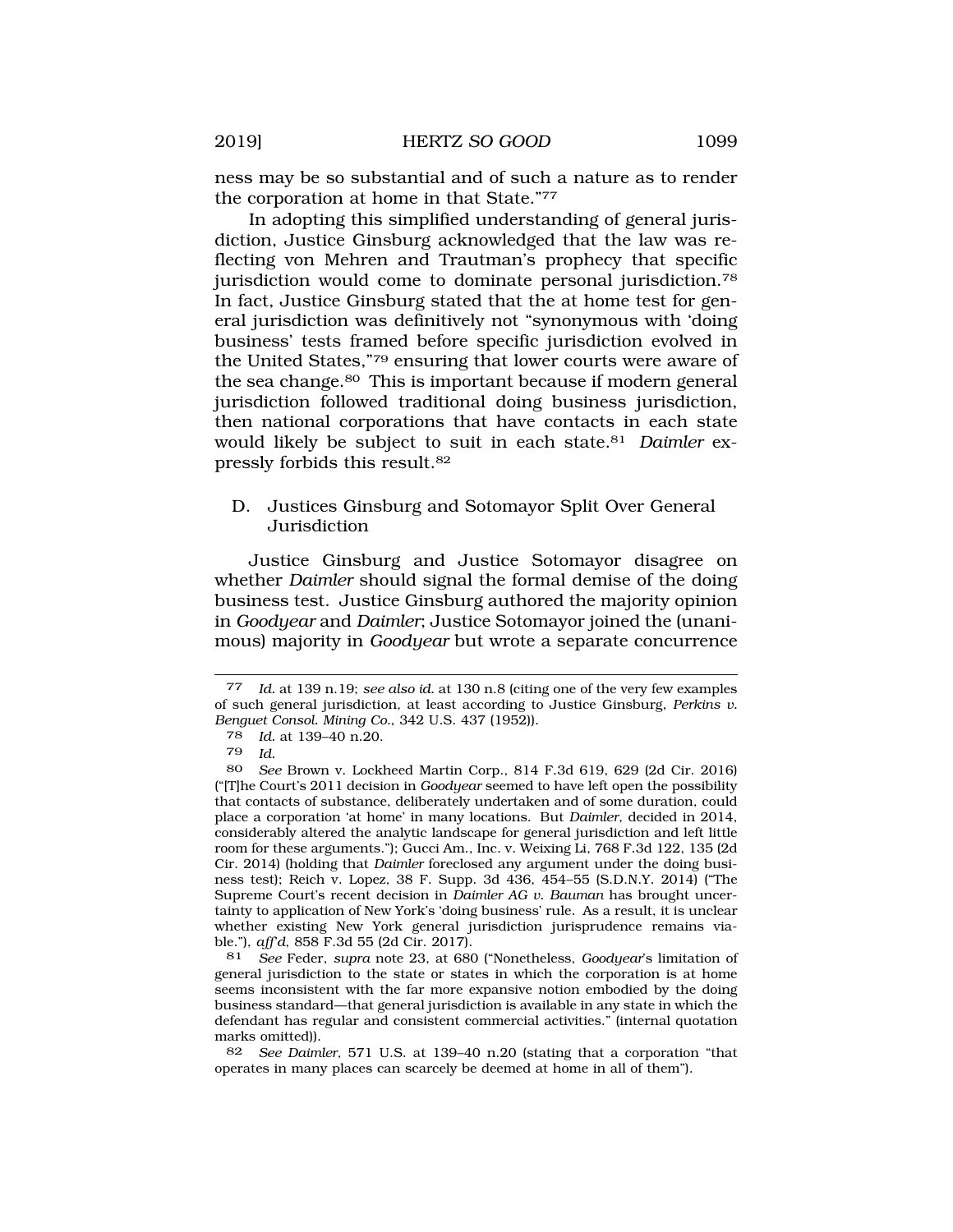in *Daimler*.83 The key disagreement is whether general jurisdiction should be static, keyed to the paradigmatic examples, or dynamic, keyed to reasonableness.

In an Article following *Goodyear* and anticipating *Daimler*, Howard M. Erichson described the situation that led to the schism.84 To Erichson, general jurisdiction's exercise had become too broad in application as doing business matured, and courts had consequently fashioned new, restrictive tools in response to "an overenthusiastic embrace of 'doing business' jurisdiction."85 Erichson argued that the correct response would be to restrict general jurisdiction to a pure domicile analogy, just as Justice Ginsburg would in *Daimler*.86 His article, however, also demonstrated why Justice Sotomayor would consider *Daimler*'s doctrinal solution an overcorrection: Erichson advocated for an expansive definition of principal place of business in the context of general jurisdiction, including the possibility of multiple states, contacts tests, and nerve center tests87—Justice Ginsburg's decision in *Daimler* is not so forgiving.

In *Daimler*, the Court held that general jurisdiction, unlike specific jurisdiction, had not been "cut loose from *Pennoyer*'s sway," arguably restricting modern general jurisdiction to a territorial, sovereignty-based rationale from nearly 150 years prior.88 The product of Justice Ginsburg's opinion is likely a curtailment of general jurisdiction to two states per corporation: the state of incorporation and the principal place of business. Justice Ginsburg clarified a comparative contacts analysis, in which a corporation can only be regarded to be at home in a state if their contacts with that state represent a large proportion of their contacts in total. The test seems to require a large plurality or a majority of a corporation's contacts to occur in a state to render a corporation at home in that

<sup>83</sup> Justice Sotomayor was the only justice to write separately in either opinion. *See id.* at 119; Goodyear Dunlop Tires Operations, S.A. v. Brown, 564 U.S. 915, 915 (2011).

<sup>84</sup> Howard M. Erichson, *The Home-State Test for General Personal Jurisdiction*, 66 VAND. L. REV. EN BANC 81, 90 (2013).

<sup>85</sup> *Id.* at 93. Of note, one tool explicitly rejected by Erichson was the importation of specific jurisdiction's reasonableness prong into general jurisdiction doctrine to create a similar two-step analysis. *Id.* 

<sup>86</sup> *Id.* 

 $Id$ 

<sup>88</sup> Daimler AG v. Bauman, 571 U.S. 117, 132–33 (2014) (citing Pennoyer v. Neff, 95 U.S. 714 (1877)). Again reiterating the notion that vonMehren and Trautman were correct in asserting that general jurisdiction would wane in importance, Justice Ginsburg wrote that "general jurisdiction has come to occupy a less dominant place in the contemporary scheme." *Id.* at 133.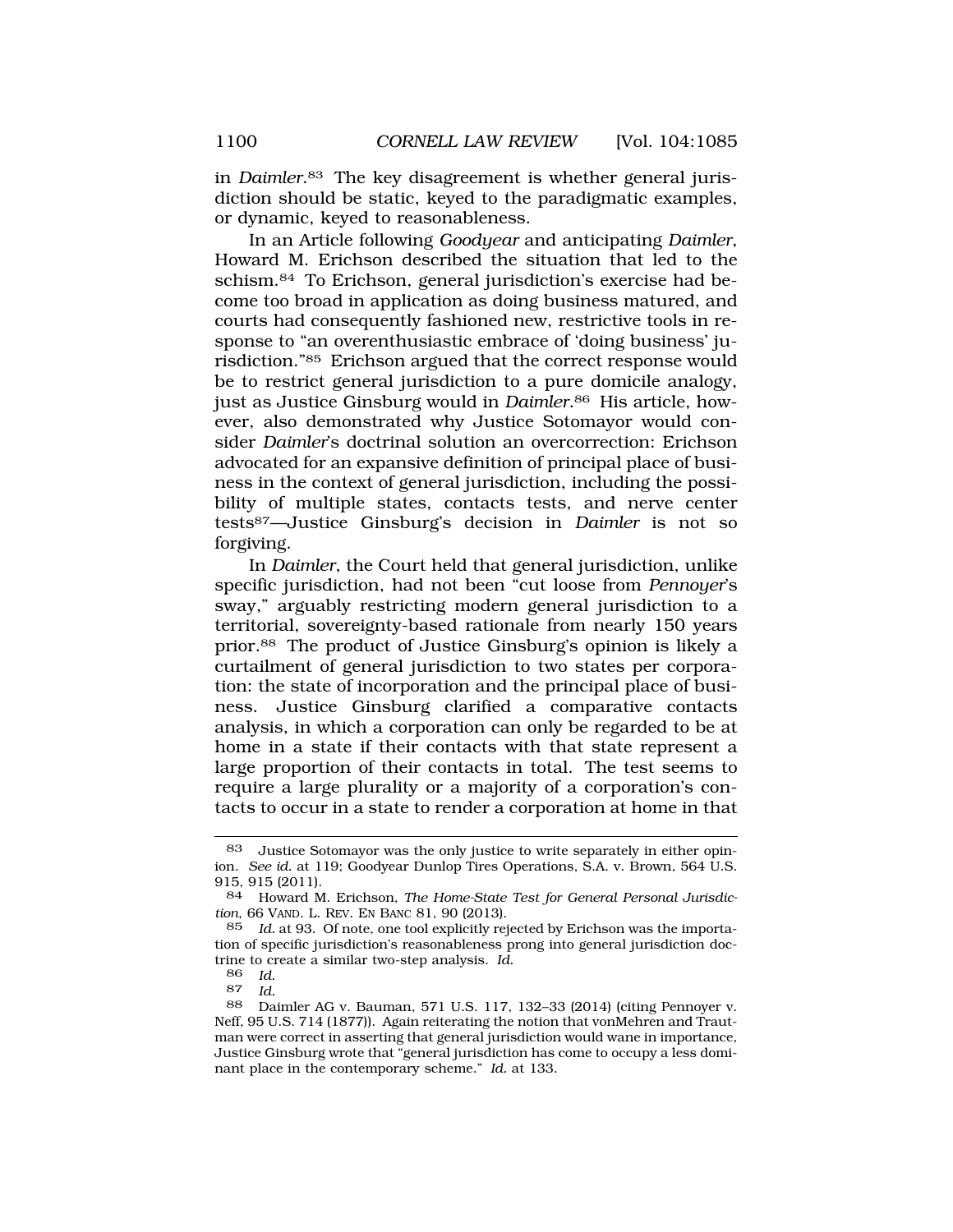state. Therefore, the type of national corporations to which we have become accustomed will hardly, if ever, centralize their contacts in a state, other than their state of incorporation and principal place of business, to such a degree that the courts consider them a native of that state.89 This seems to be Justice Ginsburg's desired result: "A corporation that operates in many places can scarcely be deemed to be at home in all of them."90

Notably, Justice Ginsburg does not foreclose the possibility that a corporation may be deemed to be at home in a state outside its two paradigmatic homes, and her discussion of *Perkins* as an example of the elusive exceptional case of general jurisdiction is an entry point into the fundamental differences between Justices Ginsburg's and Sotomayor's differing views of modern general jurisdiction. First, it is important to remember that *Perkins* is often cited as the "roots of the contemporary doctrine of 'general jurisdiction.'"<sup>91</sup> Justice Ginsburg relied heavily upon *Perkins* in *Daimler*, writing "[The Court's] 1952 decision in *Perkins v. Benguet Consol. Mining Co.* remains the textbook case of general jurisdiction appropriately exercised over a foreign corporation that has not consented to suit in the forum."92 Later in the opinion Justice Ginsburg revisits *Perkins* and states that *Perkins* is the fundamental example of the "exceptional case," where a corporation is at home in a state that is neither its state of incorporation nor its principal place of business.93 Thus, *Perkins* is both a textbook case of general jurisdiction (at least over foreign, nonconsenting corporations) and the example of the exceptional case—implying that general jurisdiction over a nonconsenting foreign corporation is a rarity.

A brief review of the facts in *Perkins* is necessary. In *Perkins*, the Court held that a Philippine corporation was subject to general jurisdiction in Ohio despite the claim's complete unrelatedness to the corporation's contacts with Ohio—in fact, the corporation in question was only in Ohio at all because of

<sup>89</sup> *Id.* at 143–44.

<sup>90</sup> *Id.* at 140 n.20.

<sup>91 4</sup> WRIGHT & MILLER, *supra* note 2, § 1067.5.

<sup>92</sup> *Daimler*, 571 U.S. at 129 (quoting Goodyear Dunlop Tires Operations, S.A. v. Brown, 564 U.S. 915, 927–28 (2011)).

<sup>93</sup> *Id.* at 139 n.19. These two nominations for textbook examples of different branches of general jurisdiction are in concert with each other because logically a foreign corporation is not incorporated in and does not have a principal place of business in any state. Accordingly, foreign corporations would likely mightily struggle to meet *Daimler*'s principal place of business test, confined only to the exceptional case.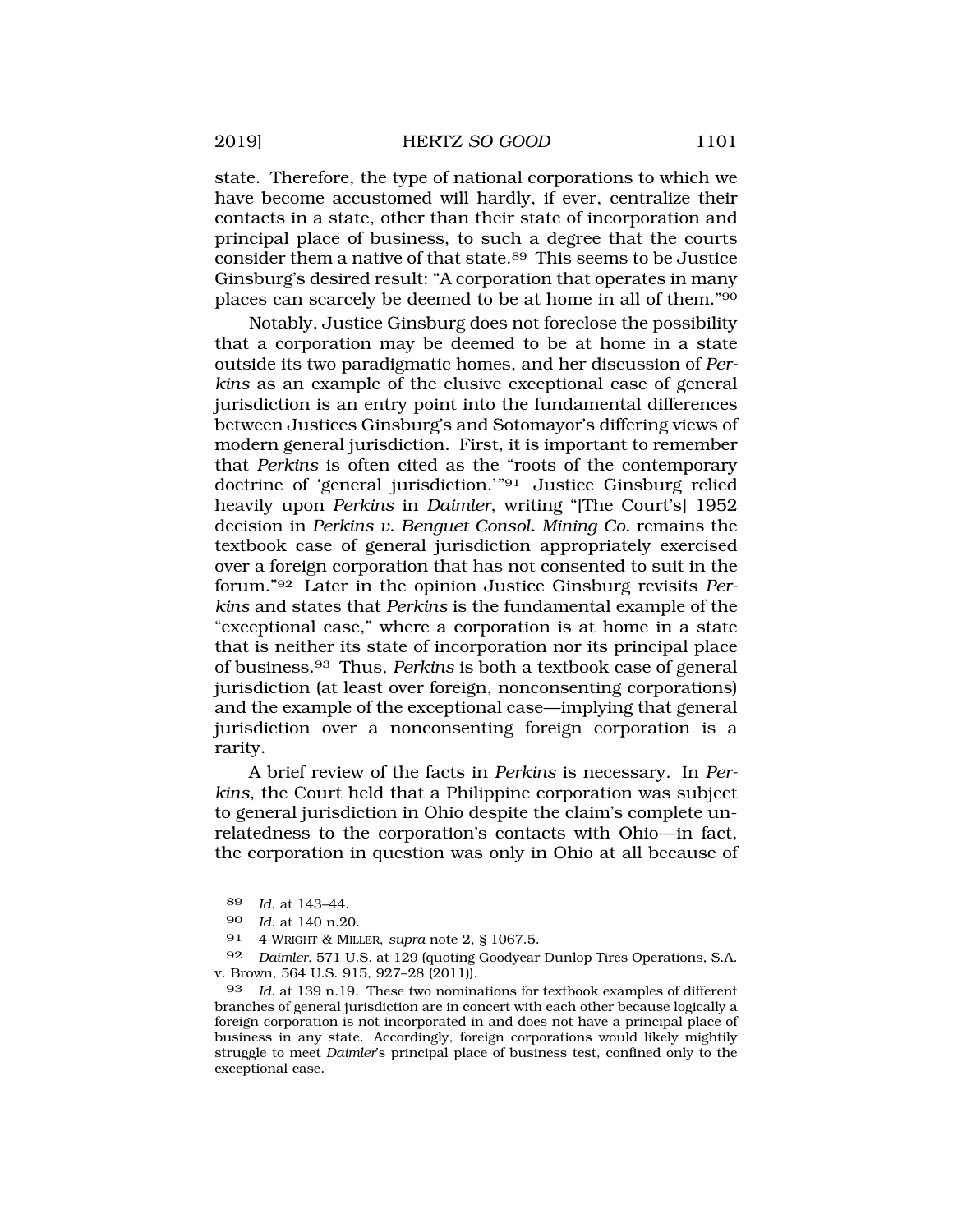war-time conditions in the Philippines.<sup>94</sup> The mining operations of the corporation in the Philippines had ceased due to World War II and the corporation's president was performing what little corporate activity was ongoing from an office in Ohio.95 Thus, under Justice Ginsburg's comparative contacts test announced in *Daimler*, general jurisdiction would be appropriate because nearly all of the corporation's contacts, nationwide—in fact, worldwide—took place in Ohio. Proportionally, Ohio was the corporation's home.96

Justice Sotomayor, writing for herself only, argued that general jurisdiction should not overcorrect, but should rather embrace the adoption of a reasonableness prong in general jurisdiction and maintain an absolute threshold for a contacts test. She considered Justice Ginsburg's opinion to essentially hold that contemporary multinational corporations are "too big for general jurisdiction" by inventing the comparative contacts test.97 No multinational (or national) corporation, in the Justice's opinion, would ever have enough contacts in any one state, comparatively, to hurdle the jurisdictional bar; thus, *Daimler* would essentially immunize all large corporations from general jurisdiction outside the paradigms.

Justice Sotomayor grappled with Justice Ginsburg's treatment of *Perkins* in order to prove her point. Justice Sotomayor noted that, in *Perkins*, the Court focused on facts like the corporation's maintenance of an office, supervision of properties, and directors' meetings.98 Those are all traditional factors in a doing business contacts inquiry. Moreover, Justice Sotomayor argued, the Court in *Perkins* never compared contacts inside Ohio with those outside Ohio, ignoring their proportionality to

<sup>94</sup> Perkins v. Benguet Consol. Mining Co., 342 U.S. 437, 447–48 (1952). 95 *Id.* 

<sup>96</sup> Critically, however, it is unclear whether Justice Ginsburg was ascribing her comparative contacts test to a principal place of business inquiry or an exceptional case inquiry. This is a critical doctrinal omission because it opens the door for courts to adopt the nerve center test for principal place of business in general jurisdiction and adopt *Daimler*'s comparative contacts test for the exceptional case inquiry. As discussed below, *infra* Part II, there are also clues that Justice Ginsburg interprets *Perkins*' exercise of general jurisdiction to rest on the fact that Ohio was the Philippine corporation's nerve center. *See Daimler*, 130 n.8 ("All of [defendant]'s activities were directed by the company's president from within Ohio."); *id.* at 157 (Sotomayor, J., concurring) ("The majority does not dispute that a State can exercise general jurisdiction where a corporate defendant has its corporate headquarters, and hence its principal place of business within the State. *Cf. Hertz Corp.*, 559 U.S. at 93 . . . .").

<sup>97</sup> *Id.* at 143.

<sup>98</sup> *Id.* at 150 (citing *Perkins*, 342 U.S. at 447–48).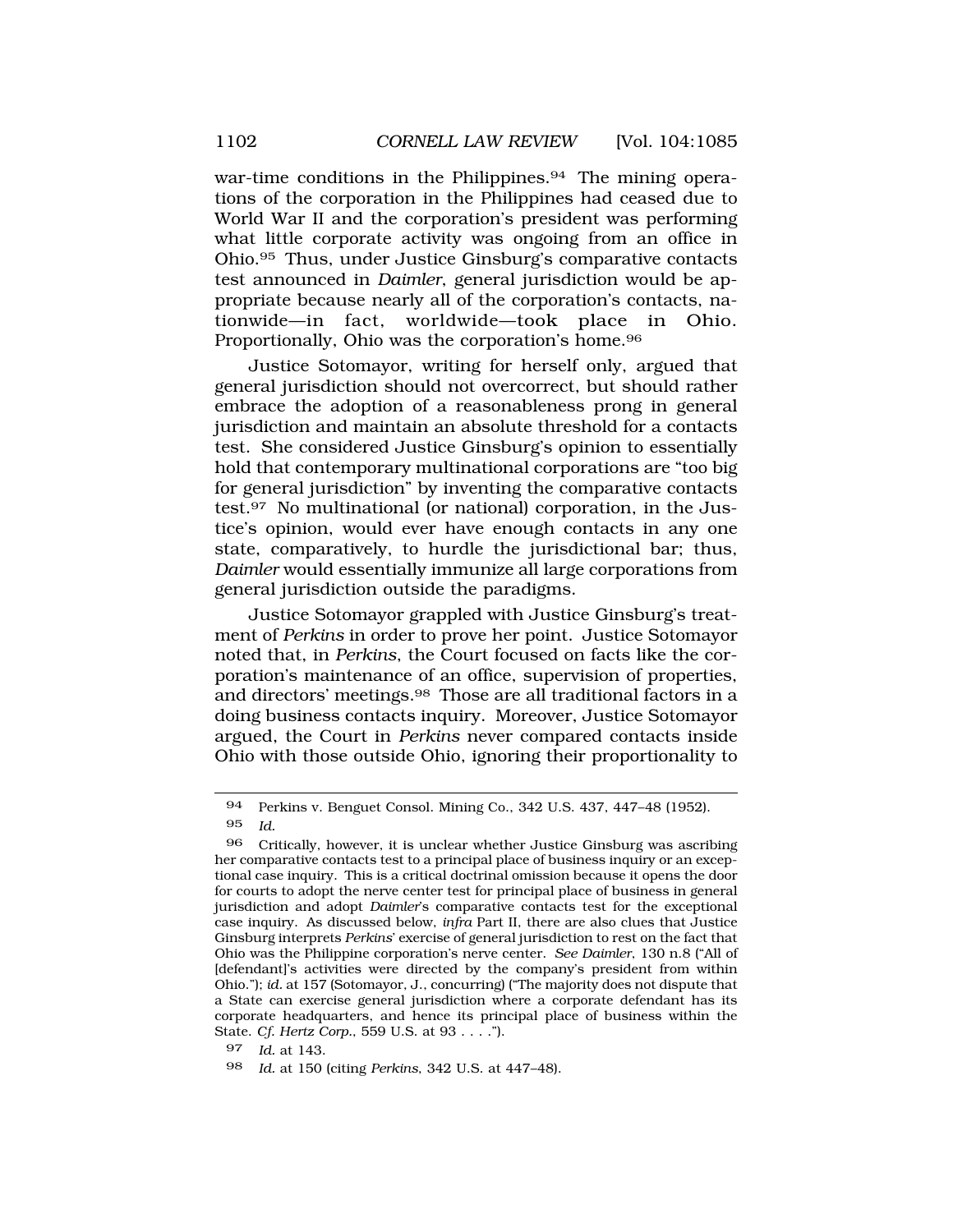total corporate activity.99 Finally, Justice Sotomayor wrote, the Court in *Perkins* literally reasoned that the corporation's contacts to Ohio were a "limited . . . part of its general business."<sup>100</sup> As such, Justice Sotomayor's logic concluded, *Perkins* must have employed an absolute contacts test rather than a comparative one.

Justice Sotomayor concurred in *Daimler* because she would have held the defendant's contacts to be sufficient for general jurisdiction. Relying on analogous precedent in the Court's specific jurisdiction jurisprudence such as *Asahi*,101 Justice Sotomayor would have held that California had the power to hale Daimler into court but that it would have been unreasonable to do so.<sup>102</sup> Rather than leaving general jurisdiction tethered to *Pennoyer* and letting it fade into irrelevancy, Justice Sotomayor argued that general jurisdiction should be brought into modernity by applying the same reasonableness prong currently used for specific jurisdiction inquiries.103

*Daimler*, however, likely disposed of the reasonableness prong when a corporation is "at home." Despite Justice Sotomayor's note that "[t]he Courts of Appeals have uniformly held that the reasonableness prong does in fact apply in the general jurisdiction context,"104 Justice Ginsburg wrote that "[w]hen a corporation is genuinely at home in the forum State, however, any second-step [reasonableness] inquiry would be superfluous."105 If being "genuinely at home" encompasses the two "essentially at home" general jurisdiction categories (incorporation, principal place of business) and the exceptional case, then this statement ends the argument that general jurisdiction has a reasonableness prong.<sup>106</sup>

103 *Id.* at 144–45.<br>104 *Id.* at 144 p.1

104 *Id.* at 144 n.1.

<sup>99</sup> *Id.* 

<sup>100</sup> *Id.* (quoting *Perkins*, 342 U.S. at 438).

<sup>101</sup> Asahi Metal Indus. Co. v. Superior Court, 480 U.S. 102 (1987).<br>102 Daimler 571 U.S. at 145 (Sotomayor J. concurring) ("As a resu

Daimler, 571 U.S. at 145 (Sotomayor, J., concurring) ("As a result, I would decide this case under the reasonableness prong without foreclosing future consideration of whether that prong should be limited to the specific jurisdiction context."). Factors that bear on whether suit is reasonable include potential burdens to the defendant, the interests of the forum state, and the interests of foreign sovereigns, among others. *Id.* 

<sup>105</sup> *Id.* at 140 n.20 (majority opinion).

<sup>106</sup> *See* Brown v. Lockheed Martin Corp., 814 F.3d 619, 630 (2d Cir. 2016). At the risk of hair-splitting, there is still a potential argument to make. Justice Ginsburg's statement—that a reasonableness inquiry would be superfluous if a corporation was already held to be at home—could apply only to the two paradigmatic bases for general jurisdiction, leaving a reasonableness inquiry applicable to questions of the exceptional case.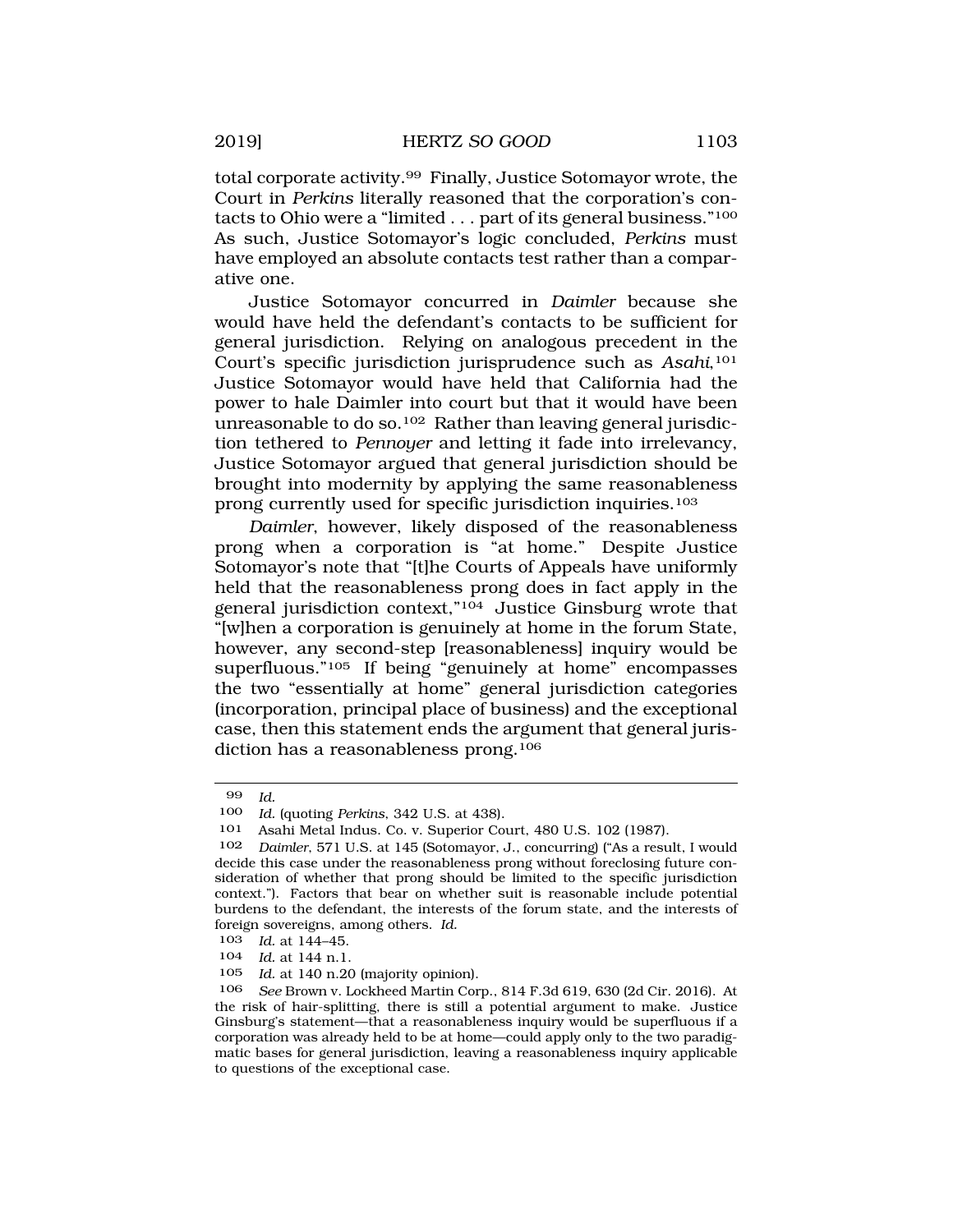<span id="page-19-0"></span>If the doing business test had lurched too far to one side and *Daimler* lurched back the other way, then Justice Sotomayor's concurrence would represent a middle ground in which reasonableness provided flexibility. Similar to the majority's opinion, however, it is unclear how Justice Sotomayor would categorize her absolute contacts and reasonableness test, whether they determine the principal place of business test or the exceptional case. Certainly, at least, Justice Sotomayor argued that general jurisdiction doctrine should allow exercise in more than two states: "[The majority in *Daimler*] never explains why the State should lose [general jurisdiction] when, as is increasingly common, a corporation 'divide[s] [its] command and coordinating functions among officers who work in several different locations."<sup>107</sup> The additional states could then fall into multiple principal places of business or multiple exceptional cases.

In essence, Justice Sotomayor argued that holding a corporation to be at home in more than two states is an "inevitable consequence of the rule of due process we set forth [in *International Shoe*]."108 Otherwise, Justice Sotomayor wrote, "a larger company will often be immunized from general jurisdiction in a State on account of its extensive contacts outside the forum," and "the ultimate effect of the majority's approach will be to shift the risk of loss from multinational corporations to the individuals harmed by their actions."109 To immunize corporations from suit under general jurisdiction ultimately harms consumers because meritorious claims will fail to get through the courthouse door. "What has changed since *International Shoe* is not the due process principle of fundamental fairness but rather the nature of the global economy."110

II

<sup>B</sup>RISTOL-MYERS SQUIBB'S RESTRICTION OF SPECIFIC JURISDICTION CREATES NEW IMPORTANCE FOR GENERAL JURISDICTION

The final piece of recent personal jurisdiction jurisprudence arrived in the summer of 2017 with the Court's decision in *Bristol-Myers Squibb*.111 In that case, the Court, by an eight-

<sup>107</sup> *Daimler*, 571 U.S. at 157 (Sotomayor, J., concurring) (quoting Hertz Corp. v. Friend, 559 U.S. 77, 95–96 (2010)).

<sup>108</sup> *Id.* at 155.

*Id.* at 158-59.

<sup>110</sup>*Id.* at 155–56. 111 Bristol-Myers Squibb Co. v. Superior Court, 137 S. Ct. 1773 (2017). *Bristol-Myers Squibb* is not the only recent case to narrow specific jurisdiction. As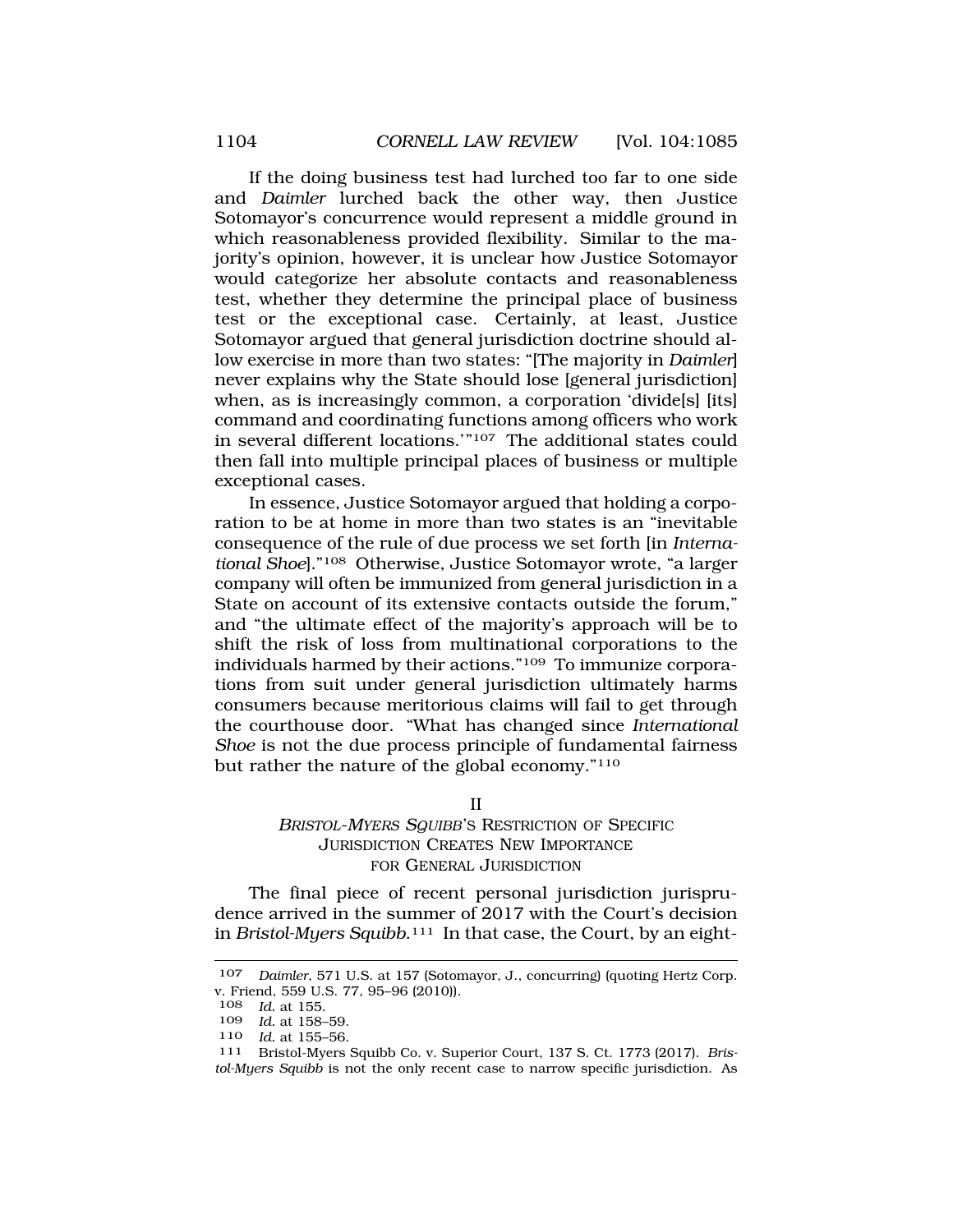to-one margin, $112$  restricted specific jurisdiction by holding that California state courts could not exercise specific jurisdiction over a corporate defendant with regard to claims of nonresidents unrelated to the forum.113 To many, *Bristol-Myers Squibb* represents the Court's decision to "cast aside the notion that globalization could justify 50-state forum shopping."114

*Bristol-Myers Squibb* illustrates just how restrictive personal jurisdiction jurisprudence has become. First, before *Goodyear* and *Daimler*, the California state court would have almost certainly had general jurisdiction over Bristol-Myers Squibb by virtue of the volume of its sales in California—these contacts would have likely met the criteria for traditional doing business jurisdiction.115 In fact, the California state court in *Bristol-Myers Squibb* originally held that Bristol-Myers Squibb was subject to general jurisdiction in California—only after the issuance of *Daimler* did the court hold that Bristol-Myers Squibb was not subject to general jurisdiction and was instead subject to specific jurisdiction.116 Second, before *Bristol-Myers Squibb*, many would have expected the state court to have specific jurisdiction over Bristol-Myers Squibb.117

Erwin Chemerinsky noted, the Court in the 2014 case *Walden v. Fiore*, 571 U.S. 277 (2014), authored by Justice Clarence Thomas, held that the minimum contacts inquiry for specific jurisdiction related only to direct contacts with the state in question, not contacts with citizens thereof. Effectively, only a defendant's, not a plaintiff's, contacts are taken into consideration. Erwin Chemerinsky, *SCOTUS Takes on When State Courts Can Assert Jurisdiction over Out-of-State Parties*, ABA JOURNAL (Apr. 25, 2017, 6:54 AM), http://www.abajournal.com/news/article/ clarifying\_personal\_jurisdiction\_chemerinsky\_supreme\_court/ [https://perma .cc/8PFB-9YZX]. For a discussion of the dangers of limiting both specific and personal jurisdiction simultaneously, see Richard D. Freer, *Some Specific Concerns with the New General Jurisdiction*, 15 NEV. L.J. 1161, 1178–80 (2015).

112 Justice Sotomayor, as in *Daimler*, was the only justice not to join the majority opinion. *Bristol-Myers Squibb*, 137 S. Ct. at 1784 (Sotomayor, J., dissenting).

113 Bradt & Rave, *supra* note 30, at 1279–83.

114 Dean & Cronin, *supra* note 9 at 23. Nevertheless, some courts continue to follow earlier Supreme Court jurisprudence regarding specific jurisdiction (and particularly the stream of commerce doctrine). *See id.* 

115 *See* Erichson, *supra* note 84, at 90 (stating, while answering a hypothetical similar to *Bristol-Myers Squibb*, "[p]rior to 2011, many courts and commentators would have said [the court has general jurisdiction]. Based on [a corporation's] continuous and systematic contacts, many would have said that [the state] courts could assert general jurisdiction even though the company is headquartered and incorporated [elsewhere].").

116 Bristol-Myers Squibb Co. v. Superior Court, 175 Cal. Rptr. 3d 412, 424 (Cal. Ct. App. 2014), *review granted and opinion superseded sub nom.* Bristol-Myers Squibb Co. v. S.C., 337 P.3d 1158 (Cal. 2014), *and aff'd*, 1 Cal. 5th 783 (2016), *rev'd sub nom.* Bristol-Myers Squibb Co. v. Superior Court, 137 S. Ct. 1773 (2017).<br>117 See B

117 *See* Bradt & Rave, *supra* note 30, at 1271–1273.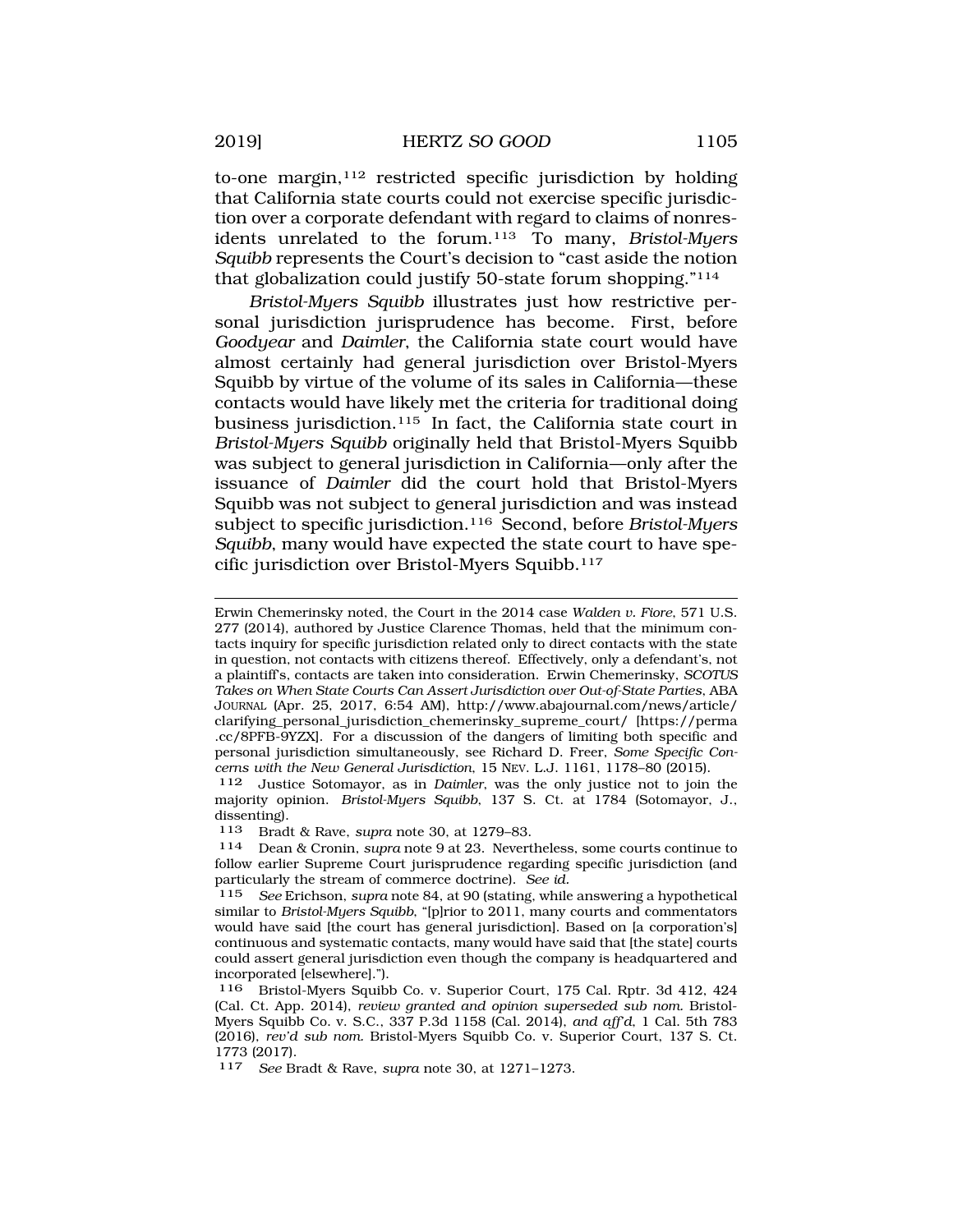<span id="page-21-0"></span>Instead, the Court held that neither applied. Naturally, the recent restriction of specific jurisdiction over corporations will lead plaintiffs to pursue new avenues of personal jurisdiction. General jurisdiction seems like the next battlefield because plaintiffs can try to expand general jurisdiction's application by stretching the exceptional case while corporations can try to narrow general jurisdiction by arguing that the *Hertz* nerve center test applies to general jurisdiction and argue that *Daimler* effectively forecloses the exceptional case for good. Early returns indicate that the expansion of the exceptional case is generally a losing argument.<sup>118</sup>

#### III

# GENERAL JURISDICTION AFTER <sup>D</sup>AIMLER: THE LOWER COURTS HAVE OFTEN APPLIED THE NERVE CENTER TEST AND HAVE LAID THE GROUNDWORK FOR THE CONTACTS PLUS TEST

## A. The Nerve Center Test

Whether the nerve center test applies to general jurisdiction matters because corporations will be able to manipulate their nerve centers more easily than a principal place of business test based on either absolute or comparative contacts. As Cornett and Hoffheimer predicted,<sup>119</sup> corporations have already begun to advocate for the nerve center test in order to locate themselves outside courts' reaches.120 For example, the defendants in *MG Design Associates, Corp. v. CoStar Realty Information, Inc.* asserted that Illinois did not have general jurisdiction over them because, while their "primary office" is in Illinois, their nerve center is in Washington, D.C.121 The court noted that "[the defendants] point to the Supreme Court's nerve center test used to establish diversity jurisdiction," but did not clearly accept or reject this argument.<sup>122</sup> Other courts note that plaintiffs are trying to simply ignore *Daimler*, demonstrating plaintiffs' dislike of the doctrinal change and its uneven

<sup>118</sup> *See, e.g.*, Brown v. Lockheed Martin Corp., 814 F.3d 619, 629 (2d Cir. 2016) (suggesting that contacts are irrelevant to whether a case is "exceptional" and effectively reducing *Perkins* to its facts).

<sup>119</sup> *See infra* note 171 and accompanying text.

<sup>120</sup> *See, e.g.*, Cucuz v. Rosta Int'l Ltd., No. 2:15-cv-10479, 2017 WL 2213572, at \*5–6 (E.D. Mich. May 19, 2017) (stating that defendant argued that "the Supreme Court has rejected the 'business activities' test for determining a corporations principal place of business in favor of the 'nerve center' test" before applying the nerve center test to general jurisdiction).

<sup>121 267</sup> F. Supp. 3d 1000, 1014 (N.D. Ill. 2017). 122 *Id.*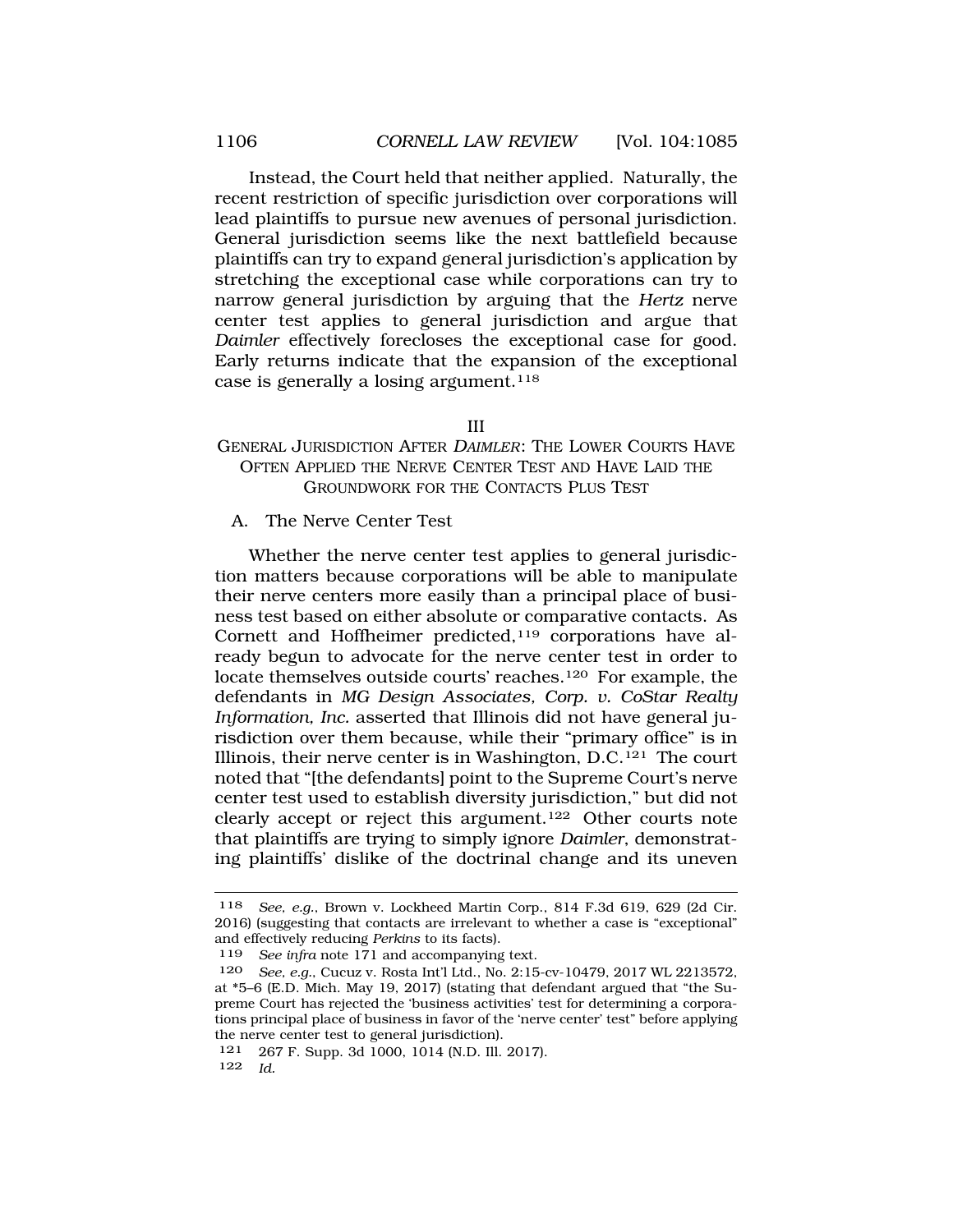effect on litigants.123 Lower courts are already deciding cases in which corporate defendants are using *Hertz*'s nerve center test as a shield against general jurisdiction and in which *Daimler*'s restriction of general jurisdiction to two states is limiting in practice.124

A survey of recent case law shows that lower courts are split on this issue on a number of axes. Before *Goodyear* and *Daimler*, general jurisdiction was an absolute, threshold contacts test, asking whether a corporation's activities were so "continuous and systematic" as to "approximate physical presence."125 After *Daimler*, lower courts have recognized that corporations are effectively only subject to general jurisdiction in their state of incorporation and their principal place of business.126 The role of contacts is unclear. On the one hand, some courts have explicitly embraced the nerve center test for principal place of business, holding contacts irrelevant for a general jurisdiction inquiry.127 On the other hand, some courts continue to assess contacts, treating general jurisdiction's principal place of business as Justice Ginsburg's comparative contacts test.128 Complicating this genre of general jurisdiction is the question whether the contacts inquiry determines the sole principal place of business, determines a possi-

<sup>123</sup> Hood v. Ascent Med. Corp., No. 13cv0628 (RWS) (DF), 2016 WL 1366920, at \*9 n.12 (S.D.N.Y. Mar. 3, 2016) ("Incredibly, Plaintiff's supplemental submission on the issue of personal jurisdiction does not cite *Daimler* or *Goodyear* (or even a single case from this Circuit issued after those decisions), let alone address how those cases should impact this Court's jurisdictional analysis."), *report and recommendation adopted*, No. 13 Civ. 628 (RWS), 2016 WL 3453656 (S.D.N.Y. June 20, 2016), *aff'd*, 691 F. App'x 8 (2d Cir. 2017).

<sup>124</sup> *See* McGill v. Conwed Corp., No. 17-01047 (SRN/HB), 2017 WL 4534827, at \*4 (D. Minn. Oct. 10, 2017) ("Plaintiffs also accuse Conwed historically of identifying *whatever location is most beneficial* to the corporation in a given case as its principal place of business." (emphasis added)).<br>125 Bancroft & Masters. Inc. y. Augusta Nat. Inc..

Bancroft & Masters, Inc. v. Augusta Nat. Inc., 223 F.3d 1082, 1086 (9th Cir. 2000), *holding modified by* Yahoo! Inc. v. La Ligue Contre Le Racisme Et L'Antisemitisme, 433 F.3d 1199 (9th Cir. 2006).

<sup>126</sup> *See* Brown v. Lockheed Martin Corp., 814 F.3d 619, 629 (2d Cir. 2016) ("[T]he Court's 2011 decision in *Goodyear* seemed to have left open the possibility that contacts of substance, deliberately undertaken and of some duration, could place a corporation 'at home' in many locations. But *Daimler*, decided in 2014, considerably altered the analytic landscape for general jurisdiction and left little room for these arguments.").<br>127 See id

<sup>127</sup> *See id.* 

See infra Part IV. Some courts have instead sidestepped the issue entirely because there are a large number of cases in which the nerve center test and any type of contacts test would have the same result. *See, e.g.*, Livnat v. Palestinian Auth., 851 F.3d 45, 56 (D.C. Cir. 2017) ("The appellants do not argue that the Palestinian Authority may be 'fairly regarded as at home' in the United States, and for good reason. Its headquarters, officials, and primary activities are all in the West Bank.").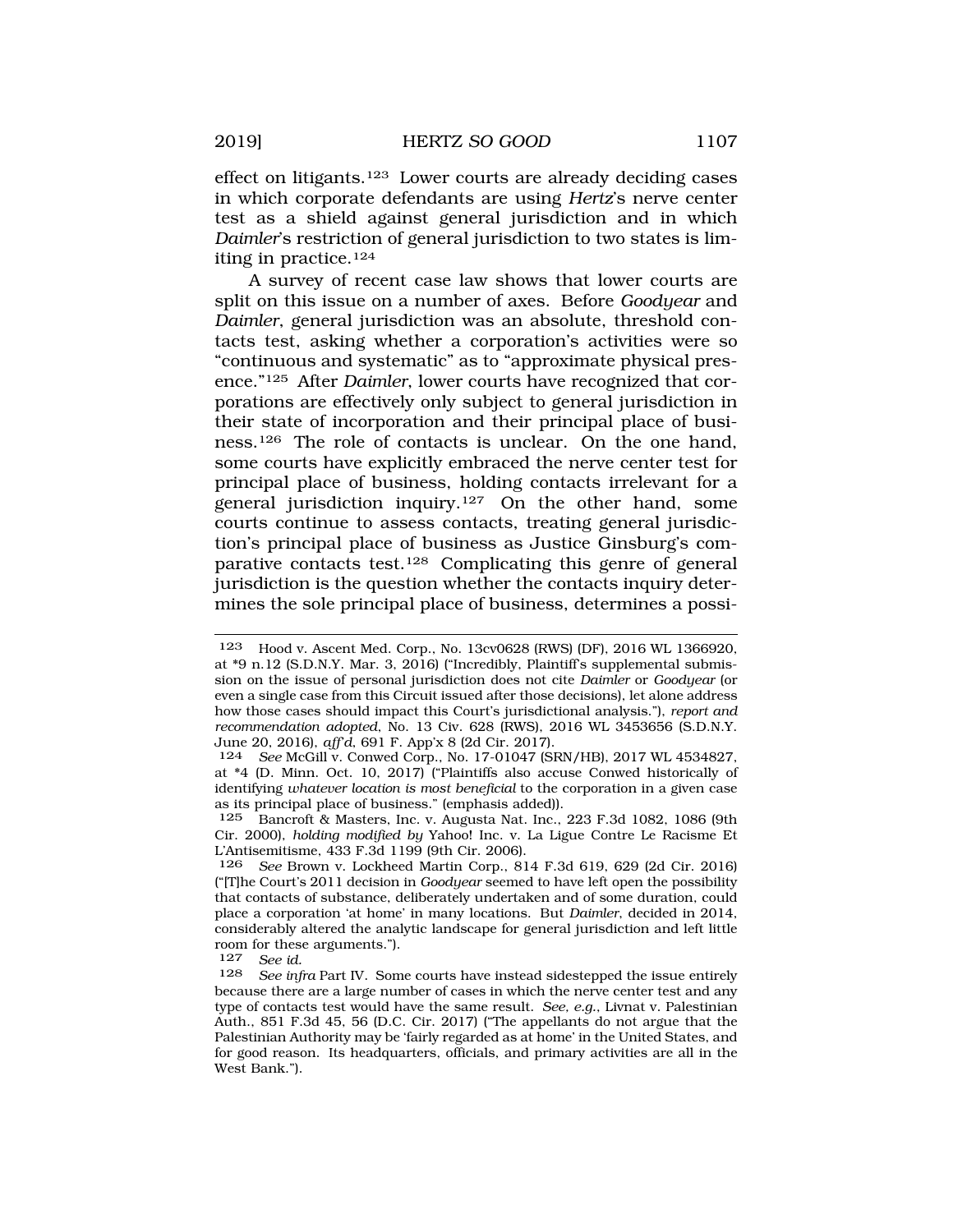ble additional principal place of business (in addition to a nerve center), or determines whether a case falls into the exceptional case.

Opinions in which federal district courts explicitly apply the nerve center test for general jurisdiction, with explicit reference to *Hertz*, are many.129 This seems to be the dominant

<sup>129</sup> *See, e.g.*, Fox v. Michael Berenis, Bootaholics, Inc., No. 3:17-CV-2066-SI, 2018 WL 6313003, at \*2 (D. Or. Dec. 3, 2018); Hegemann v. M & M Am., Inc., No. 2:18-CV-00064, 2018 WL 4502181, at \*3 (D. Vt. Sept. 20, 2018); Bd. of Trustees of Glazing Health & Welfare Fund v. Z-Glass, Inc., No. 217-CV-01638-JAD-NJK, 2018 WL 4053320, at \*5 n.37 (D. Nev. Aug. 24, 2018) (explicitly applying *Hertz* to general jurisdiction); Storms v. Haugland Energy Grp., LLC, No. 18-CV-80334, 2018 WL 4347603, at \*6 (S.D. Fla. Aug. 17, 2018), *report and recommendation adopted*, No. 18-CV-80334-BB, 2018 WL 4347604 (S.D. Fla. Sept. 4, 2018); Ross v. Jenkins, 325 F. Supp. 3d 1141, 1162 n.3 (D. Kan. 2018), *motion for relief from judgment denied*, No. 17-2547-DDC-TJJ, 2018 WL 4749375 (D. Kan. Oct. 2, 2018); Retail Pipeline, LLC v. JDA Software Grp., No. 2:17-cv-00067, 2018 WL 1621508, at \*9 (D. Vt. Mar. 30, 2018); Thunderbird Resorts, Inc. v. Zimmer, No. 15CV1304-JAH (BGS), 2018 WL 1542044, at \*8 (S.D. Cal. Mar. 29, 2018); Live Face on Web, LLC v. Archevos Corp., No. 17-CV-1487-WQH-NLS, 2018 WL 1035209, at \*4 (S.D. Cal. Feb. 23, 2018) (finding that the plaintiff did not establish that the defendant "direct[s], control[s], and coordinate[s]" its operations from California); Portillo v. Chipotle Mexican Grill, Inc., No. ED CV 17-01497-AB (JCx), 2018 WL 637386, at \*2 (C.D. Cal. Jan. 31, 2018); McGill v. Conwed Corp., No. 17- 01047 (SRN/HB), 2017 WL 4534827, at \*4, \*9 (D. Minn. Oct. 10, 2017) (explaining that *Hertz* can be marshaled for or against general jurisdiction: "Here, although both parties apply *Hertz*, they argue for different results."); Nespresso USA, Inc. v. Ethical Coffee Co. SA, 263 F. Supp. 3d 498, 503 (D. Del. 2017); Gallagher v. Roberts, No. 3:16-cv-01437-BEN-DHB, 2017 WL 1365792, at \*3 (S.D. Cal. Apr. 14, 2017); Int'l Union v. Consol Energy, Inc., 243 F. Supp. 3d 755, 761 (S.D.W. Va. 2017); Maxchief Investments Ltd. v. Plastic Dev. Grp., LLC, No. 3:16-CV-63, 2016 WL 7209553, at \*3 (E.D. Tenn. Dec. 12, 2016); Rullan v. Goden, No. CCB-12-2412, 2016 WL 1159112, at \*8 (D. Md. Mar. 24, 2016); Hood v. Ascent Med. Corp., No. 13cv0628 (RWS) (DF), 2016 WL 1366920, at \*9 (S.D.N.Y. Mar. 3, 2016), (finding that the fact that the defendant's former CEO and Vice President worked out of Minneapolis suggested that Minnesota was the defendant's nerve center), *report and recommendation adopted*, No. 13 Civ. 628 (RWS), 2016 WL 3453656 (S.D.N.Y. June 20, 2016), *aff'd*, 691 F. App'x 8 (2d Cir. 2017); Duncanson v. Wine & Canvas Dev., LLC, No. 614-CV-704-Orl-40KRS, 2015 WL 12838359, at \*22 (M.D. Fla. June 24, 2015); Allstate Ins. Co. v. Electrolux Home Prod., Inc., No. 1:14 CV 329, 2014 WL 3615382, at \*4 n.3 (N.D. Ohio July 18, 2014); Flynn v. Hovensa, LLC, No. 3:14-43, 2014 WL 3375238, at \*2 (W.D. Pa. July 3, 2014); Google Inc. v. Rockstar Consortium U.S. LP, No. C 13- 5933 CW, 2014 WL 1571807, at \*1 n.1 (N.D. Cal. Apr. 17, 2014); *In re* Pursuit Capital Mgmt., LLC, 595 B.R. 631, 648–49 (Bankr. D. Del. Nov. 2, 2018) ("While it is not altogether clear that the 'nerve center' standard enunciated in *Hertz* should be extended to the Rule 12(b)(2) context, because Defendants argued this standard and Plaintiffs did not take issue with that suggestion, I will apply it here."). *But cf.* Louis Dreyfus Co. Freight Asia Pte. Ltd. v. Uttam Galva Steels Ltd., No. 17- CV-2476 (JSR), 2017 WL 5126067, at \*3 (S.D.N.Y. Oct. 16, 2017) ("Indeed, in the instant case, plaintiff's complaint does not, in fact, establish that UGNA's principal place of business is in New York. It only pleads that UGNA's 'principal executive office' is in New York—which is not the same thing."). Interestingly, the court in *Rullan v. Goden* cites a Fourth Circuit case for their application of the nerve center test even though the cited case only talks about the "principal place of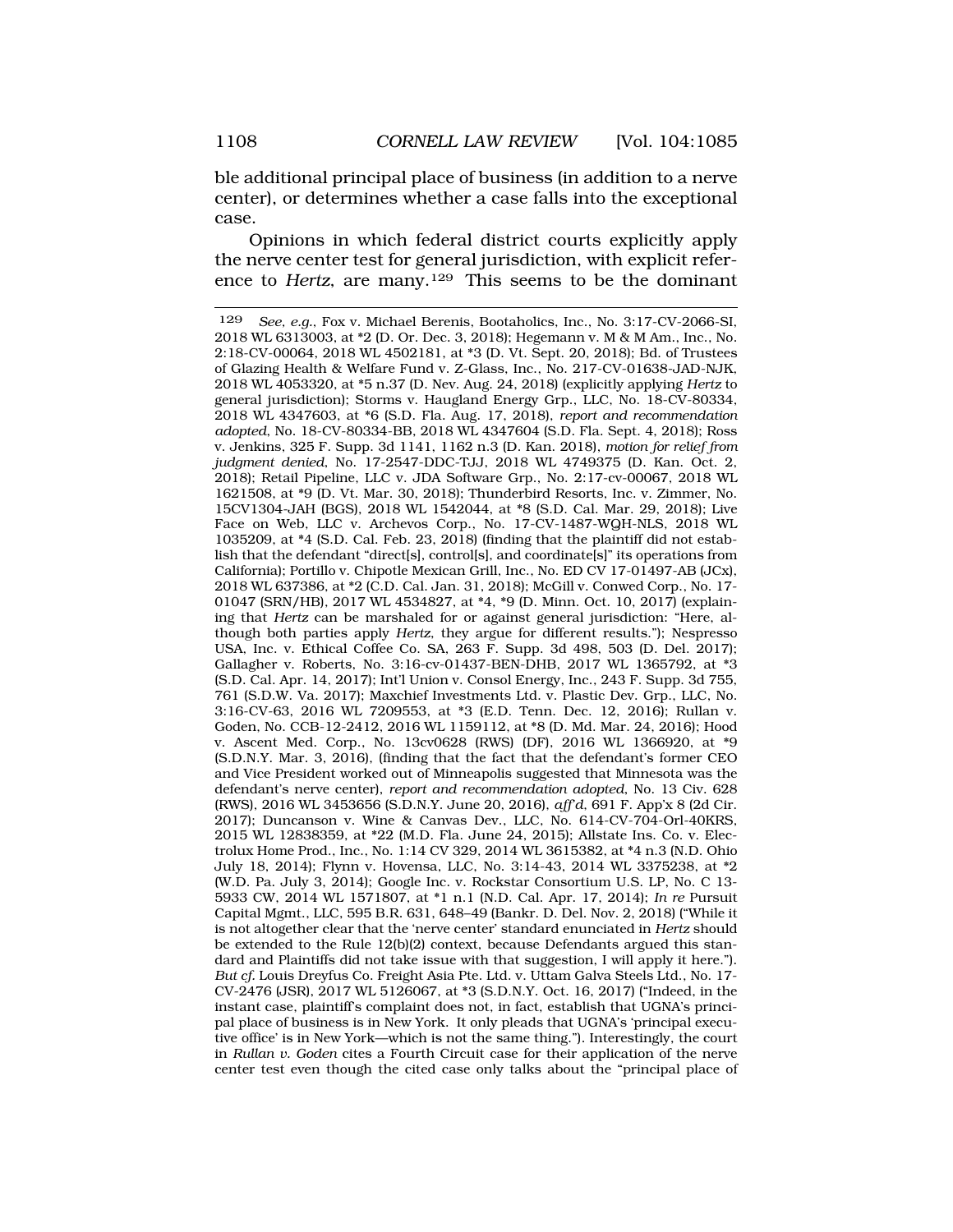approach. At least one state court of last resort has similarly adopted *Hertz*'s nerve center test for general jurisdiction's principal place of business.130 Despite the lack of explicit guidance on whether the nerve center test applies to general jurisdiction, courts that apply the nerve center test to general jurisdiction do so without much fanfare. For example, in a case decided during the same year as *Daimler*, one court wrote simply: "A corporate defendant is 'at home' where it is incorporated and where it has its principal place of business. A corporation's principal place of business is its 'nerve center.'"<sup>131</sup> Another simply stated, in a footnote referencing general jurisdiction doctrine, "[a] corporation's 'principal place of business' has been determined to be its 'nerve center'—the administrative and/or operational headquarters that serves as the seat of control for the corporation."132

Other courts have continued to determine a corporation's principal place of business, and thus whether a corporation is at home for purposes of general jurisdiction, without any mention of *Hertz*.133 These courts' holdings, however, do not explic-

131 *Flynn*, 2014 WL 3375238 at \*2 (first citing Goodyear Dunlop Tires Operations, S.A. v. Brown, 564 U.S. 915, 924 (2011); then citing *Hertz*, 559 U.S. at  $92-93$ .<br>132 (

132 Campbell v. Fast Retailing USA, Inc., No. 14-6752, 2015 WL 9302847, at \*2 n.3 (E.D. Pa. Dec. 22, 2015); *see also* Cucuz v. Rosta Int'l Ltd., No. 2:15-cv-10479, 2017 WL 2213572, at \*5–6 (E.D. Mich. May 19, 2017) (explicitly applying *Hertz*'s nerve center test to general jurisdiction's principal place of business inquiry); McGill v. Conwed Corp., No. 17-01047 (SRN/HB), 2017 WL 4534827, at \*5, \*9 (D. Minn. Oct. 10, 2017) (applying the nerve center test to a subject-matter jurisdiction inquiry and then taking the same principal place of business as legal fact for a general jurisdiction inquiry); Rock River Commc'ns, Inc. v. Universal Music Grp., Inc., No. CV 08-635 CAS (AJWx), 2010 WL 11508360, at \*5 n.3 (C.D. Cal. Apr. 5, 2010) (applying the nerve center test, holding the plaintiff's principal place of business was the state in which the CEO lived and worked, where the vast majority of plaintiff's business took place, and where the majority of plaintiff's employees lived and worked).

133 *See* Hernandez v. Chevron U.S.A., Inc., 347 F. Supp. 3d 921, 965 (D.N.M. 2018) ("Accordingly, [defendant] does not have minimum contacts with New Mexico via the general personal jurisdiction avenue."); Gallagher v. Roberts, No. 3:16 cv-01437-BEN-DHB, 2017 WL 1365792, at \*3 (S.D. Cal. Apr. 14, 2017) (implicitly applying the nerve center test and holding that California does not have general jurisdiction over a corporation with its place of incorporation and principal place of business outside the state and that its contacts do not justify an expansion of the "exceptional case"); Barnett v. Surefire Med., Inc., No. JFM-17-1332, 2017 WL 4279497, at \*2 (D. Md. Sept. 25, 2017); *In re* Asbestos Litig., No. 17-00251-VAC-

business" within the context of diversity jurisdiction. Hoschar v. Appalachian Power Co., 739 F.3d 163, 174 (4th Cir. 2014).

<sup>130</sup> *See, e.g.*, State *ex rel.* Norfolk S. Ry. Co. v. Dolan, 512 S.W.3d 41, 48 (Mo. 2017), *reh'g denied* (Apr. 4, 2017) ("The nature of Norfolk's activities in Missouri are quite distinct from the 'nerve-center' of activities that the Supreme Court has said might be sufficient to make a 'home' state." (citing Hertz Corp. v. Friend, 559 U.S. 77, 92 (2010))).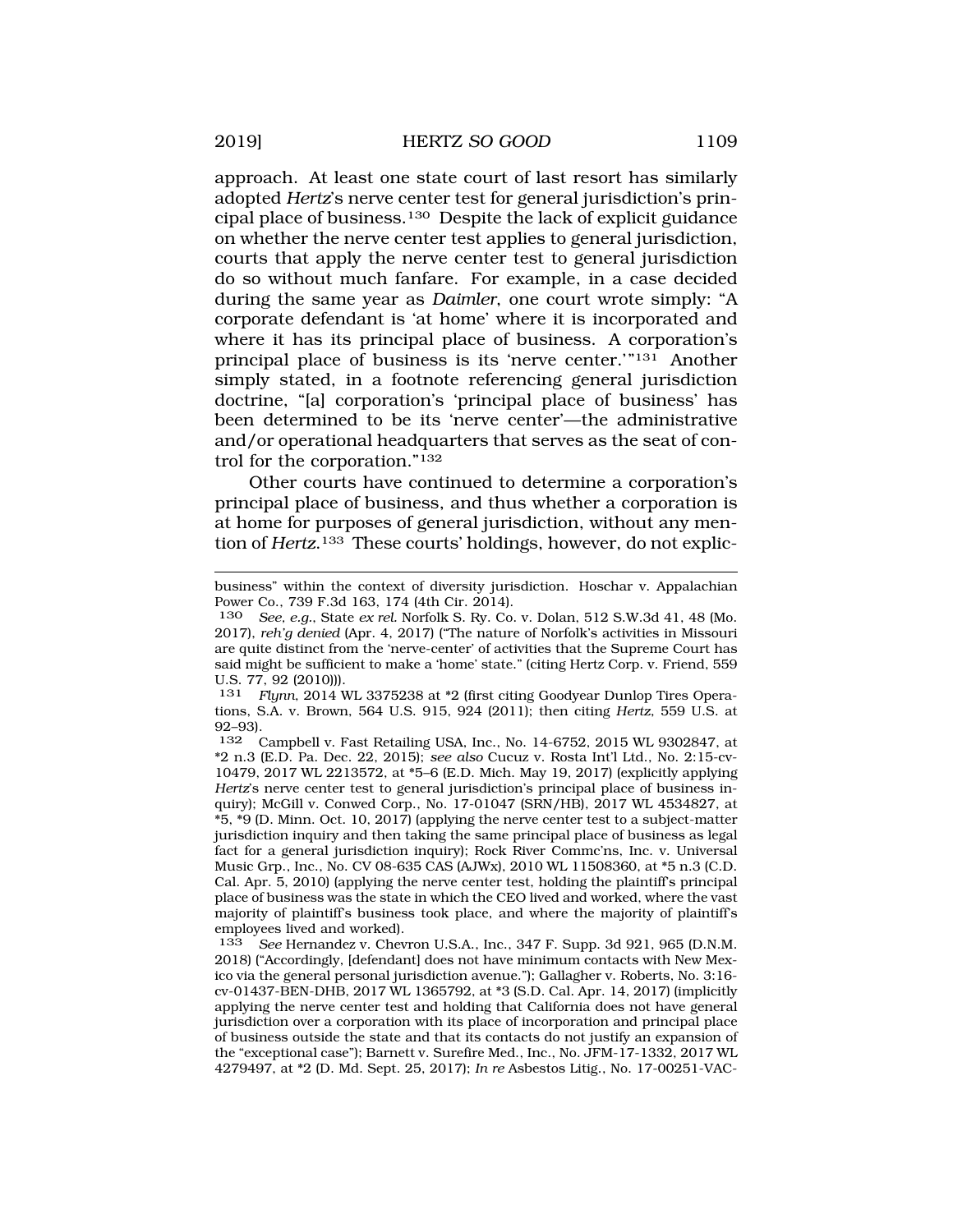itly state that *Hertz* does not govern general jurisdiction's principal place of business inquiry. Nonetheless, it seems that these courts are continuing to apply a traditional, context-specific contacts test as modified by *Daimler*—a comparative contacts test rather than an absolute contacts test.<sup>134</sup> For example, one recent opinion concerning general jurisdiction neither cited *Hertz* nor discussed the term principal place of business within the context of general jurisdiction.135 In that case, the court employed Justice Ginsburg's comparative contacts test: "[Defendant]'s nationwide sales, of which Maryland contributes between 2% and 4%, would be insufficient to render Maryland akin to a 'home state' for general jurisdiction purposes."136

As such, this brand of general jurisdiction inquiry essentially asks first about state incorporation and principal place of business, and, if an easy answer does not emerge, then proceeds to a contacts test that looks a lot like a doing business test but incorporating Justice Ginsburg's directive for comparative contacts. The Southern District of New York recently stated the standard simply:

[Because neither paradigmatic example applies,] the exercise of general jurisdiction in this forum is constitutionally permissible only if AMC's contacts with the State of New York were of such a nature that New York was essentially AMC's home state. This standard requires a court to judge a corpo-

SRF, 2017 WL 4062249, at \*2 (D. Del. Sept. 14, 2017); Spratley v. F.C.A. U.S. L.L.C., No. 3:17-CV-0062, 2017 WL 4023348, at \*3 (N.D.N.Y. Sept. 12, 2017); Lemon v. Kramer, No. 16-2025 (RC), 2017 WL 4060532, at \*4 (D.D.C. Sept. 11, 2017); Allstate Ins. Co. v. Electrolux Home Prod., Inc., No. 1:14 CV 329, 2014 WL 3615382, at \*4 n.3 (N.D. Ohio July 18, 2014).

<sup>134</sup> Minholz v. Lockheed Martin Corp., 227 F. Supp. 3d 249, 262 (N.D.N.Y. 2016) (holding that the defendant's comparative contacts did not render the defendant essentially at home, and then implying that the test for principal place of business is the nerve center test: "Thus, the facts neither establish that Lockheed Martin is 'essentially at home' in New York, nor provide a basis to conclude that New York is Lockheed Martin's surrogate for its place of incorporation or head office").

<sup>135</sup> *See Barnett*, 2017 WL 4279497 at \*2 ("'For an individual, the paradigm forum for the exercise of general jurisdiction is the individual's domicile; for a corporation, it is an equivalent place, one in which the corporation is fairly regarded as at home.' Goodyear Dunlop Tires Operations, S.A. v. Brown, 564 U.S. 915, 924, 131 S. Ct. 2846, 180 L. Ed.2d 796 (2011). In the context of a corporation, the paradigm bases for general jurisdiction are 'the place of incorporation and principal place of business.' Daimler AG v. Bauman, ––– U.S. ––––, 134 S. Ct. 746, 759, 187 L. Ed.2d 624 (2014).").<br>136 Barnett 2017 WL 4279497 at \*\*

<sup>136</sup> *Barnett*, 2017 WL 4279497 at \*2; *see also* DeGregorio v. Marriott Int'l, Inc., No. 17-3867, 2017 WL 6367894, at \*4 (E.D. Pa. Dec. 13, 2017) (holding that the corporate defendant was not subject to general jurisdiction by applying *Daimler*'s proportional contact test without mention of *Hertz*).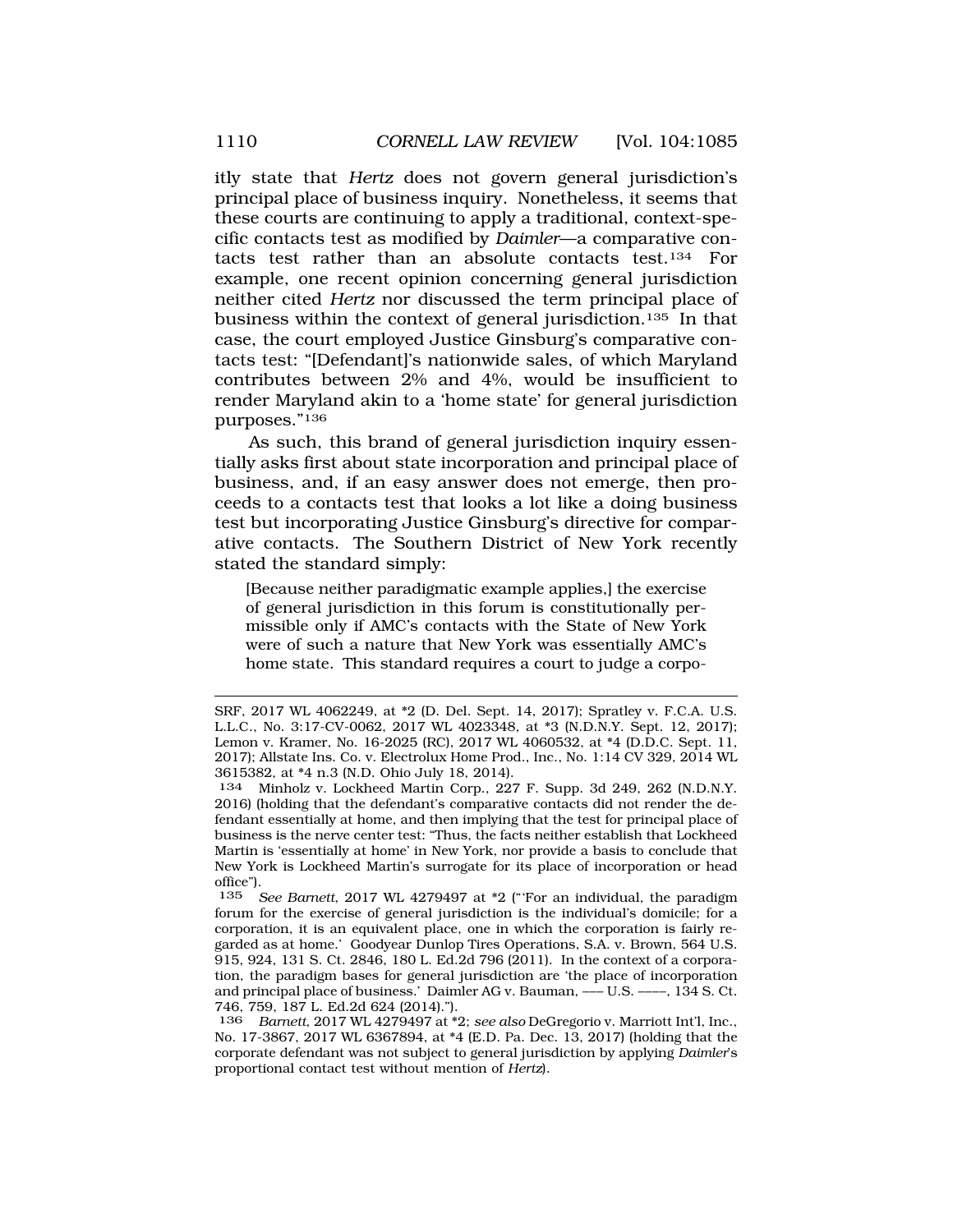ration's contacts with the forum state against all of its national and global activities, and to exercise general jurisdiction only if a corporation's affiliation with the forum state is so strong that the entity is "comparable to a domestic enterprise in that State."137

It is important to note, however, that it not always clear if the courts applying Justice Ginsburg's comparative contacts test are assessing the corporations' contacts in order to determine if they are in the exceptional case of general jurisdiction or if they are using the contacts inquiry to determine the (or a) principal place of business.138 With the opinions lacking explicit discussion, it is unknown whether the courts are adopting the logic of *Hertz*—that corporations have only one principal place of business, a simple rule139—or adopting the logic of Erichson, that a corporation can have multiple principle places of business in special circumstances, just as citizens can be dual nationals.140

Other courts indicate that the exceptional case is simply an absolute quantum-of-contacts test.141 In this brand, *Daimler* 

<sup>137</sup> Hood v. Ascent Med. Corp., No. 13cv0628 (RWS) (DF), 2016 WL 1366920, at \*9 (S.D.N.Y. Mar. 3, 2016) (citations omitted), *report and recommendation adopted*, No. 13 Civ. 628 (RWS), 2016 WL 3453656 (S.D.N.Y. June 20, 2016), *aff'd*, 691 F. App'x 8 (2d Cir. 2017).

<sup>138</sup> *See Barnett*, 2017 WL 4279497 at \*2; *DeGregorio*, 2017 WL 6367894 at \*4; Google Inc. v. Rockstar Consortium U.S. LP, No. C 13-5933 CW, 2014 WL 1571807, at \*5 (N.D. Cal. Apr. 17, 2014) (stating that the defendants "claim to have principal places of business in Plano, Texas" before assessing the defendants' contacts with California and concluding that defendants were not at home in California without explicitly saying whether the inquiry was about principal place % of business or the exceptional case).<br> $139$  Infra note 197

<sup>139</sup> *Infra* note 197.

<sup>140</sup> Erichson, *supra* note 84, at 86 ("Unlike the definition of principal place of business under the diversity jurisdiction statute, there is no reason why general jurisdiction cannot encompass multiple home states in special cases." (footnote omitted)).

<sup>141</sup> *See* Congdon v. Cheapcaribbean.com, Inc., No. 17 C 5502, 2017 WL 5069960, at \*7 (N.D. Ill. Nov. 3, 2017) ("Accordingly, to show that this is an exceptional case under *Daimler*, Plaintiffs must show that each of the Defendants' affiliations with Illinois are so continuous and systematic as to render them essentially at home in Illinois, which is more than the 'substantial, continuous, and systematic course of business' that was once thought to suffice." (quoting *Daimler*, 571 U.S. at 138)); Hinrichs v. Gen. Motors of Canada, Ltd., 222 So. 3d 1114, 1122 (Ala. 2016) ("[T]he United States Supreme Court in *Goodyear* recently restricted the scope of general jurisdiction by requiring that the foreign corporation have such contacts with the forum state as to be 'at home' there, such as being incorporated there, having its principal place of business there, or having some other comparable level of intensity of contact."), *cert. denied*, 137 S. Ct. 2291 (2017).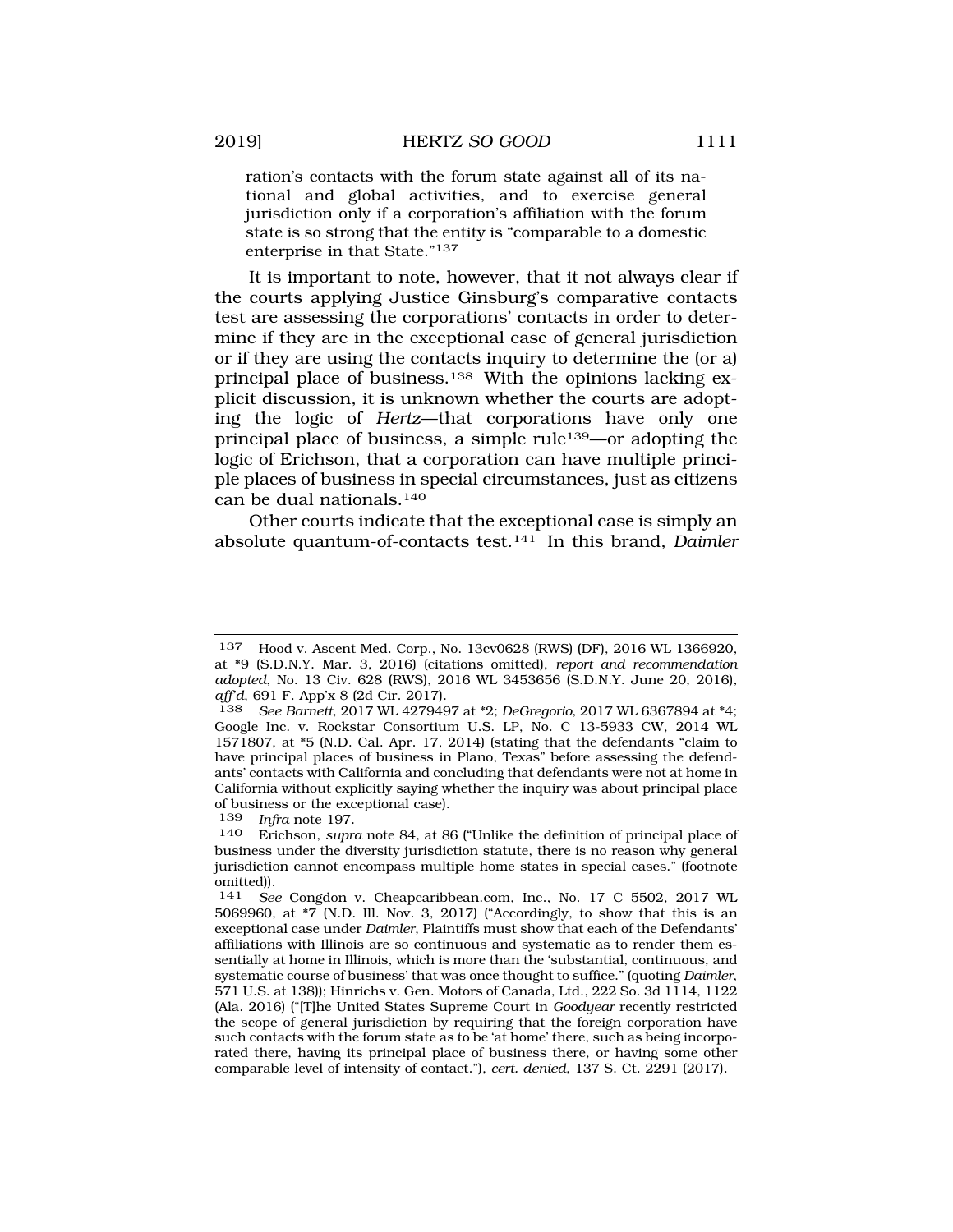simply took a "fairly high" bar<sup>142</sup> and set it higher.<sup>143</sup> Finally, some courts cite to *Daimler* regarding general jurisdiction but only ask whether a corporation's activities were continuous and systematic (and do not mention the two paradigms of modern general jurisdiction), seemingly applying the doing business test from before *Daimler*.144

For the purposes of this Note, the Second Circuit's treatment of general jurisdiction after *Daimler* is particularly instructive because its recent decisions discard any pure contacts inquiry and instead only assess contacts in conjunction with a uniqueness factor. The Second Circuit indicated that an "exceptional case" inquiry is necessarily more than an absolute or a comparative contacts test because "mere contacts" cannot establish general jurisdiction.145 Accordingly, one could argue that the Second Circuit has effectively reduced the exceptional case to the facts of *Perkins* because of recent language focusing on *Perkins*' "surrogate principal place of business."146 The logical implication may be that the exceptional case only exists when a corporation's paradigmatic principal place of business has been temporarily invalidated, such as the wartime consequences of the corporation in *Perkins*. That directive, however, has not led all district courts in the Second Circuit to ignore contacts, implying that some Second Circuit courts still find contacts instructive regarding a principal place of business inquiry (in a comparative contacts

<sup>142</sup> Bancroft & Masters, Inc. v. Augusta Nat'l Inc., 223 F.3d 1082, 1086 (9th Cir. 2000), *holding modified by* Yahoo! Inc. v. La Ligue Contre Le Racisme Et L'Antisemitisme, 433 F.3d 1199 (9th Cir. 2006).

<sup>143</sup> *See Congdon*, 2017 WL 5069960, at \*7.

See Lamont v. Pilkington, No. 17-cv-5942-JSC, 2018 WL 2176100, at \*3 (N.D. Cal. Apr. 23, 2018), (citing Schwarzenegger v. Fred Martin Motor Co., 374 F.3d 797, 801 (9th Cir. 2004) (citing numerous "doing business" cases)), *report and recommendation adopted sub nom.* Lamont v. Edwards, No. 17-cv-05942- WHO, 2018 WL 2151701 (N.D. Cal. May 10, 2018); Return on Intelligence, Ltd. v. Shenkman, No. 16-0317, 2017 WL 3310684, at \*2 (E.D. Pa. Aug. 3, 2017); New Asia Enters. Ltd. v. Fabrique, Ltd., No. 13 Civ. 5271 (JFK), 2014 WL 3950901, at \*2 (S.D.N.Y. Aug. 13, 2014) ("A non-domiciliary is subject to general jurisdiction if it is 'doing business' in New York, meaning it is engaged in continuous, permanent, and substantial activity in New York. Relevant considerations include whether the defendant (1) maintains a New York office; (2) solicits business in New York; (3) owns property or bank accounts in New York; or (4) has employees present within New York." (citations and quotations omitted)).

<sup>145</sup> Brown v. Lockheed Martin Corp., 814 F.3d 619, 629 (2d Cir. 2016) ("And so, when a corporation is neither incorporated nor maintains its principal place of business in a state, mere contacts, no matter how 'systematic and continuous,' are extraordinarily unlikely to add up to an 'exceptional case.'").

<sup>146</sup> *See id.* ("Lockheed's contacts with Connecticut fall far short of establishing a 'surrogate principal place of business' such as the Court found in *Perkins*.").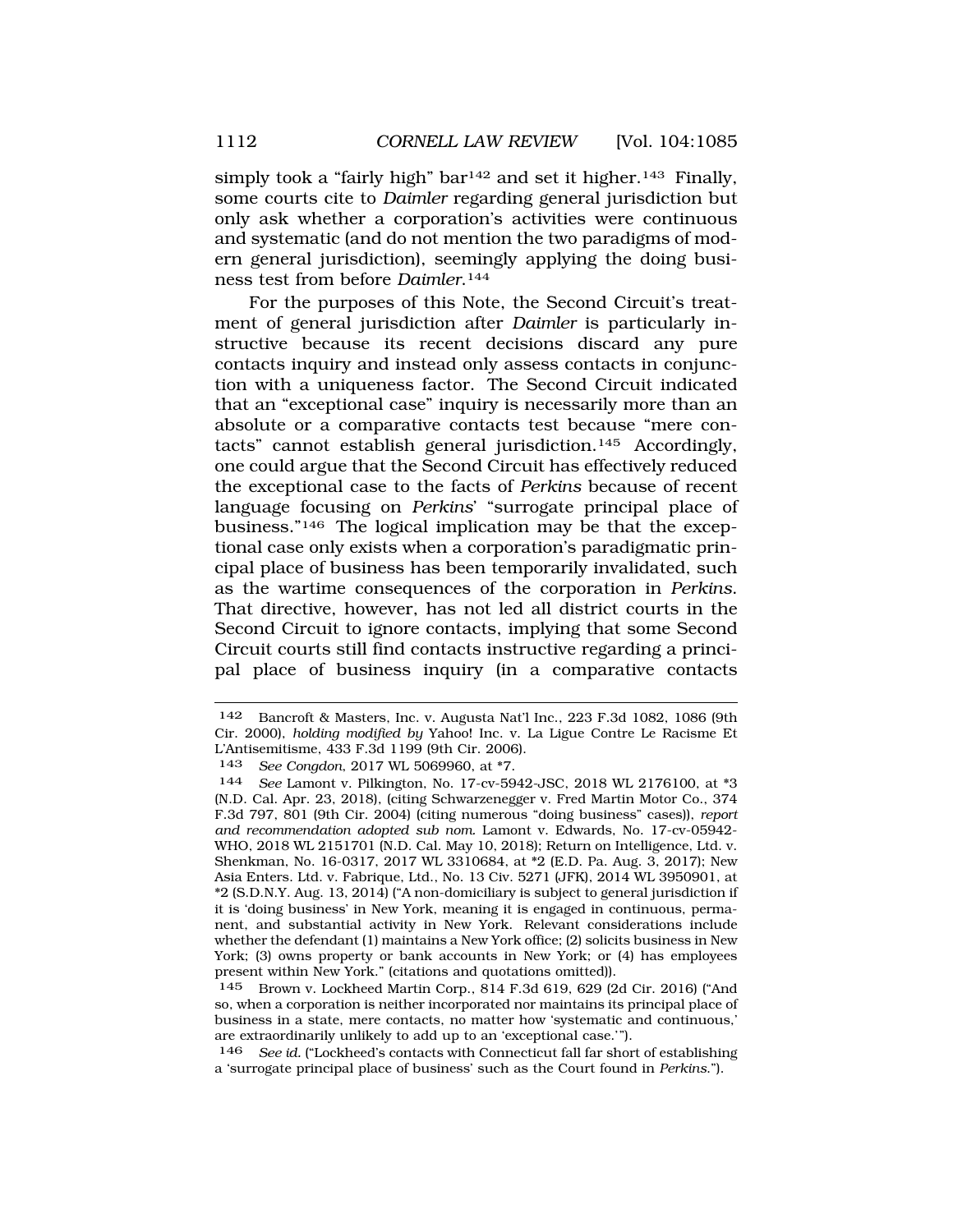<span id="page-28-0"></span>scheme).<sup>147</sup> Framing the Second Circuit's logic differently, the "uniqueness factor" inquiry—distinct from a full-blown reasonableness inquiry rejected in *Daimler*—simply asks whether a corporation's contacts, plus a hint of something intangible, render a corporation at home: contacts plus.

# B. The Contacts Plus Test

Under a contacts plus test, the exceptional case could be a conjunctive test requiring a certain (absolute) quantum of contacts and facts similar to *Perkins*, but not rising to the level of requiring a "surrogate" principal place of business where the paradigmatic principal place of business has been temporarily invalidated.148 A corporation could be "at home" in its state of incorporation, its principal place of business, and in the state or states in which the corporation's contacts satisfy the requirements of the exceptional case, an absolute contacts plus uniqueness inquiry. The contacts plus test would be useful because it would shift all contacts inquiries to the exceptional case, leaving the principal place of business inquiry for the nerve center test—simplifying the majority of general jurisdiction inquiries. The contacts plus test would also be particularly useful when a court assesses jurisdiction over a foreign corporation with substantial operations within the United States but with a foreign headquarters. A hypothetical corporation incorporated outside the United States, with a headquarters outside the United States, could still be within the scope of general jurisdiction if the corporation's unique interactions with a forum state render the corporation fairly at home in the state.

The contacts plus test uses a uniqueness inquiry, rather than a reasonableness inquiry, to demonstrate its distance from the five-factor *Asahi* reasonableness test for specific jurisdiction that Justice Sotomayor advocated to be incorporated

<sup>147</sup> *See, e.g.*, Retail Pipeline, LLC v. JDA Software Grp., Inc., No. 2:17-cv-00067, 2018 WL 1621508, at \*10 (D. Vt. Mar. 30, 2018) ("The income Defendant derived from these Vermont clients in fiscal year 2016 totaled \$352,508.48, less than 0.04% of its total annual revenue of approximately \$900 million. For fiscal years 2013 through 2015, less than one-tenth of one percent of Defendant's revenue came from business in Vermont.").

<sup>148</sup> This brings the logic to the brink of a third route: the imposition of a reasonableness requirement on general jurisdiction similar to that of specific jurisdiction under *Asahi*. This, however, is a route often argued but seemingly never successful. *See* Brown, 814 F.3d at 630 ("As the *Daimler* Court observed in rejecting the same argument, '[w]hen a corporation is genuinely at home in the forum State . . . [the *Asahi*] second-step inquiry would be superfluous.'" (quoting Daimler AG v. Bauman, 571 U.S. 117, 139 n.20 (2014))).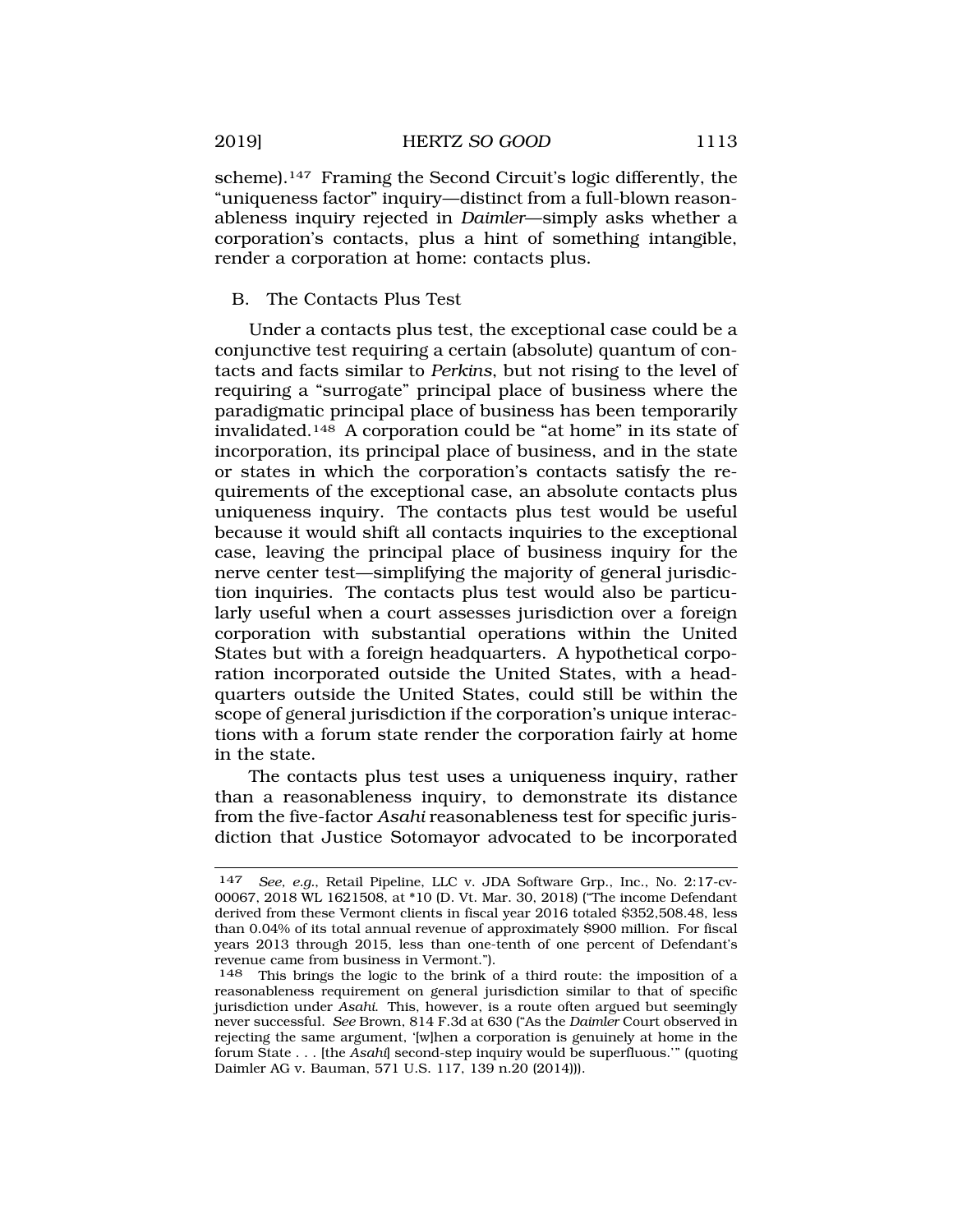<span id="page-29-0"></span>into general jurisdiction in *Daimler*. Accordingly, the contacts plus test sits between the expansive possibilities for general jurisdiction under the doing business test and a true reasonableness inquiry on the one end and the confinement of general jurisdiction to the two paradigmatic examples on the other. The contacts plus test is distinct from the traditional reasonableness inquiry because it looks only at the defendant's relationship to the forum, whereas the reasonableness inquiry considers a plaintiff's interest in litigating in the particular forum (among other factors). While Justice Ginsburg did describe the application of a reasonableness step to general jurisdiction's paradigmatic examples as "superfluous," it is unclear if this statement applied to the exceptional case.149 Arguably, Justice Ginsburg's favorable citation of the "surrogate place of business" language from von Mehren and Trautman when discussing *Perkins*' unique wartime circumstances indicates her acceptance of some form of inquiry akin to the proposed uniqueness inquiry. Following this logic, a corporation that undertakes substantial corporate direction in two states could have a principal place of business under the nerve center test and an exceptional case under the contacts plus test because of the unique nerve-center activities in the second state. As described in Parts IV and V, the contacts plus test is in line with the history of general jurisdiction, draws support from at least a few jurists, and would ensure national corporations such as Amazon are not "too big" for general jurisdiction.<sup>150</sup>

IV

POLICY POINTS IN FAVOR OF DISTINCT TREATMENT OF PRINCIPAL PLACE OF BUSINESS INQUIRIES FOR SUBJECT-MATTER JURISDICTION AND GENERAL JURISDICTION, BUT THE CONTACTS PLUS TEST ALLAYS THE CONCERNS

The application of the nerve center test to general jurisdiction's principal place of business derives support from *Daimler*.151 There are, however, compelling reasons that the jurisdictional inquiries for principal place of business of sub-

<sup>149</sup> *Daimler*, 571 U.S. at 139 n.20. *See also supra* notes 105–06 and accompanying text.

 $\frac{150}{151}$  *Id.* 

<sup>151</sup> *See infra* notes 158–63; *see, e.g.*, *Daimler*, 571 U.S. at 130 n.8 (noting that *Perkins* "turned" on the fact that "[a]ll of Benguet's activities were *directed* by the company's president from within Ohio" (emphasis added)); *id.* at 157 (Sotomayor, J., concurring) ("The majority does not dispute that a State can exercise general jurisdiction where a corporate defendant has its corporate headquarters, and hence its principal place of business within the State.").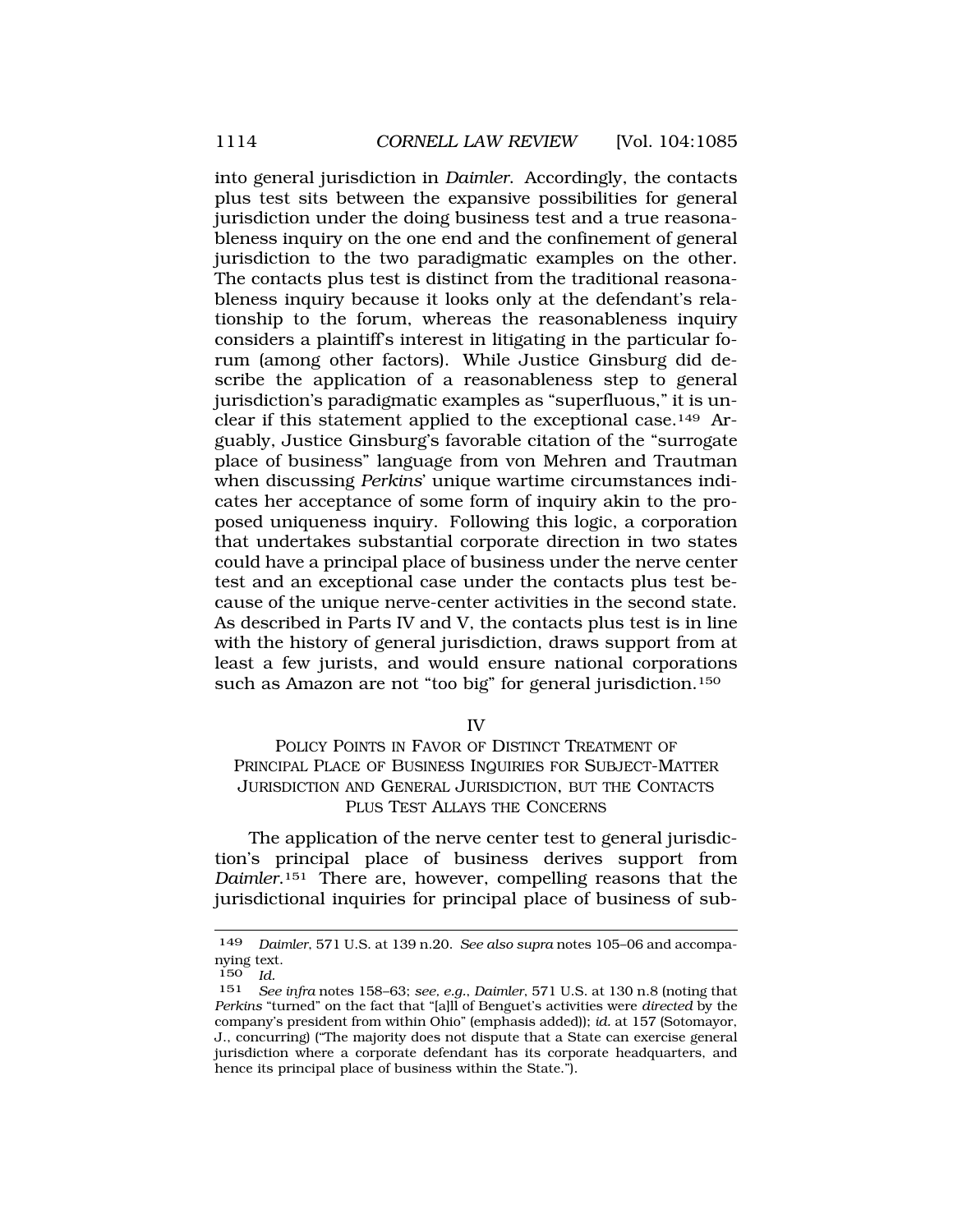ject-matter jurisdiction and general jurisdiction should be different because underlying policy rationales do not align.152 On balance, this Note argues that the lower courts' adoption of the nerve center test for general jurisdiction's principal place of business inquiry is useful because it simplifies the principal place of business inquiry in most cases. Should the nerve center test for general jurisdiction's principal place of business become settled law, the doctrine can still achieve the survival of a contacts test and assuage any policy concerns by leaving open the door for courts to explore general jurisdiction's exceptional case as a contacts plus test.

For subject-matter jurisdiction, the federal diversity jurisdiction statute states "a corporation shall be deemed to be a citizen of every State . . . by which it has been incorporated and of the State . . . where it has its principal place of business."153 In 2010, the Court granted certiorari for *Hertz Corp. v. Friend* to resolve a circuit split over the interpretation of the phrase "principal place of business" in that statute.<sup>154</sup> The Court decided that the nerve center test, "where the corporation's high level officers direct, control, and coordinate the corporation's activities,"155 was the proper test—at least for the purposes of diversity jurisdiction.

*Hertz* said nothing about personal jurisdiction and *Daimler*  said nothing about nerve centers. The *Daimler* majority does mention headquarters, but only in conjunction with reference to corporate activities such as manufacturing, indicating a contacts inquiry.156 Justice Sotomayor's concurrence also mentions headquarters using language that implies that a headquarters is a flavor of contacts.<sup>157</sup>

Nevertheless, common readings of Justices Ginsburg's and Sotomayor's opinions in *Daimler* endorse applying the nerve center test to general jurisdiction.158 First, Justice Ginsburg cites to *Hertz* for the proposition that jurisdictional rules

155 *Id.* 

<sup>152</sup> *See id.* at 147–48.

<sup>153 28</sup> U.S.C. § 1332(c)(1).<br>154 Hertz Corn v Friend

Hertz Corp. v. Friend, 559 U.S. 77, 80 (2010).

<sup>156</sup> Daimler AG v. Bauman, 571 U.S. 117, 123 (2014) ("Daimler is a German *Aktiengesellschaft* (public stock company) that manufactures Mercedes–Benz vehicles primarily in Germany and has its headquarters in Stuttgart.").<br>157 Id. at 142 (Sotomayor, J., concurring) ("The Court acknowledges that Mer-Id. at 142 (Sotomayor, J., concurring) ("The Court acknowledges that Mercedes–Benz USA, LLC (MBUSA), Daimler's wholly owned subsidiary, has considerable contacts with California. It has multiple facilities in the State, including a regional headquarters. Each year, it distributes in California tens of thousands of cars . . . .").

<sup>158</sup> *See* Cornett & Hoffheimer, *supra* note 73, 148–49.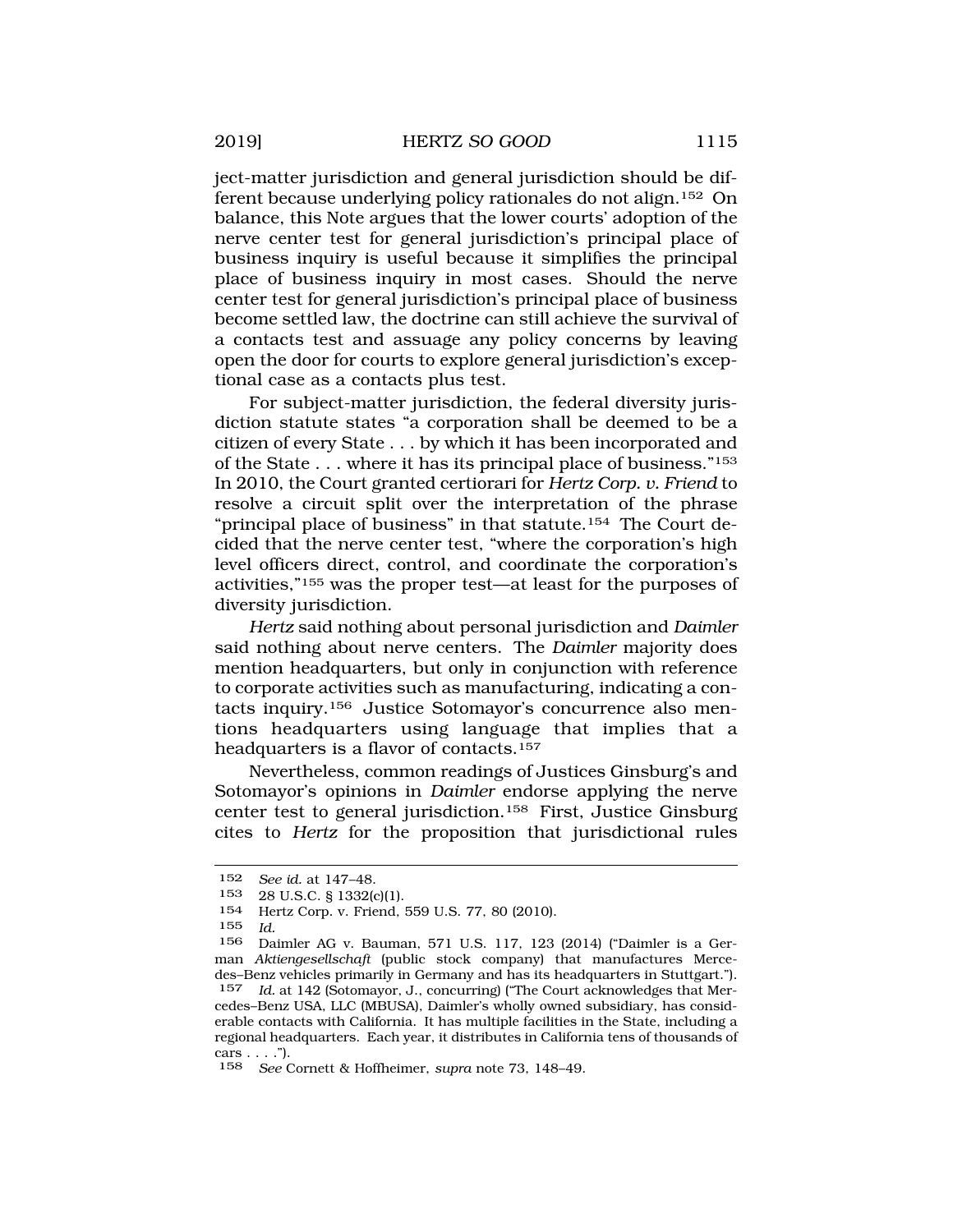should be easily ascertainable.159 Justice Sotomayor seems to recognize this as an endorsement, writing that "[t]he majority does not dispute that a [s]tate can exercise general jurisdiction where a corporate defendant has its corporate headquarters, and hence its principal place of business within the state," before citing *Hertz* herself.160 Moreover, Justice Ginsburg writes that general jurisdiction was proper in *Perkins* because the defendant had "maintained the company's files, and oversaw the company's activities"<sup>161</sup> from Ohio even though the Court in *Perkins* explicitly stated that the defendant's activities in Ohio were a "continuous and systematic, *but limited*, part of its general business."162 Most notably, while sparring with Justice Sotomayor's interpretation of *Perkins*, Justice Ginsburg states "the point on which [*Perkins*] turned: All of Benguet's activities were *directed* by the company's president from within Ohio."163 These data point to the Supreme Court's tacit approval of the nerve center test for general jurisdiction because they imply that a corporation's principal place of business is the location from which a corporation's activities are directed.

The policy rationale for adoption of the nerve center test for principal place of business is less clear. There is, however indirect, Supreme Court support for the idea that principal place of business inquiries for general jurisdiction and subject matter jurisdiction are distinct. For example, in *RJR Nabisco,*  Inc. v. European Community,<sup>164</sup> the Court cited to *Hertz* in stat-

<sup>159</sup> *Daimler*, 571 U.S. at 137 (Ginsburg, J., majority). Justice Stephen Breyer, looking at both the legislative history of the federal diversity statute and the goal of having easily-solved jurisdictional questions, decided that the nerve center test would be more simply applied than both the gross income test, in which a court must find whether more than half a corporation's income is derived from a state, and the general business activities test, in which a court must find whether a corporation's activities in a state are "'significantly larger' than in the next-ranking state." *Hertz*, 559 U.S. at 87, 93 (quoting Friend v. Hertz Corp., 297 F. App'x 690, 691 (9th Cir. 2008), *vacated and remanded*, 559 U.S. 77 (2010)).

<sup>160</sup> *Daimler*, 571 U.S. at 157–58 (Sotomayor, J., concurring).

<sup>161</sup> *Id.* at 129 (Ginsburg, J., majority).

<sup>162</sup> Perkins v. Benguet Consol. Mining Co., 342 U.S. 438, 438 (1952) (emphasis added).

<sup>163</sup> *Daimler*, 571 U.S. at 130 n.8. It could be argued that Justice Sotomayor's concurrence also hints at an endorsement of the nerve center test. *Id.* at 148 (Sotomayor, J., concurring) (arguing that, for jurisdictional purposes, an important, unanswered question in the record remains: "Do [Daimler's California employees] make important strategic decisions or oversee in any manner Daimler's activities?"). If the direction of activities is critical to a general jurisdiction inquiry, perhaps an important factor in a uniqueness inquiry is whether substantial corporate direction occurs in more than one state.<br>164 136 S Ct 2090 (2016)

<sup>136</sup> S. Ct. 2090 (2016).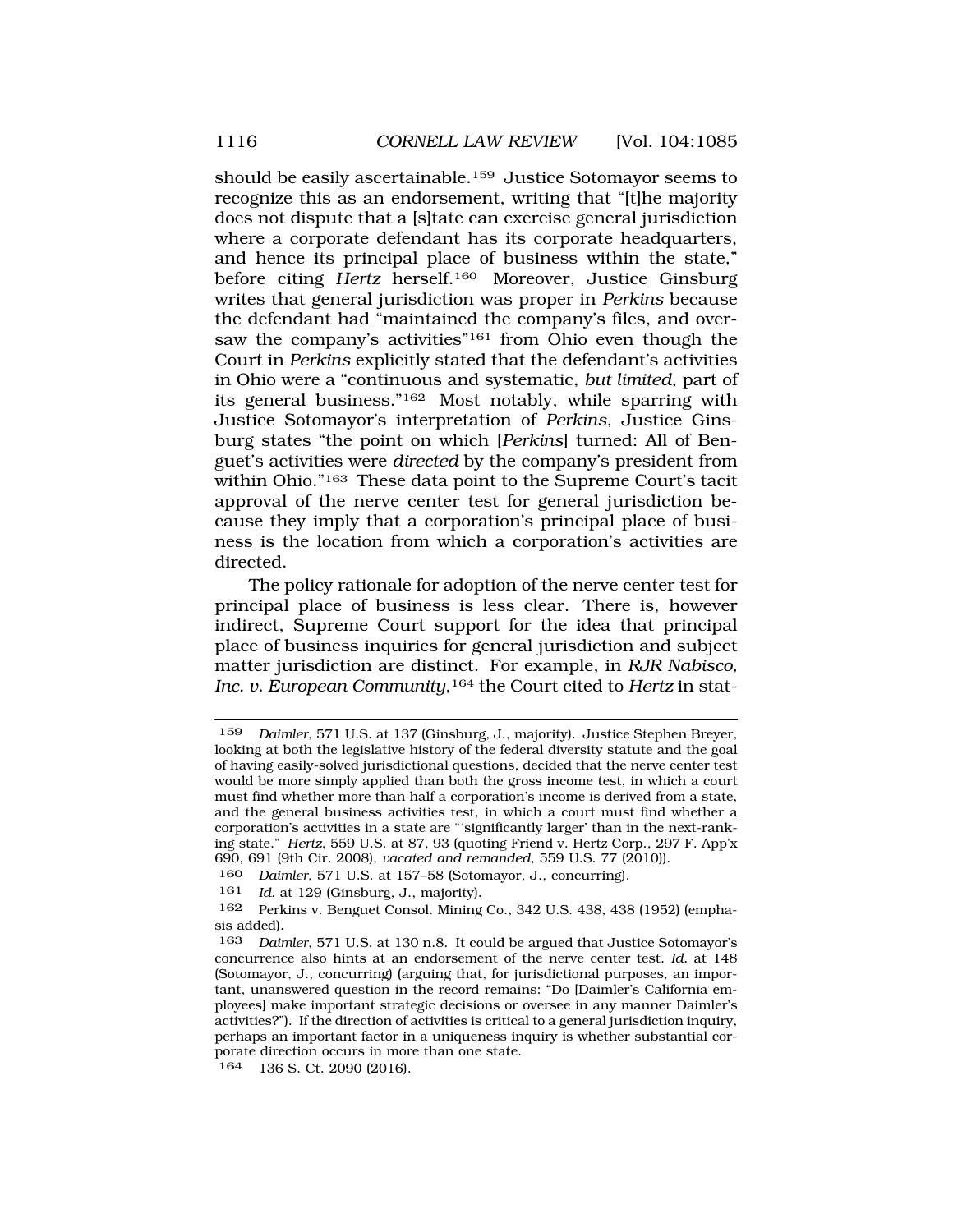ing "courts can apply the 'nerve center' test that we use to determine a corporation's principal place of business for purposes of federal diversity jurisdiction."165 If the Court believed each principal place of business inquiry were the same, the qualifier "for purposes of federal diversity jurisdiction" would be meaningless.

Disparate treatment of the two inquiries would make sense because personal jurisdiction and subject-matter jurisdiction stand on different foundations. As Cornett and Hoffheimer assert, the Court in *Hertz* adopted the nerve center test for reasons that do not apply to general jurisdiction.166 First, the Court relied on legislative history specific to the federal diversity statute, history that advocated for simplicity, and with the knowledge that Congress could return to the subject should Congress disagree with the nerve center test interpretation.167 For general jurisdiction, this logic does not apply. Justice Ginsburg, elucidating previous general jurisdiction precedent, wrote the principal place of business language in *Daimler* to build on earlier federal precedent rather than to clarify a federal statute.168 Simplicity was not the goal of previous contacts inquiries, or at least such a goal was not clear from the few general jurisdiction Supreme Court cases. Moreover, unlike for subject-matter jurisdiction, the language appears in no federal statute. Congress is thus not afforded the same opportunity to rectify any jurisdictional changes they disagree with.

Second, the inclusion of principal place of business in the subject matter jurisdiction inquiry serves to narrow the scope of federal jurisdiction while inclusion of principal place of business in general jurisdiction does not.169 Diversity jurisdiction is a carefully calibrated cog in contemporary federalism, and if a litigant does not meet the test, a state court will still be available because of state courts' general jurisdiction. Restricting personal jurisdiction by adopting the nerve center test would effectively narrow both federal and state courts' jurisdiction, narrowing the breadth of litigants who could be haled into

<sup>165</sup> *Id.* at 2104.

<sup>166</sup> *See* Cornett & Hoffheimer, *supra* note 73, at 147–48.

<sup>167</sup> *Id.* at 148 n.226.

<sup>168</sup> *See Daimler*, 571 U.S. at 125–39.

<sup>169</sup> *See* Cornett & Hoffheimer, *supra* note 73, at 148 n.228. For further discussion on why subject-matter jurisdiction and personal jurisdiction should receive different treatment, including discussion of potential infringement on state sovereignty, see Seungwon Chung, Note, *The Shoe Doesn't Fit: General Jurisdiction Should Follow Corporate Structure*, 100 MINN. L. REV. 1599, 1624 (2016).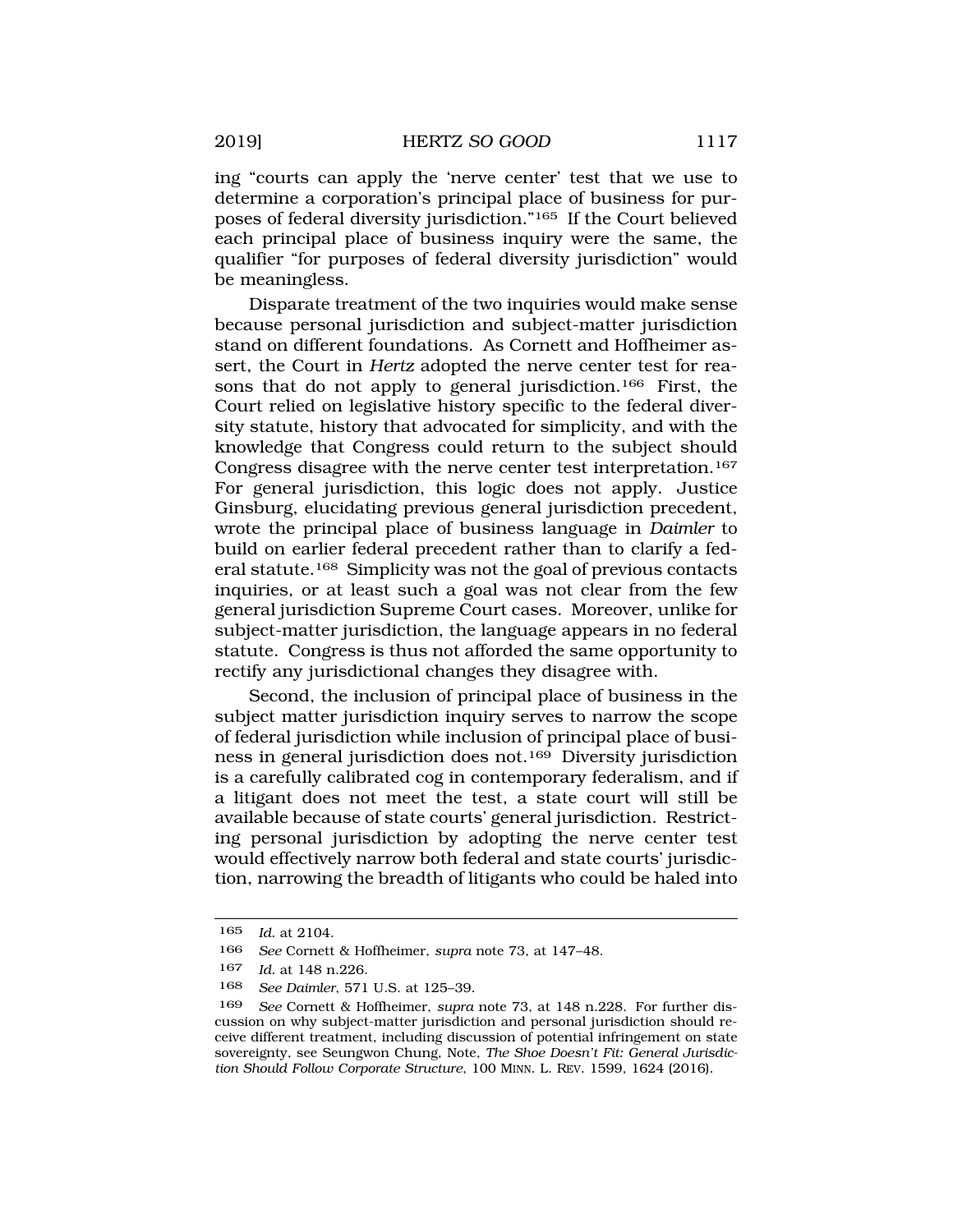<span id="page-33-0"></span>either court. Simplicity and ease of application should be less important when the stakes are higher.

Finally, at its core, general jurisdiction is about what Due Process requires—simplicity likewise seems less important when answering a constitutional rather than a statutory question. The federal diversity statute is a directive from Congress to narrow the span of cases beyond what the Constitution allows; to treat an inquiry about the outer bounds of Due Process in the personal jurisdiction context identically would be counterintuitive.

If a corporation is able to use the definition of principal place of business to structure their corporate activities in order to avoid suit in a state completely, then a plaintiff's practical opportunity to sue the corporation will be substantially affected.170 In 2015, Cornett and Hoffheimer wrote "it is a safe prediction that corporations will aggressively argue that the test applies to general personal jurisdiction in cases where it benefits them,"171 and they were not wrong.172

Nevertheless, this Note argues that the adoption of the nerve center test for general jurisdiction's principal place of business is desirable as long as a contacts inquiry survives in general jurisdiction's exceptional case. If the exceptional case is effectively limited to the facts of *Perkins*, then the nerve center test would be inappropriate because it would narrow general jurisdiction well beyond its precedential roots. On the other hand, if the exceptional case morphs into a contacts plus test that falls in between the "overexpansion" of the doing business test and the over-restriction of a general jurisdiction limited to the two paradigms, then the problems related to the adoption of the nerve center would be mollified.

#### V

#### AMAZON'S HQ2: A THIRD HOME?

Amazon's recent announcement of its plan to build a second headquarters, a project it calls  $HQ2$ ,  $173$  crystallizes the current problem with general jurisdiction. With one of America's largest corporations soon to have an HQ1 in Wash-

<sup>170</sup> *See* Cornett & Hoffheimer, *supra* note 73, at 149 ("In contrast, corporations will certainly seek to structure their activity, including the location of their corporate headquarters, so as to avoid being subject to general personal jurisdiction."). 171 *Id.* 

<sup>172</sup> *See, e.g.*, *supra* notes 120, 124 and accompanying text.

<sup>173</sup> Wingfield & Cohen, *supra* note 21.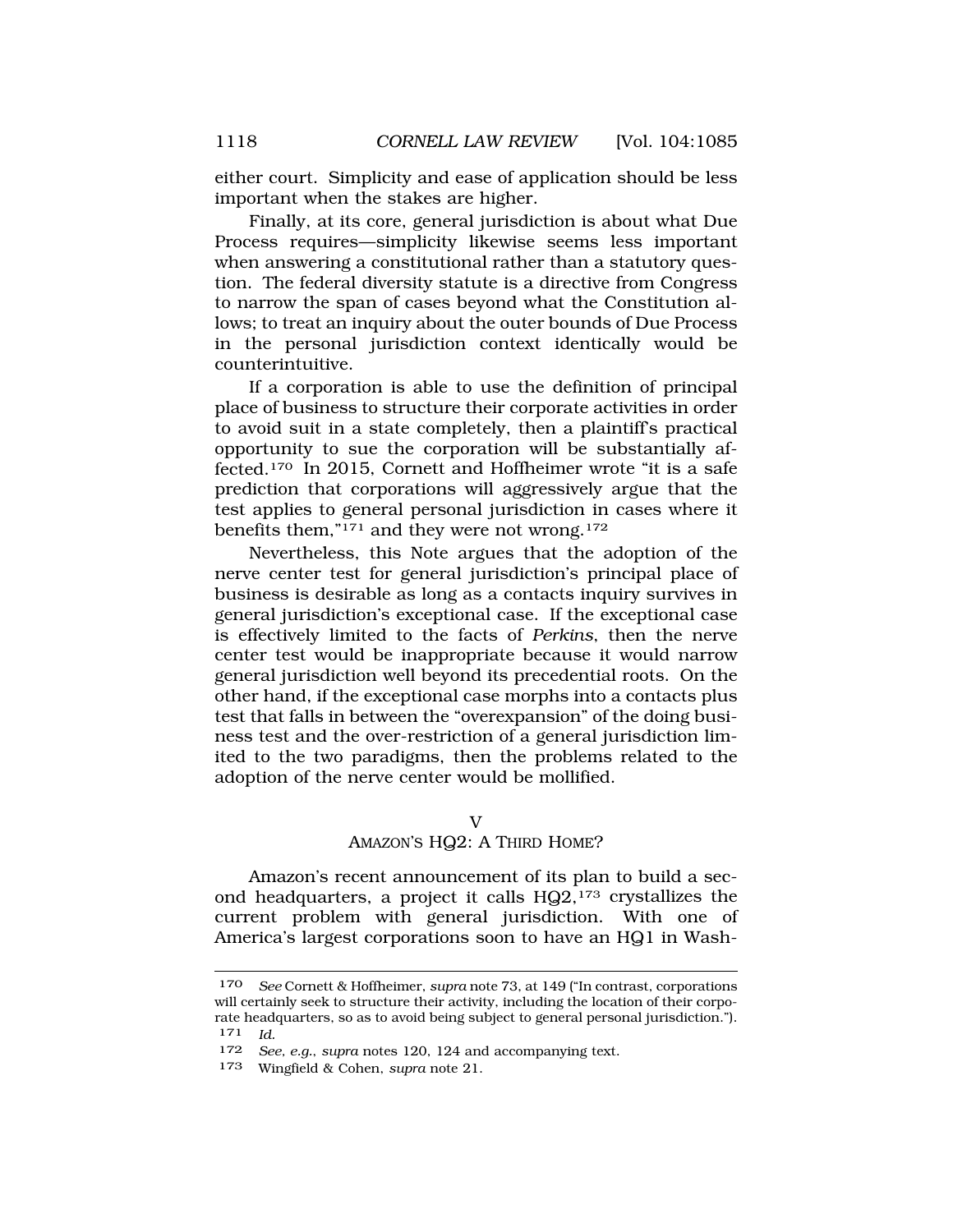ington,174 over 30,000 employees in California,175 and up to 50,000 employees in a third, HQ2 state,176 the question of how the law of personal jurisdiction will respond to our ever-nationalizing corporate economy is ripe.

Personal jurisdiction has evolved over time to match the evolution of society and the economy. Professor Kevin M. Clermont asserts that the "evolution of the common law of territorial jurisdiction has come largely in response to socioeconomic-political pressures, as well as changes in technology and even philosophy."177 Over the last century, personal jurisdiction has had to respond to the genesis of car accidents, 178 to the nuanced realities of modern finance,<sup>179</sup> and to the development of a modern international economy.180 Meanwhile, American social thought has largely shifted from a "laissez-faire [philosophy] to a social-welfare philosophy."<sup>181</sup> As evidenced by *Goodyear*, *Daimler*, and *Bristol-Myers Squibb*, however, the Supreme Court has recently stymied the general trend matching the reach of personal jurisdiction with these societal changes. This need not be the case; as shown by Justice Sotomayor's concurrence in *Daimler*, general jurisdiction jurisprudence can continue to naturally transform in response to the modernization of the economy.182 The contacts plus test

181 CLERMONT, *supra* note 38, at 250.

<sup>174</sup> *Id.* 

<sup>175</sup> Clare McGrane, *United States of Amazon in 2017: Interactive Graphic Shows Where the Tech Giant is Growing Now*, GEEKWIRE (Feb. 2, 2017, 11:15 AM), https://www.geekwire.com/2017/united-states-amazon-2017-interactivegraphic-shows-tech-giant-growing-now/ [https://perma.cc/9KXT-X2WP].

<sup>176</sup> Wingfield & Cohen, *supra* note 21. It looked as though Amazon's HQ2 would actually build its HQ2 and HQ3, with Amazon choosing both New York City and Arlington County, Virginia for its HQ2 expansion. *See* Laura Stevens, Keiko Morris & Katie Honan, *Amazon Picks New York City, Northern Virginia for Its HQ2 Locations*, WALL ST. J. (Nov. 13, 2018, 12:16 AM), https://www.wsj.com/articles/ amazon-chooses-new-york-city-and-northern-virginia-for-additional-headquart ers-1542075336?ns=prod/accounts-wsj [https://perma.cc/L53U-JTBC]. Amazon, however, later withdrew its plans for expansion into New York City. J. David Goodman, *Amazon Pulls Out of Planned New York City Headquarters*, N.Y. TIMES (Feb. 14, 2019), https://www.nytimes.com/2019/02/14/nyregion/amazon-hq2 queens.html [https://perma.cc/PMU6-KQ36]. 177 CLERMONT, *supra* note 38 at 250.

<sup>178</sup> *See* Hess v. Pawloski, 274 U.S. 352, 353 (1927).

See Shaffer v. Heitner, 433 U.S. 186, 214 (1977) (holding that Delaware did not have personal jurisdiction over defendants solely by virtue of defendants owning stock in company incorporated in Delaware).

<sup>180</sup> *See* World-Wide Volkswagen Corp. v. Woodson, 444 U.S. 286, 293 (1980); Int'l Shoe Co. v. Washington, 326 U.S. 310, 312–13. (1945).

<sup>182</sup> *See* Daimler AG v. Bauman, 571 U.S. 117, 155–57 (Sotomayor, J., concurring) (2014) ("In the era of *International Shoe,* it was rare for a corporation to have such substantial nationwide contacts that it would be subject to general jurisdiction in a large number of States. Today, that circumstance is less rare. But that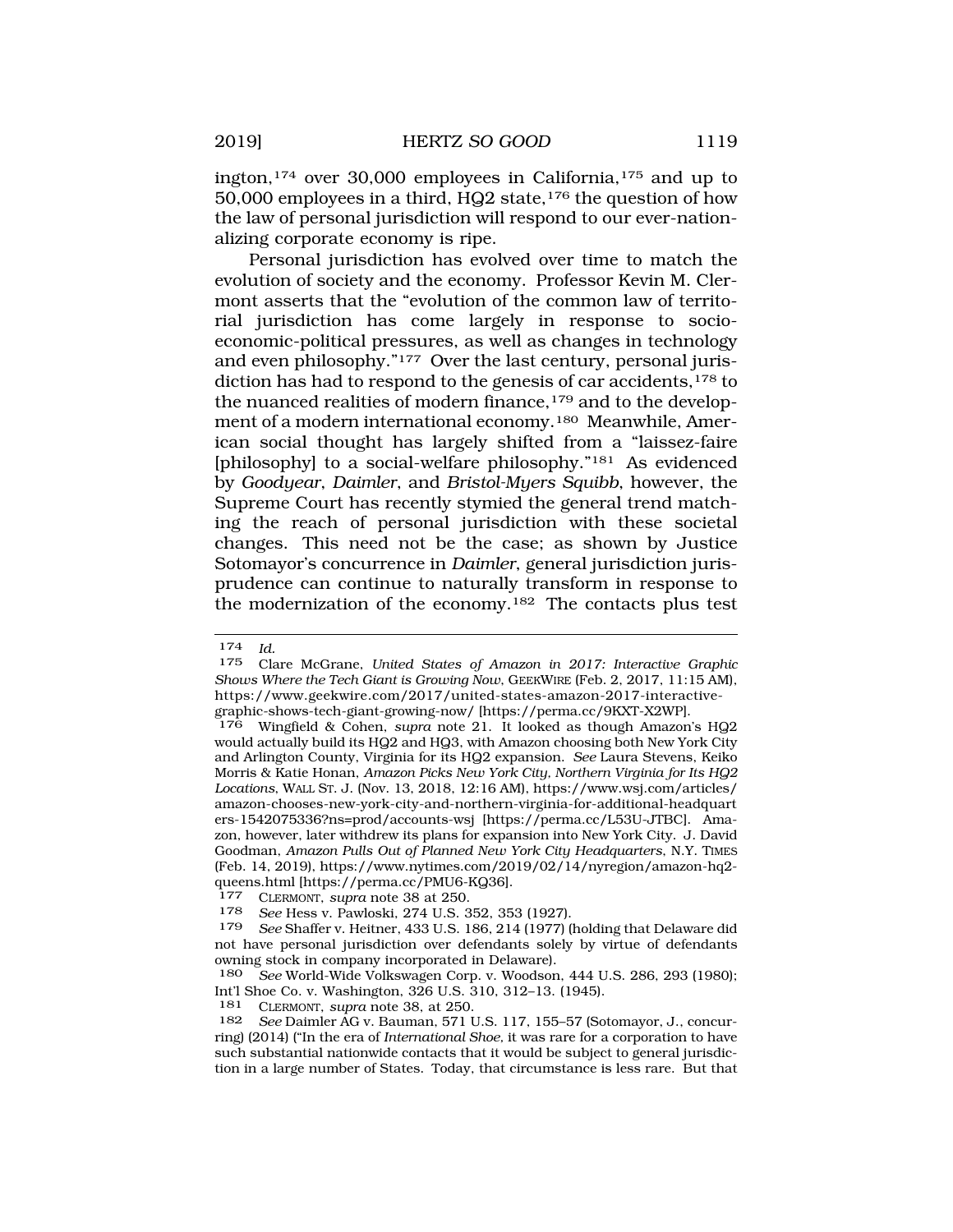would likewise provide the necessary flexibility without contravening *Daimler*. If a new path is not explored, these recent decisions may allow national and international corporations to insulate themselves from lawsuits by choosing where plaintiffs can sue them.

Such a result would be troubling, especially in an era when technology companies—offering increasingly intangible goods and services—are currently in unprecedented control of the American economy. For example, five American companies— Apple, Google, Microsoft, Cisco, and Oracle—control over onethird of all money in the nation.<sup>183</sup> Amazon, not to be outdone, has the fifth highest market capitalization of any American corporation184 and recently stoked antitrust fears on Capitol Hill with its purchase of Whole Foods.185

Amazon's announcement of its search for a new state for its HQ2, and the accompanying five billion dollar investment that will come with it, has led to a very public auction for Amazon's favor.186 Amazon had 238 applications from cities

is as it should be. What has changed since *International Shoe* is not the due process principle of fundamental fairness but rather the nature of the global economy.").

<sup>183</sup> Matt Krantz, *A Third of Cash Is Held by 5 U.S. Companies*, USA TODAY (May 22, 2016, 4:47 PM), https://www.usatoday.com/story/money/markets/2016/ 05/20/third-cash-owned-5-us-companies/84640704/ [https://perma.cc/A4FH-JP22].

<sup>184</sup> Kenneth Kiesnoski, *The Top 10 US Companies by Market Capitalization*, CNBC (Mar. 8, 2017, 7:53 AM), https://www.cnbc.com/2017/03/08/the-top-10 us-companies-by-market-capitalization.html#slide=6/ [https://perma.cc/HXN2- PL74]; *see also* Max A. Cherney, *Amazon Headed for \$1.6 Trillion Market Cap, Analyst Suggests*, MARKETWATCH (Sept. 8, 2017, 6:48 AM), https://www.market watch.com/story/amazon-headed-for-16-trillion-market-cap-analyst-suggests-2017-09-07/ [https://perma.cc/DLV3-SEPA] (predicting that Amazon will have a \$1.6 trillion dollar market capitalization by 2025).

<sup>185</sup> *See* Lucinda Shen, *This Congressman Is Worried About What Amazon Will Do with Whole Foods*, FORTUNE (July 14, 2017), http://fortune.com/2017/07/14/ amazon-whole-foods-antitrust-stock/ [https://perma.cc/EZ8N-LHUZ] ("[House Judiciary Committee Chairman David Cicilline] noted that the deal raised concerns about Amazon's dominance in general in e-commerce."). *But see* Nitasha Tiku, *Ready for a Monopoly Fight? Amazon and Whole Foods Isn't It*, WIRED (June 20, 2017, 11:22 AM), https://www.wired.com/story/amazon-whole-foods-monopoly-antitrust/ [https://perma.cc/ZV5F-2H2L] ("Regulators believe that the lower prices and increased efficiency that comes from using economies of scale and scope are a net positive for consumers."). For an argument that antitrust law needs restructuring in order to properly regulate Amazon, see Lina M. Khan, *Amazon's Antitrust Paradox*, 126 YALE L.J. 710, 712–17 (2017).

<sup>186</sup> *See* Nick Wingfield, *Amazon Chooses 20 Finalists for Second Headquarters*, N.Y. TIMES (Jan. 18, 2018), https://www.nytimes.com/2018/01/18/technology/ amazon-finalists-headquarters.html [https://perma.cc/7XJU-4J8C]; Nellie Bowles, *For Cities Wooing Amazon's New Headquarters, Nothing Is Too Strange*, N.Y. TIMES (Sept. 25, 2017), https://www.nytimes.com/2017/09/25/technology/ wooing-amazon-second-headquarters.html/ [https://perma.cc/S2LD-4TSK].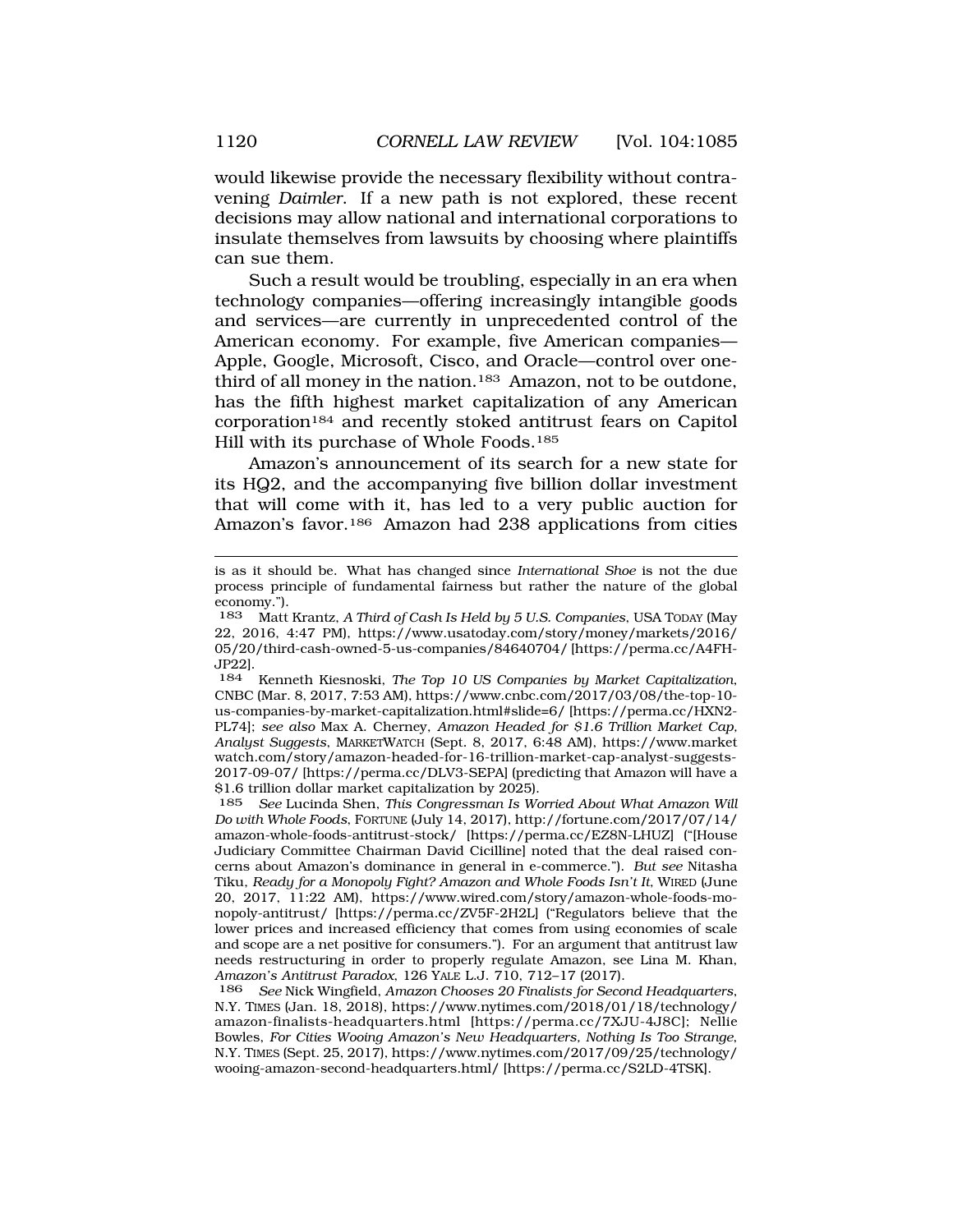wishing to be the location of Amazon's HQ2 and the accompanying economic vitalization.187 Amazon has said that it needs to expand to a second headquarters because it has outgrown its original home in Seattle, promising levels of investment that would forever transform any metropolitan area.<sup>188</sup> States have put forth various economic plans to lure Amazon, such as New Jersey's proposal to give up to seven billion dollars in tax incentives to have Amazon come to Newark.189 State officials like Governor Terry McAuliffe of Virginia have openly campaigned for Amazon's HQ2,190 and the New York Times reported courting tactics that included "[b]usiness leaders in Tucson . . . mail[ing] Amazon's chief executive, Jeff Bezos, a 21-foot cactus."191 It is clear that Amazon will derive a lot of benefit from moving its operations into a new state; the underlying policy rationales of personal jurisdiction dictate that Amazon's receipt of benefits from a state should have the reciprocal effect of subjecting it to suit in that state.<sup>192</sup>

Despite Amazon's broad reach into millions of Americans' daily lives, current general jurisdiction jurisprudence dictates that plaintiffs can only sue Amazon by invoking specific jurisdiction or suing where Amazon is at home: its state of incorporation and its principal place of business. Amazon is incorporated in Delaware,<sup>193</sup> far from a plaintiff-friendly jurisdiction like California.<sup>194</sup> Thus, how a court decides where Amazon's principal place of business is—and whether Amazon has an exceptional third home—is critical.

<sup>187</sup> Wingfield, *supra* note 186.

<sup>188</sup> *Id.* 

<sup>189</sup> *Id.* 

<sup>190</sup> Terry McAuliffe (@TerryMcAuliffe), TWITTER (Jan. 18, 2018, 6:53 AM), https://twitter.com/TerryMcAuliffe/status/954003943218171906/ [https://per ma.cc/SJ96-DML7] ("BIG: Northern VA is finalist for @Amazon HQ2! Thx to all who put in hard work to get us here. Let's close the deal and bring it home!").

<sup>191</sup> Bowles, *supra* note 186 ("'It's like "The Amazing Race,"' said Jim Watson, the mayor of Ottawa. 'You've got this cast of characters running toward the Holy Grail.'").

<sup>192</sup> Daimler AG v. Bauman, 571 U.S. 117, 156 (2014) (Sotomayor, J., concurring) ("Just as it was fair to say in the 1940s that an out-of-state company could enjoy the benefits of a forum State enough to make it 'essentially at home' in the State, it is fair to say today that a multinational conglomerate can enjoy such extensive benefits in multiple forum States that it is 'essentially at home' in each one.").

<sup>193</sup> Amazon.com, Inc., Annual Report (Form 10-K) (Feb. 17, 2003).

<sup>194</sup> The American Tort Reform Foundation currently has California listed as number two on its list of "judicial hellholes," while Delaware is listed as a "point of light." AM. TORT REFORM FOUND., JUDICIAL HELLHOLES: 2016–2017, 9, 54 (2016) www.judicialhellholes.org/wp-content/uploads/2016/12/JudicialHellholes-2016.pdf [www.perma.cc/NS6N-DULK].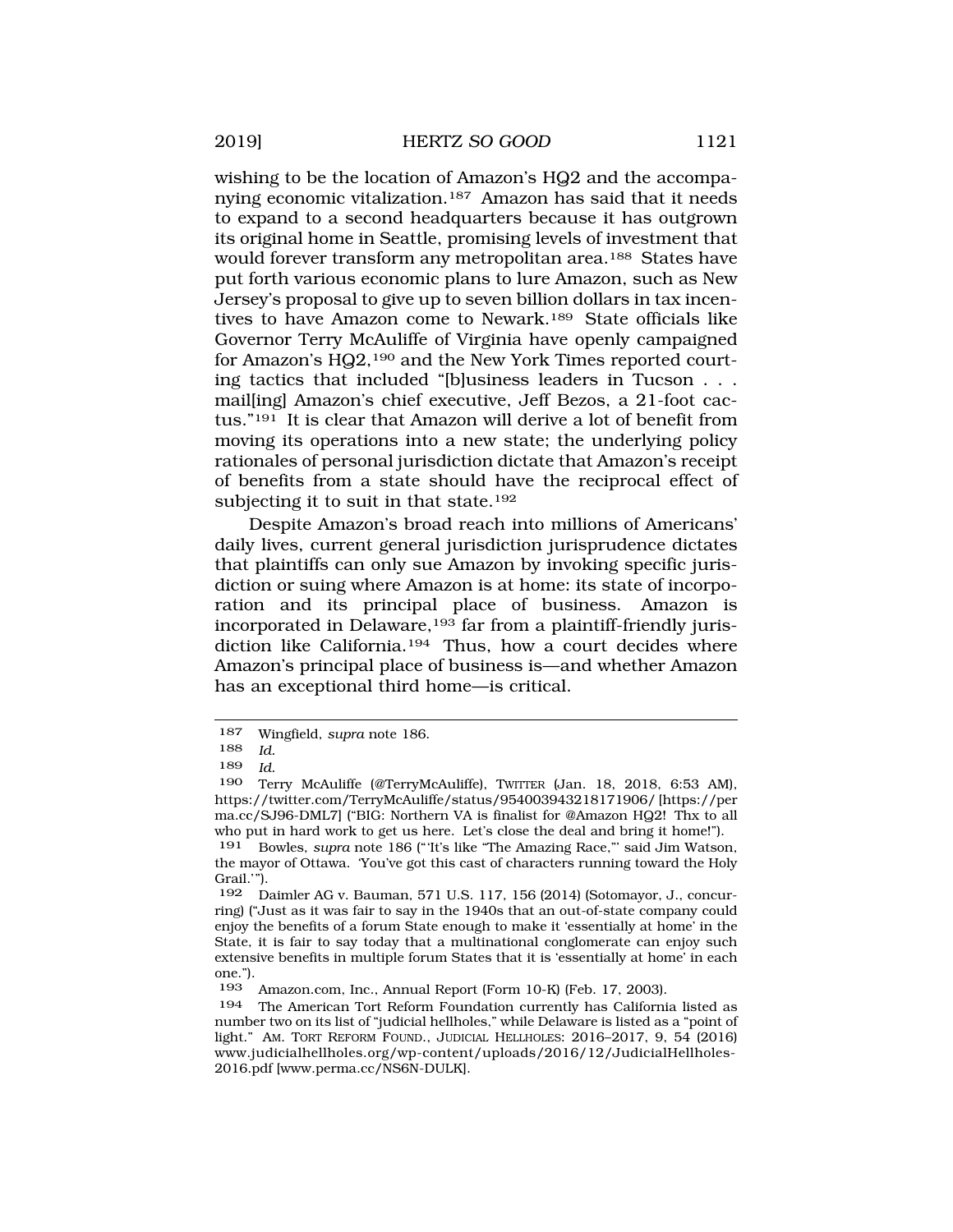Before Amazon builds its HQ2, the personal jurisdiction hypothetical is relatively simple. If courts apply the traditional, absolute contacts test,195 then Amazon's principal place of business would likely be California.196 Justice Ginsburg's opinion in *Daimler* essentially states that a corporation can only have one principal place of business,197 so there could be a debate between California and Washington depending on the type of in-state activity the court looks to, but the choice would be binary.198 Whichever state a court did not deem Amazon's principal place of business would have an argument to fall into the exceptional case, but the argument would almost certainly be a losing one (under current exceptional case jurisprudence). *Hertz* similarly forecloses the option of having more than one nerve center.199 Thus, should courts currently apply the nerve center test to Amazon pre-HQ2, plaintiffs could almost certainly sue Amazon in Washington, but Amazon would be insulated from suit in California despite employing over 30,000 instate employees.200

After Amazon completes HQ2, the personal jurisdiction hypothetical becomes more complex and less equitable when considering general jurisdiction's history of expansion. Should courts apply an absolute contacts test, Amazon's principal

200 McGrane, *supra* note 175.

<sup>195</sup> *See Daimler*, 571 U.S. at 139 n.20 (2014) (clarifying that the new "at home" test is more restrictive than the "doing business" test in that it takes a corporation's contacts with a state in relation to its "activities in their entirety, nationwide and worldwide," such that a corporation will almost always be at home in only one or two states). Even after *Daimler* lessened the breadth of the doing business test courts could still use the operations test to come to this result, though the particular differences between the traditional doing business test and the modern operations (business activity test) would likely need to be explained and refined. The most relevant difference after *Daimler* is that there can (almost certainly) only be one solution to the question of principal place of business, whereas before *Daimler*  (and *Goodyear*) it was an open question whether the question allowed multiple solutions.<br>196 For

For the sake of this analysis, I will assume that courts would find California to be Amazon's principal place of business under the operations test.

<sup>197</sup> Moreover, *Hertz* held that a corporation could have only one principal place of business and so courts that apply *Hertz* to principal place of business for personal jurisdiction agree that the term is necessarily singular. *See* McCullough v. Royal Caribbean Cruises, Ltd., 268 F. Supp. 3d 1336, 1346 n.5 (S.D. Fla. 2017) (citing Hertz Corp. v. Friend, 559 U.S. 77, 93 (2010)), *appeal dismissed*, No. 18- 10327-DD, 2018 WL 2047457 (11th Cir. Feb. 21, 2018); *cf.* Smith v. Kansas City S. Ry. Co., 214 So. 3d 272, 276 (Miss. 2017) ("We now find that a corporation may have only one principal place of business [for purposes of venue]."). *But see Daimler*, 571 U.S. at 137 ("[State of incorporation and principal place of business] have the virtue of being unique—that is, each *ordinarily* indicates only one place . . . ." (emphasis added)).

<sup>198</sup> *See Daimler*, 571 U.S. at 138–39.

See Hertz Corp. v. Friend, 559 U.S. 77, 93-95 (2010).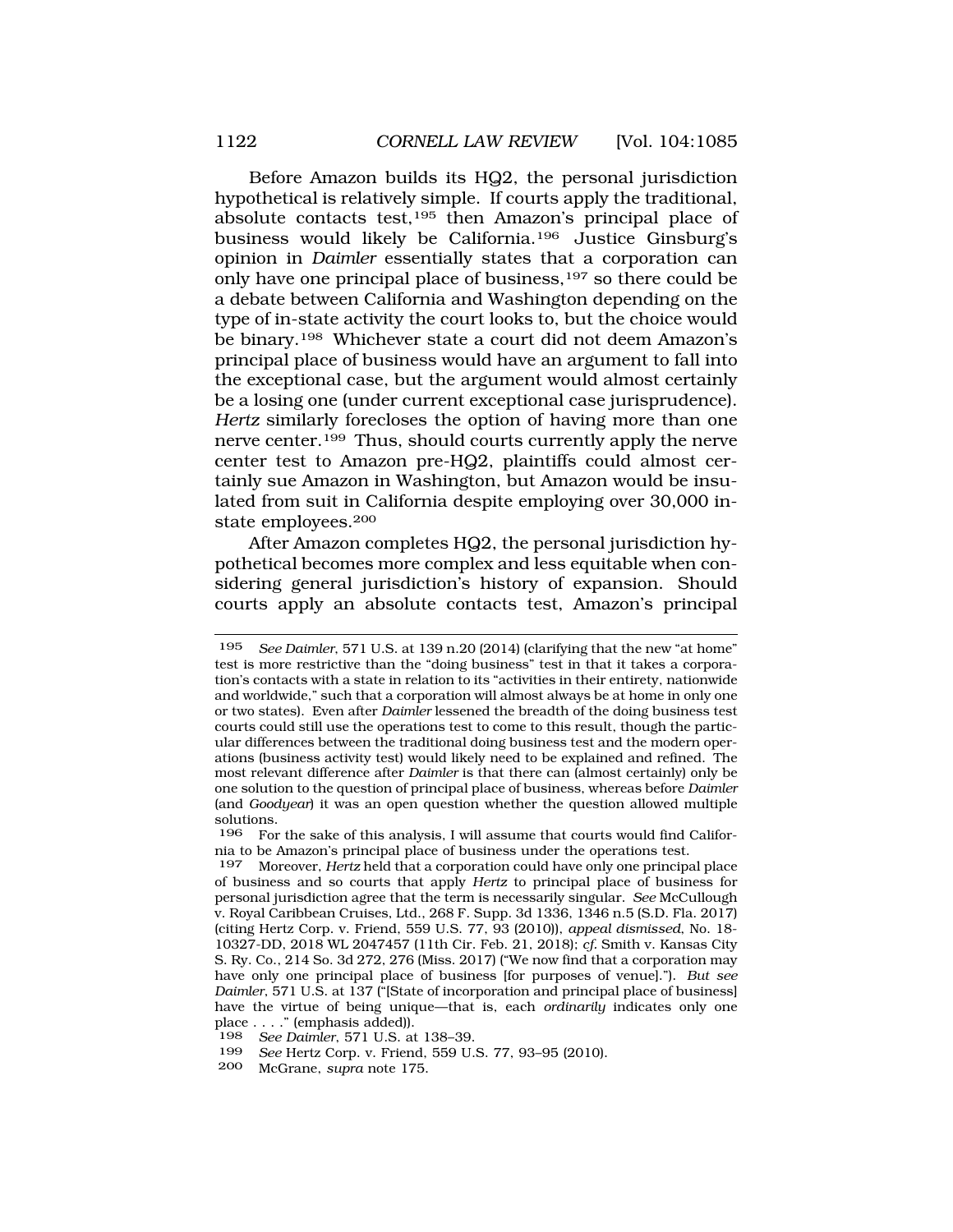place of business would be California. Thus, Delaware and California could assert personal jurisdiction over Amazon, but neither Washington nor the state in which HQ2 is built could. Should courts apply the nerve center test, Amazon's principal place of business would likely be Washington (or perhaps the location of HQ2). Delaware and Washington could assert personal jurisdiction over Amazon, but neither California nor the state in which HQ2 is built could.

Under either test, the problem is that Amazon would be insulated from suit in two states that would have very likely had general jurisdiction over Amazon prior to *Daimler*. Additionally, under either test, Justice Ginsburg's comparative contacts test will likely yield the same results while only making the possibility of an exceptional case (or second principal place of business) less likely. Amazon would become a demonstration of Justice Sotomayor's argument in *Daimler*, that the comparative contacts test and limitation to two at-home states essentially insulates national corporations from general jurisdiction.201

Moreover, the application of the nerve center test will allow corporations to select a nerve center in anticipation of litigation, engaging in a brand of ex ante forum shopping. Justice Sotomayor recognized just such a problem in her *Daimler* concurrence, writing that "the majority's approach unduly curtails the States' sovereign authority to adjudicate disputes against corporate defendants who have engaged in continuous and substantial business operations within their boundaries."202 Justice Sotomayor hypothesized that the *Daimler* opinion would allow a corporation to split its managerial functions across three states, deem one state its nominal corporate headquarters, and avoid general jurisdiction in two states with which it is in continuous and systematic contact.<sup>203</sup> This is very similar to the situation we will soon face with Amazon. Logically, Amazon will attempt to structure its corporate activ-

<sup>201</sup> *See supra* note 97 and accompanying text.

<sup>202</sup> *Daimler*, 571 U.S. at 157 (Sotomayor, J., concurring).

Id. at 157–58 ("If the State where the headquarters is located can exercise general jurisdiction, why should the other two States be constitutionally forbidden to do the same? Indeed, under the majority's approach, the result would be unchanged even if the company has substantial operations within the latter two States (and even if the company has no sales or other business operations in the first State). Put simply, the majority's rule defines the Due Process Clause so narrowly and arbitrarily as to contravene the States' sovereign prerogative to subject to judgment defendants who have manifested an unqualified 'intention to benefit from and thus an intention to submit to the[ir] laws.'" (quoting J. McIntyre Mach., Ltd. v. Nicastro, 564 U.S. 873, 881 (2011) (plurality opinion))).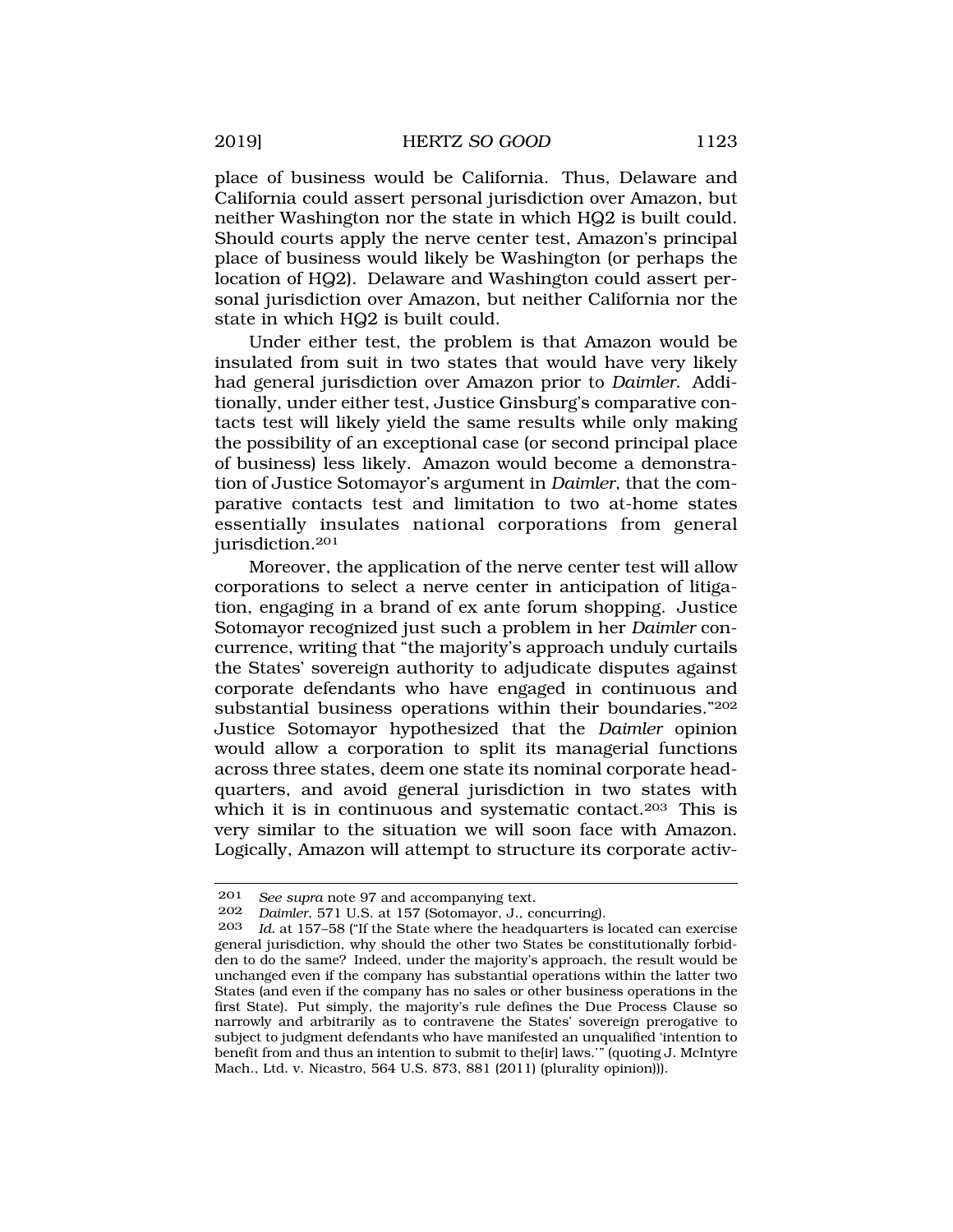<span id="page-39-0"></span>ity as to choose the most defense-friendly state for its nerve center and thus insulate itself from suit in states that should be able to exert general jurisdiction.204

#### VI

# A POTENTIAL PATH FORWARD: THE EXCEPTIONAL CASE AS CONTACTS PLUS

This Note identifies the contacts plus test in order to follow Justice Sotomayor's suggestion in *Daimler* of expanding the exceptional case in which a corporation is at home in more than its state of incorporation and its principal place of business while remaining mindful of Justice Ginsburg's warning that a corporation cannot be deemed at home in all states in which it conducts business. This solution would be possible without "stretch[ing] general jurisdiction beyond limits traditionally recognized"205 and without preventing corporations "[from] structur[ing] their primary conduct with some minimum assurance as to where that conduct will and will not render them liable to suit."206 Plaintiffs would be able to sue Amazon in their HQ2 state, but not in all fifty states. This Part examines the jurisprudential foundation for such a test, both by analogy to recent Supreme Court precedent discussing physical presence and internet sales tax and by reference to current support such a test has among jurists. The Part then applies the contacts plus test to Amazon's HQ2 as a demonstration of the test's utility.

The contacts plus test would be in line with pre-*Daimler*  general (and personal) jurisdiction precedent. Justice Sotomayor's reasoning adheres closest to pre-*Daimler* precedent, which is characterized by a much more forgiving contacts test. The test simply looked at whether contacts were "of the sort that approximate physical presence."207 Factors that pointed in the direction of the exercise of general jurisdiction included, among others, "whether the defendant makes sales, solicits or engages in business in the state, serves the state's markets, designates an agent for service of process, holds a

<sup>204</sup> Cornett & Hoffheimer, *supra* note 73, at 149 ("In contrast, corporations will certainly seek to structure their activity, including the location of their corporate headquarters, so as to avoid being subject to general personal jurisdiction.").<br>205 Daimler 571 U.S. at 132 205 *Daimler*, 571 U.S. at 132.

<sup>206</sup> *Id.* at 139 (Sotomayor, J., concurring) (quoting Burger King Corp. v. Rudzewicz, 471 U.S. 462, 472 (1985)).

<sup>207</sup> Bancroft & Masters, Inc. v. Augusta Nat'l Inc., 223 F.3d 1082, 1086 (9th Cir. 2000), *holding modified by* Yahoo! Inc. v. La Ligue Contre Le Racisme Et L'Antisemitisme, 433 F.3d 1199 (9th Cir. 2006).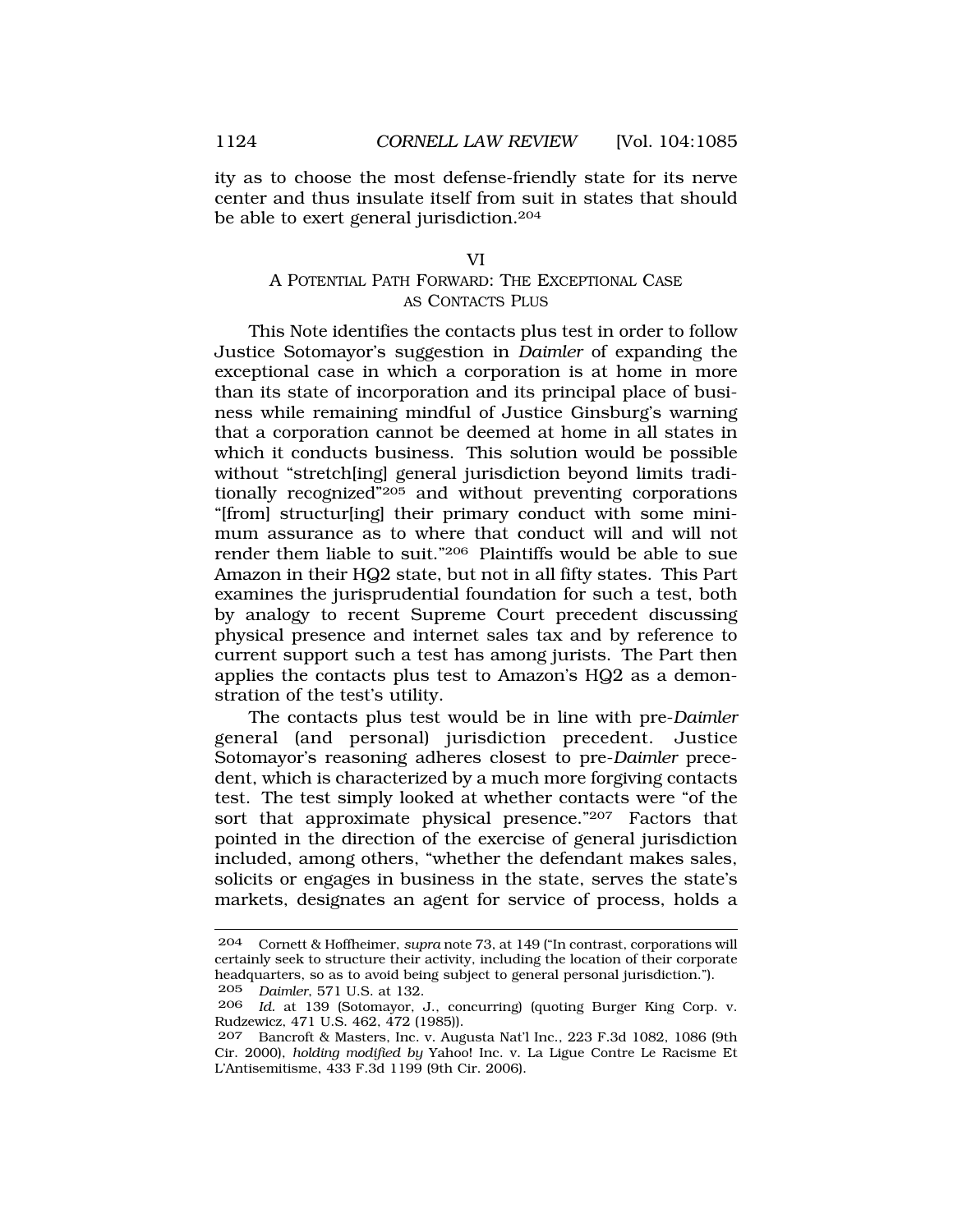license, or is incorporated there."208 As such, Justice Ginsburg's announcement of the two paradigmatic examples of general jurisdiction in *Daimler* comports with previous precedent, but the raising of the jurisdictional bar to nearly insurmountable heights does not.209

The contacts plus test's flexibility to permit the expansion of general jurisdiction alongside the modern economy is in line with the doctrine's roots in *International Shoe*. As the economy continues to modernize, personal jurisdiction would remain tethered to traditional notions of fair play and substantial justice—national and multinational corporations who derive unique benefit from doing business in more than two states would be subject to suit in more than two states. Corporations this expansive were simply much more rare in the age of *Pennoyer*; the doctrine should not remain static or reverse while the entities it governs evolve.

Ironically,210 one of the most recent enunciations of advocacy for this position comes from a state supreme court dissenting opinion on a topic straight out of the age of *Pennoyer*: railroads. In 2017, Justice Martha Lee Walters of the Oregon Supreme Court wrote a dissent in *Barrett v. Union Pacific Railroad Co.* arguing that exercise of general jurisdiction over a railroad in more than twenty states was well in line with traditional, *Pennoyer*-ian understandings of general jurisdiction.211 That case involved a negligence claim by a railroad employee, stemming from a personal injury, under the Federal Employers' Liability Act.212 The court held that Oregon courts could not exercise general jurisdiction over Union Pacific because *Daimler* dictated a comparative contacts test that requires more than substantial contacts.213 This was despite the fact that Union Pacific "employs 1,700 persons in Oregon, has an

<sup>208</sup> *Id.* 

<sup>209</sup> *See* Air Tropiques, Sprl v. N. & W. Ins. Co., No. H-13-1438, 2014 WL 1323046, at \*10 (S.D. Tex. Mar. 31, 2014) ("Before *Daimler*, NWIC might have been subject to general jurisdiction in this forum.").

<sup>210</sup> The Union Pacific Railroad, a corporation derivative of the very same that President Abraham Lincoln directed to help build the transcontinental railroad in 1862—sixteen years before the Court decided *Pennoyer*—was a party in the recent, important personal jurisdiction case *Barrett v. Union Pacific Railroad Co.*, 390 P.3d 1031, 1041–42 (Or. 2017). *Chronological History*, UNION PACIFIC, https:/ /www.up.com/aboutup/history/chronology/index.htm/ [https://perma.cc/ 24S7-47AG].

<sup>211</sup> *Barrett*, 390 P.3d at 1041–42 (Walters, J., dissenting).<br>212 *Id at 1032–33 (Kistler J. majority opinion)* 

Id. at 1032-33 (Kistler, J., majority opinion).

<sup>213</sup> *Id.* at 1036 ("To paraphrase the Court's reasoning in *Daimler*, if Oregon can exercise general jurisdiction over Union Pacific because that company's activities in this state are substantial and continuous, then every state in which Union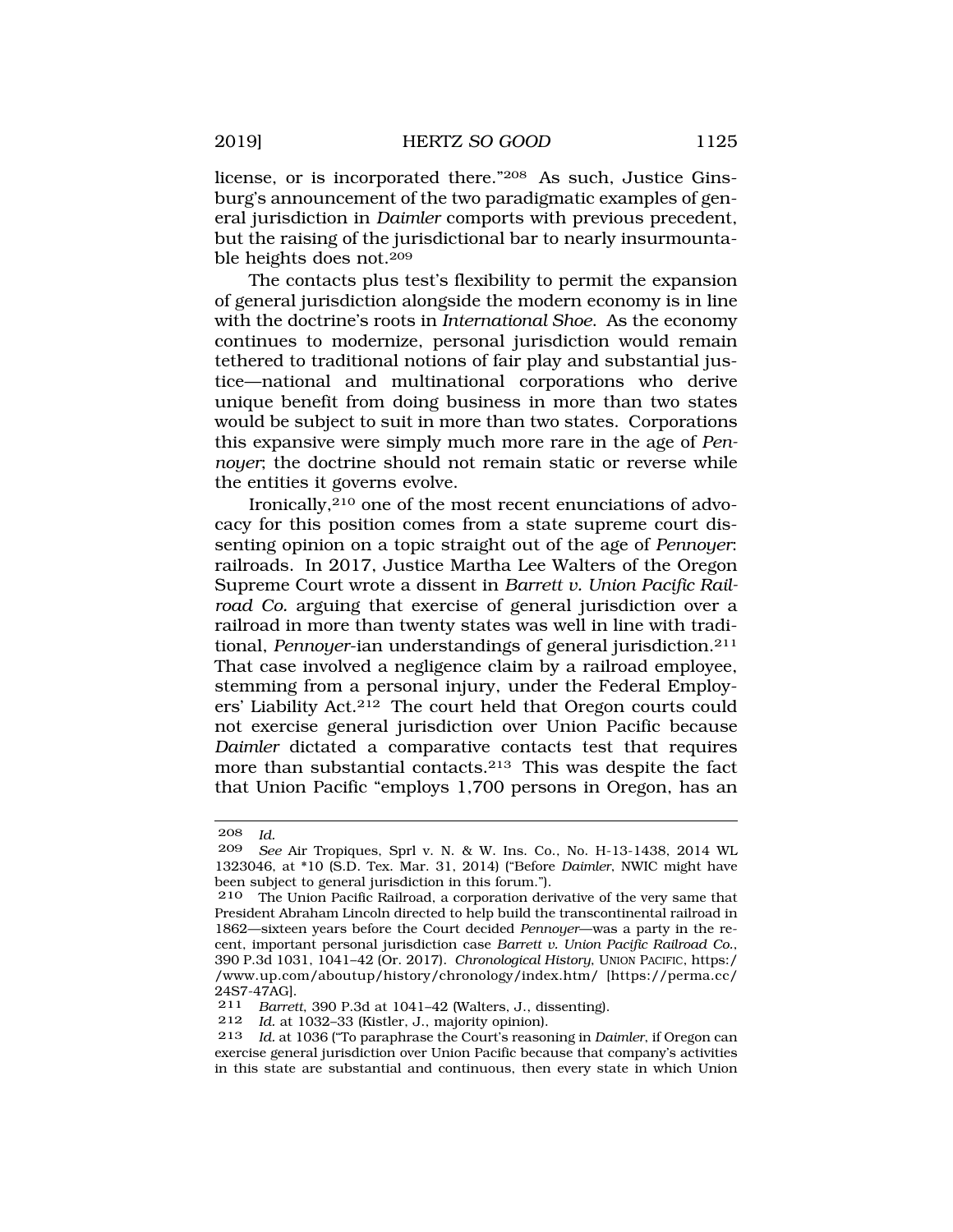annual Oregon payroll of \$144.6 million, owns and operates almost 1,100 miles of track throughout the state, and generates over \$645 million annually in revenue from its Oregon operations."214

Justice Walters, in dissent, reasoned that, at least from *Pennoyer* to *Daimler*, state courts "had undisputed jurisdiction to protect their residents from injuries inflicted by railroads that owned tracks and conducted substantial business within their borders" regardless of states of incorporation or principal places of business.215 Looking then at *Daimler*, Justice Walters concluded that the case was an example of the exceptional case.216 The case, then, is a roadmap to the potential expansion of general jurisdiction via contacts plus and the exploration of the exceptional case.

Justice Walters' reasoning is worth examination. She begins by isolating four rationales underlying *Daimler*: general jurisdiction should not stretch beyond traditional limits;<sup>217</sup> there are two paradigmatic examples because they are "unique and easily ascertainable";218 simply substantial contacts is an insufficient basis for jurisdiction because corporations necessarily must retain the ability to predict liability to suit with "some minimum assurance";219 and courts cannot expand personal jurisdiction to the detriment of international comity.220 Justice Walters' dispositions of the first and last rationales are simple. First, she reasons that *Daimler* did not hold that *Pennoyer*'s territorial approach was completely incorrect today, but only that it was not determinative—such a ruling would not expand traditional general jurisdiction.221 Second, the international comity rationale is certainly less applicable in the context of a suit against a domestic railroad than it was in *Daimler*,

218 *Id.* (citing *Daimler*, 571 U.S. at 136).

220 *Id.* at 1044.

Pacific has engaged in similar activities can assert general jurisdiction over it [and *Daimler* forbids this result].").

<sup>214</sup> *Id.* at 1036.

<sup>215</sup> *Id.* at 1043 (Walters, J., dissenting).

Id. at 1045 ("The general jurisdictional opening that the Court preserved in *Daimler* may be slim, but the principles of dual sovereignty at play here should permit these plaintiffs to step through.").<br> $217$  *Id at 1043 (citing Daimler AG v F* 

<sup>217</sup> *Id.* at  $1043$  (citing Daimler AG v. Bauman, 571 U.S. 117, 131 (2014)).<br>218 *Id.* (citing Daimler 571 U.S. at 136)

<sup>219</sup> *Id.* at 1043–44 (citing *Daimler*, 571 U.S. at 139 (citing Burger King Corp. v. Rudzewicz, 471 U.S. 462, 472 (1985))).

<sup>221</sup> *See id.* at 1044 ("It would be far more novel to *preclude* Oregon from exercising jurisdiction in this case than it would be to *permit* it.").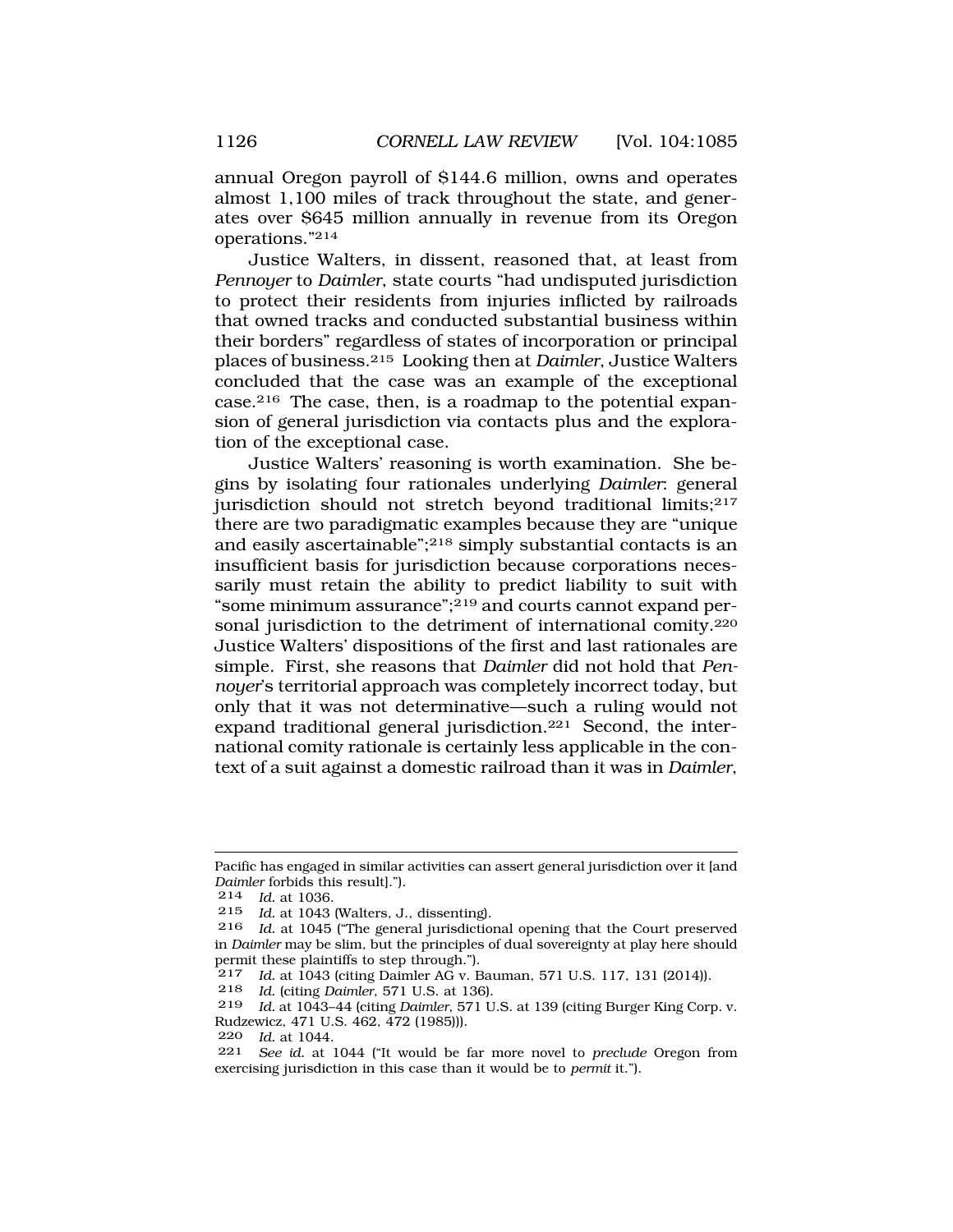a suit against a foreign corporation.222 Both arguments would apply with equal force to the case of Amazon.

Justice Walters' approaches to the second and third rationales, however, are more complex; they effectively turn the common reading of *Daimler* on its head. She advocates for the adoption of a threshold contacts test for the exceptional case, points out that corporations are not logically "at home" in their states of incorporation because they do no business there, and argues that a contacts test for principal place of business would be too complex.223 In *Barrett*, for example, the defendant had the highest number of employees and greatest length of track in Texas but the defendant argued that its principal place of business was Nebraska.224 At the core of Justice Walters' reasoning is *International Shoe* and the idea that Due Process is about fairness *and* a state's authority. Rather than focusing on contacts, "[she] rel[ies], instead, on Oregon's right to protect one of its residents from harm done by a corporation with a permanent, physical presence here, that is, by its nature, unique."225 Railroads are unique because in order to do business in a state they must physically, and therefore consciously, enter that state—to say that they cannot reasonably gain awareness of or plan for liability to suit would be counterintuitive, she argues.226

These arguments also apply to the case of Amazon and show why a reconsideration of general jurisdiction jurisprudence is in order. A contacts test for principal place of business would be counter to the simplicity sought—to hold, however, that the exceptional case was dictated by a threshold contacts test with an inquiry for that "something more" would recreate the simplicity desired. *Barrett* would come out the other way, and all railroad corporations would know that they are liable to suit in states in which they lay tracks. Domestic companies such as Amazon would argue that the "something more" inquiry would create uncertainty, but that should be a losing argument because a few court decisions would signal to Amazon that it was subject to more than two states' personal jurisdiction.

- 224 *See id.*
- 225 *See id.*
- 226 *See id.* at 1044–45.

<sup>222</sup> *See id.* at 1045 ("It would be rare for a multinational corporation to own tracks or operate railroads in the United States or in Oregon, and if it did, it would do so with notice of FELA's jurisdictional reach.").

<sup>223</sup> *See id.* at 1044.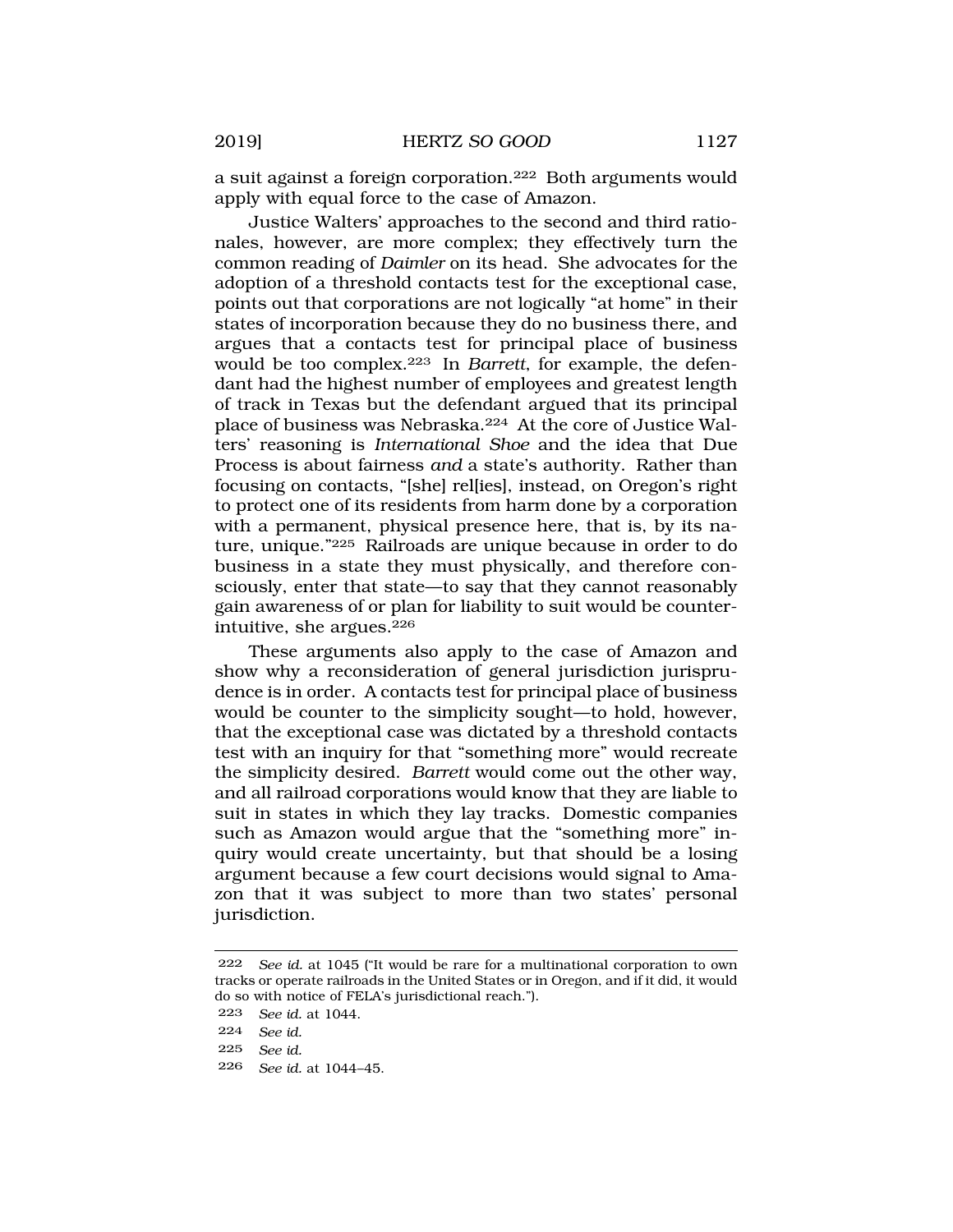Amazon's presence is permanent, physical, and unique—a state should have the power to protect its citizens from harms the corporation commits. In 2017, the corporation accounted for  $44\%$  of all U.S. e-commerce<sup>227</sup> and pulled in over 50 billion dollars of revenue.228 Assessing it based on the pre-*Daimler*  factors, Amazon makes sales, engages in business in the state, and serves the state's markets. Amazon would have likely passed the pre-*Daimler* test, so *Daimler* should be understood in a way that Amazon still passes.

Moreover, recent factual and legal developments also point to the propriety of general jurisdiction over Amazon. First, Amazon's expansion into new markets demonstrates its inextricable link to states' markets. Before *Daimler*, the Ninth Circuit wrote that "engaging in commerce with residents of the forum state is not in and of itself the kind of activity that approximates physical presence within the state's borders."229 Amazon's expansion, however, demonstrates that they do more than simply engaging in basic commerce. Amazon now owns the grocer Whole Foods,230 is in the process of becoming a major player in the pharmaceutical industry,231 and has physical fulfillment centers in thirty states.232 It has physical offices in fifty-two locations in the United States, in twenty-eight states.233 According to Justice Walsh's logic in *Barrett*, Amazon's physical presence in these states could be treated as

<sup>227</sup> Lauren Thomas, *Amazon Grabbed 4 Percent of All U.S. Retail Sales in 2017, New Study Says*, CNBC (Jan. 3, 2018, 9:05 AM), https://www.cnbc.com/2018/ 01/03/amazon-grabbed-4-percent-of-all-us-retail-sales-in-2017-new-study.html [https://perma.cc/4HF4-687S].

<sup>228</sup> Eugene Kim, *Amazon Misses on Revenue but Earnings Came in More Than Double What the Street Expected*, CNBC (July 26, 2018, 9:16 PM), https://www .cnbc.com/2018/07/26/amazon-earnings-q2-2018.html [https://perma.cc/ 6F7U-J3TV].

<sup>229</sup> Bancroft & Masters, Inc. v. Augusta Nat. Inc., 223 F.3d 1082, 1086 (9th Cir. 2000), *holding modified by* Yahoo! Inc. v. La Ligue Contre Le Racisme Et L'Antisemitisme, 433 F.3d 1199 (9th Cir. 2006).

<sup>230</sup> *See* Lauren Hirsch, *A Year After Amazon Announced Its Acquisition of Whole Foods, Here's Where We Stand*, CNBC (June 15, 2018, 6:56 PM), https:// www.cnbc.com/2018/06/15/a-year-after-amazon-announced-whole-foods-dealheres-where-we-stand.html [https://perma.cc/4WQH-CQB2].

<sup>231</sup> *See* Anthony Mirhaydari, *Here's the Reason Why Amazon Is Diving into Health Care*, CBS: MONEYWATCH (July 2, 2018, 5:30 AM), https://www.cbsnews .com/news/why-amazon-is-diving-into-healthcare/ [https://perma.cc/F93W-HPKH].<br>232 |

<sup>232</sup> Dennis Green & Anaele Pelisson, *This Map of Amazon's Warehouse Locations Shows How It's Taking Over America*, BUS. INSIDER (Sep. 27, 2017, 12:16 PM), https://www.businessinsider.com/amazon-warehouse-locations-in-us-2017-9/ [https://perma.cc/Y2H6-CGDA].

<sup>233</sup> *Find Jobs by Location*, AMAZON, https://www.amazon.jobs/locations/?& continent=north\_america&cache/ [https://perma.cc/SL23-7J34].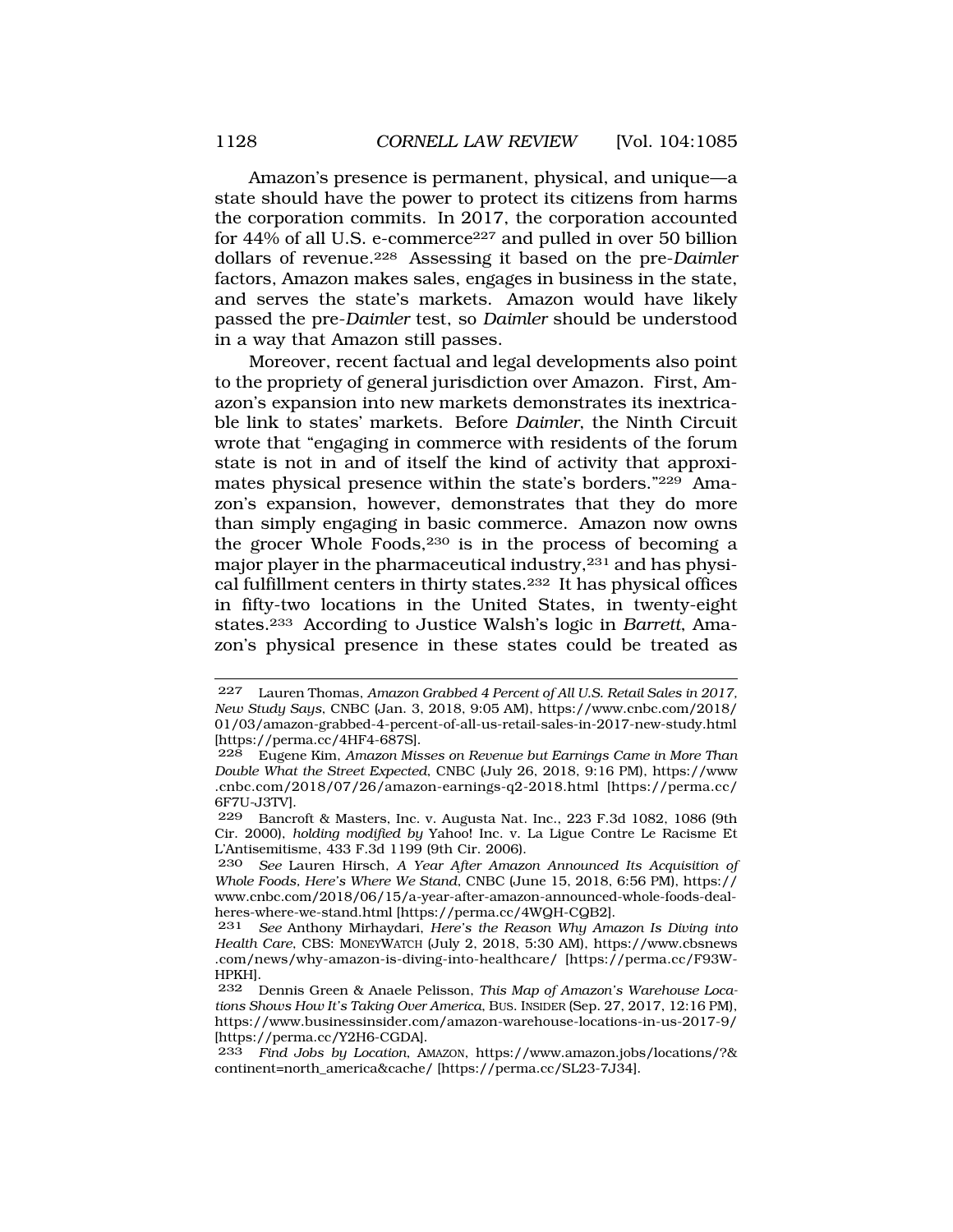Justice Walsh treats the rail lines' physical presence. In terms of the contacts plus test, Amazon's contacts would surely be substantial enough and their "something more" could be their participation in vast and disparate areas of the modern economy or the pervasiveness of their enterprise.

Since *Daimler*, the legal argument that a corporation such as Amazon, functioning primarily as an online retailer, would be subject to pre-*Daimler* general jurisdiction has strengthened. Before *Daimler*, the Ninth Circuit noted that a corporation was not subject to general jurisdiction because the corporation "pa[id] no taxes," had no advertising, and its website was "'passive,' i.e., consumers [could] not use it to make purchases."234 Certainly Amazon has advertisements235 and its website is an active marketplace.<sup>236</sup>

The taxation argument has moved recently to point even more strongly towards the exercise of personal jurisdiction. In *South Dakota v. Wayfair, Inc.*, the Court overruled over fifty years of precedent in holding that a retailer need not maintain a physical presence in a state in order for their sales to be subject to a state's sales tax.<sup>237</sup> The physical presence rule dictated that "[u]nless the retailer maintained a physical presence such as 'retail outlets, solicitors, or property within a State,' the State lacked the power to require that retailer to collect a local use tax."238 In fact, such a rule had once been based on the Due Process Clause, similar to personal jurisdiction doctrine.239 In *Wayfair*, the Court recognized that a rule linking taxation to physical presence was antiquated, given the development of the modern economy.240 The Court was not equivocal: "The Internet's prevalence and power have changed the dynamics of the national economy."241 In addition, the

241 *Id.* at 2097.

<sup>234</sup> *Bancroft & Masters*, 223 F.3d at 1086.

<sup>235</sup> *See, e.g.*, *Alexa Loses Her Voice – Amazon Super Bowl LII Commerial*, YOU TUBE (Jan. 31, 2018), https://www.youtube.com/watch?v=J6-8DQALGt4/ [https://perma.cc/22A6-DKTK].

<sup>236</sup> AMAZON, https://amazon.com/ [https://perma.cc/CBU3-NCYV] (last visited Jan. 31, 2019).<br>237 138 S Ct 20

<sup>138</sup> S. Ct. 2080, 2099 (2018).

<sup>238</sup> *Id.* at 2091.

Id. at 2091-92 ("Despite the fact that [National Bellas Hess, Inc. v. Depart*ment of Rev.*, 386 U.S. 753 (1967)] linked due process and the Commerce Clause together, the Court in [*Quill Corp. v. North Dakota*, 504 U.S. 298 (1992)] overruled the due process holding, but not the Commerce Clause holding; and it thus reaffirmed the physical presence rule.").

<sup>240</sup> *Wayfair*, 138 S. Ct. at 2092 ("Each year, the physical presence rule becomes further removed from economic reality and results in significant revenue losses to the States.").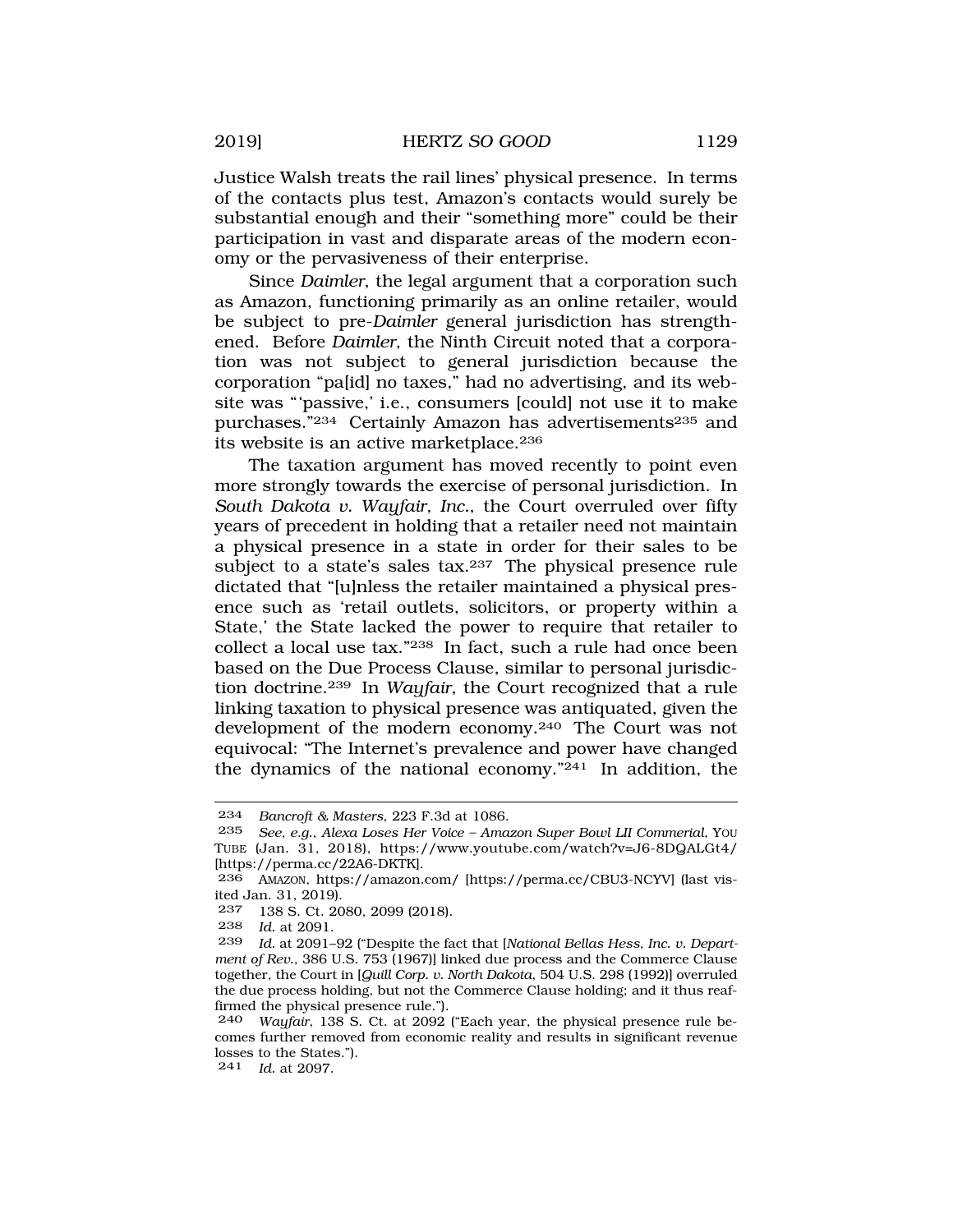Justices of the Supreme Court have been contemplating the "far-reaching systemic and structural changes in the economy" the Internet has had for some time.242

The same logic should apply to personal jurisdiction because the same changes have likewise made personal jurisdiction antiquated in the context of the Internet. Both doctrines were once based on physical presence, and actual physical presence should likewise be stricken from each. In fact, *International Shoe* itself equated the two doctrines' foundational underpinnings when the Court stated "[t]o say that the corporation is so far 'present' there as to satisfy due process requirements, *for purposes of taxation or the maintenance of suits against it in the courts of the state*, is to beg the question to be decided."243 This outcome would be in line with pre-*Daimler*  general jurisdiction because courts treated presence for jurisdictional purposes equivalently to presence for other purposes: "Unless a defendant's contacts with a forum are so substantial, continuous, and systematic that the defendant can be deemed to be 'present' in that forum *for all purposes* [general jurisdiction does not liel . . . . "244

Even if the Court did not wish to move away from *Daimler*'s declaration that "[a] corporation that operates in many places can scarcely be deemed at home in all of them,"245 the construction of Amazon's HQ2 exemplifies the need to explore general jurisdiction's exceptional case. It would be hard to argue that Amazon's HQ2 would not pass the contacts plus test. Taking *Perkins* as the textbook example of the exceptional case,246 the corporation in *Perkins* had sufficient contacts plus the fact that it needed to hold a makeshift headquarters in Ohio because of World War II.247 Amazon's HQ2 should pass the contacts threshold because its contacts dwarf those of the

246 *Id.* at 139 n.19.

<sup>242</sup> Direct Mktg. Ass'n v. Brohl, 135 S. Ct. 1124, 1135 (2015) (Kennedy, J., concurring).

<sup>243</sup> Int'l Shoe Co. v. Washington, 326 U.S. 310, 316 (1945) (emphasis added). Allan Erbsen recently noted this same internal inconsistency between the Court's decision in *Wayfair* and its specific jurisdiction decision in *J. McIntyre Machinery, Ltd. v. Nicastro*, 564 U.S. 873 (2011). *See* Allan Erbsen, Wayfair *Undermines*  Nicastro*: The Constitutional Connection Between State Tax Authority and Personal Jurisdiction*, 128 YALE L.J. FORUM 724, 724–27 (2019). Put simply, "*Wayfair* warrants rethinking the Court's excessively restrictive approach to personal jurisdiction." *Id.* at 727.

<sup>244</sup> Yahoo! Inc. v. La Ligue Contre Le Racisme Et L'Antisemitisme, 433 F.3d 1199, 1205 (9th Cir. 2006) (emphasis added).

Daimler AG v. Bauman, 571 U.S. 117, 140 n.20 (2014).

See id. at 129 (citing Perkins v. Benguet Consol. Mining Co., 342 U.S. 437, 448 (1952)).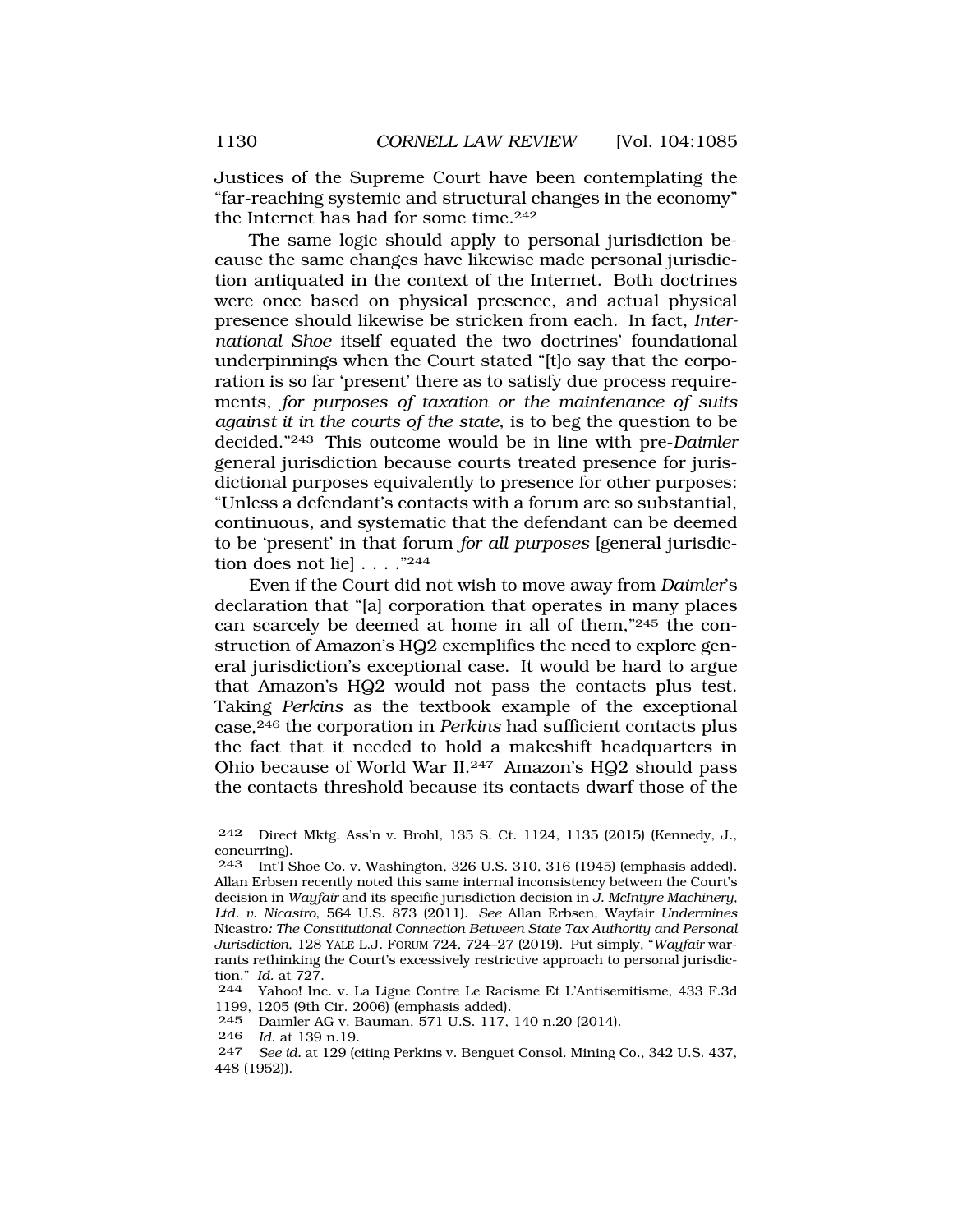<span id="page-46-0"></span>corporation in *Perkins* and because Amazon is a uniquely ubiquitous corporation that has a (potentially injurious) profound effect upon a state's citizens. The contacts plus test could also take into account the fact that much of Amazon's corporate direction will be bifurcated; both headquarters will undertake substantial nerve-center activities and so both may merit general jurisdiction.

Under the contacts plus test, Amazon would be subject to general jurisdiction in Delaware, its state of incorporation, and in Washington, its nerve center. Amazon would also be subject to general jurisdiction in its HQ2 state, meeting the contacts plus test under the exceptional case. Beyond that, it might be subject to jurisdiction in additional states, but not in all states. For example, Amazon's activities in California are substantial, but are perhaps not unique. This doctrinal middle ground would ensure that general jurisdiction evolves with the modern economy, would provide general predictability, and would not expand general jurisdiction to the point where the average corporation would have more than two general jurisdiction states.

#### **CONCLUSION**

With the Court's increased skepticism of the links between claims and in-state activities for the purposes of specific jurisdiction, as evidenced by *Bristol-Myers Squibb*, it is more likely that plaintiffs will attempt to hale corporations into court under general rather than specific jurisdiction. Such a strategy, however, may be foreclosed by the Court's reluctance to expand general jurisdiction beyond the current two paradigmatic examples—the only states with general jurisdiction over corporations are the corporations' states of incorporation and their principal places of business. If the courts adhere to the idea that corporations only have one principal place of business—whether under a contacts test or the *Hertz* nerve center test—then it is arguably time for the Court to flesh out the elusive exceptional circumstances in which corporations can be "at home" in more than two states. While courts should not abandon the idea that corporations should be able to reasonably anticipate the courts in which they might be sued, general jurisdiction jurisprudence should not be a shield that insulates national and multinational corporations from general jurisdiction in all states but the two that the corporation chooses. Amazon's development of HQ2 demonstrates the utility of this principle. Amazon will be at home in at least three states after building HQ2, and thus Amazon should reasonably expect to